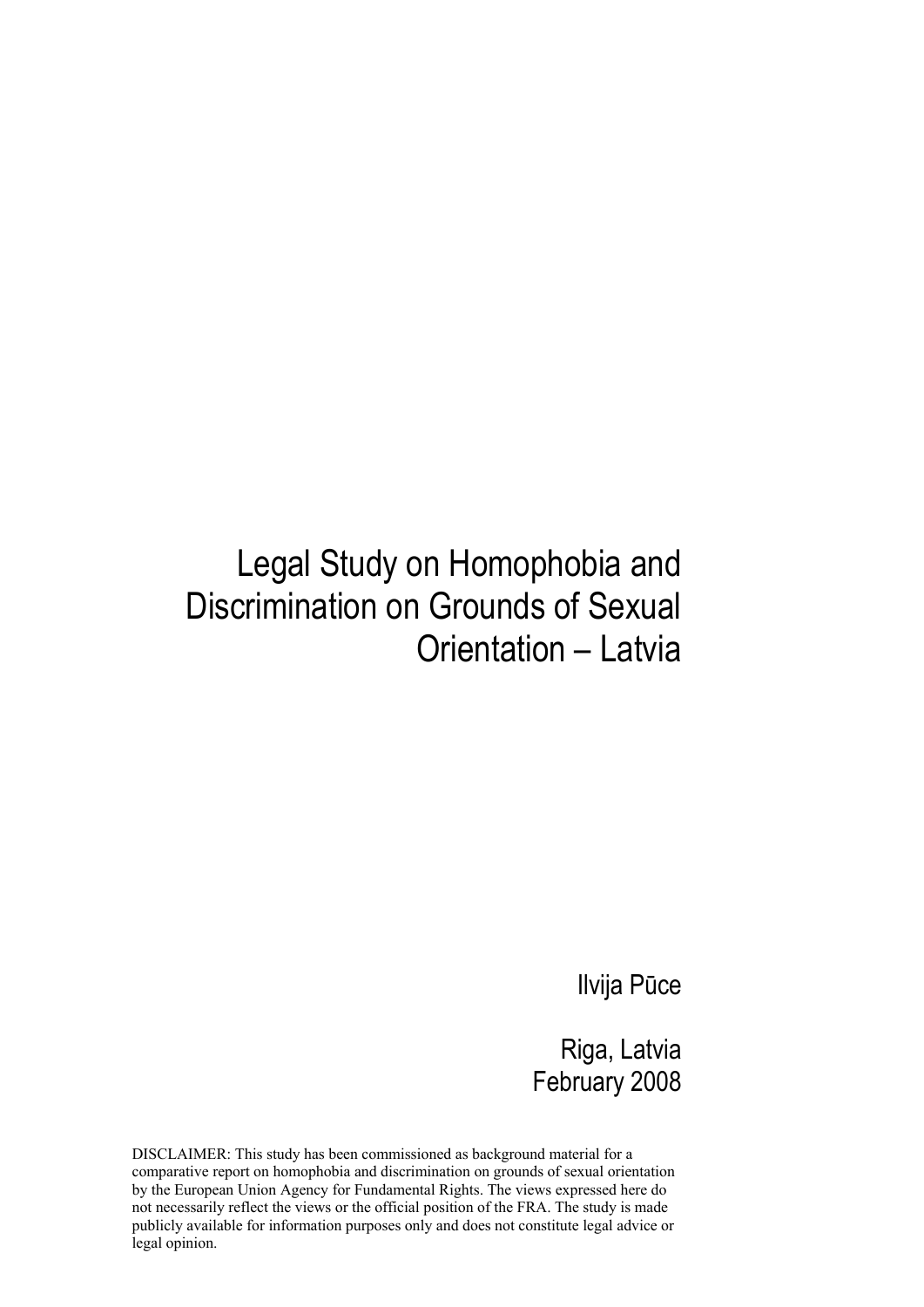# Contents

| A.        | A.1.<br>A.2.<br>A.3. | Legislative process of implementation of Employment Directive.7                                                               |  |
|-----------|----------------------|-------------------------------------------------------------------------------------------------------------------------------|--|
| <b>B.</b> |                      |                                                                                                                               |  |
| C.        |                      |                                                                                                                               |  |
| D.        |                      |                                                                                                                               |  |
| Е.        | E.1.                 | E.1.1.<br>E.1.2.<br>E.1.3.                                                                                                    |  |
| F.        | F.1.<br>F.2<br>F.3.  | Amending the Criminal Law with anti-discrimination provisions<br>29<br>Non-criminal remedies against homophobic hate speech33 |  |
| G.        | $G.1$ .              |                                                                                                                               |  |
| Η.        |                      |                                                                                                                               |  |
| I.        |                      |                                                                                                                               |  |
|           |                      |                                                                                                                               |  |
|           |                      |                                                                                                                               |  |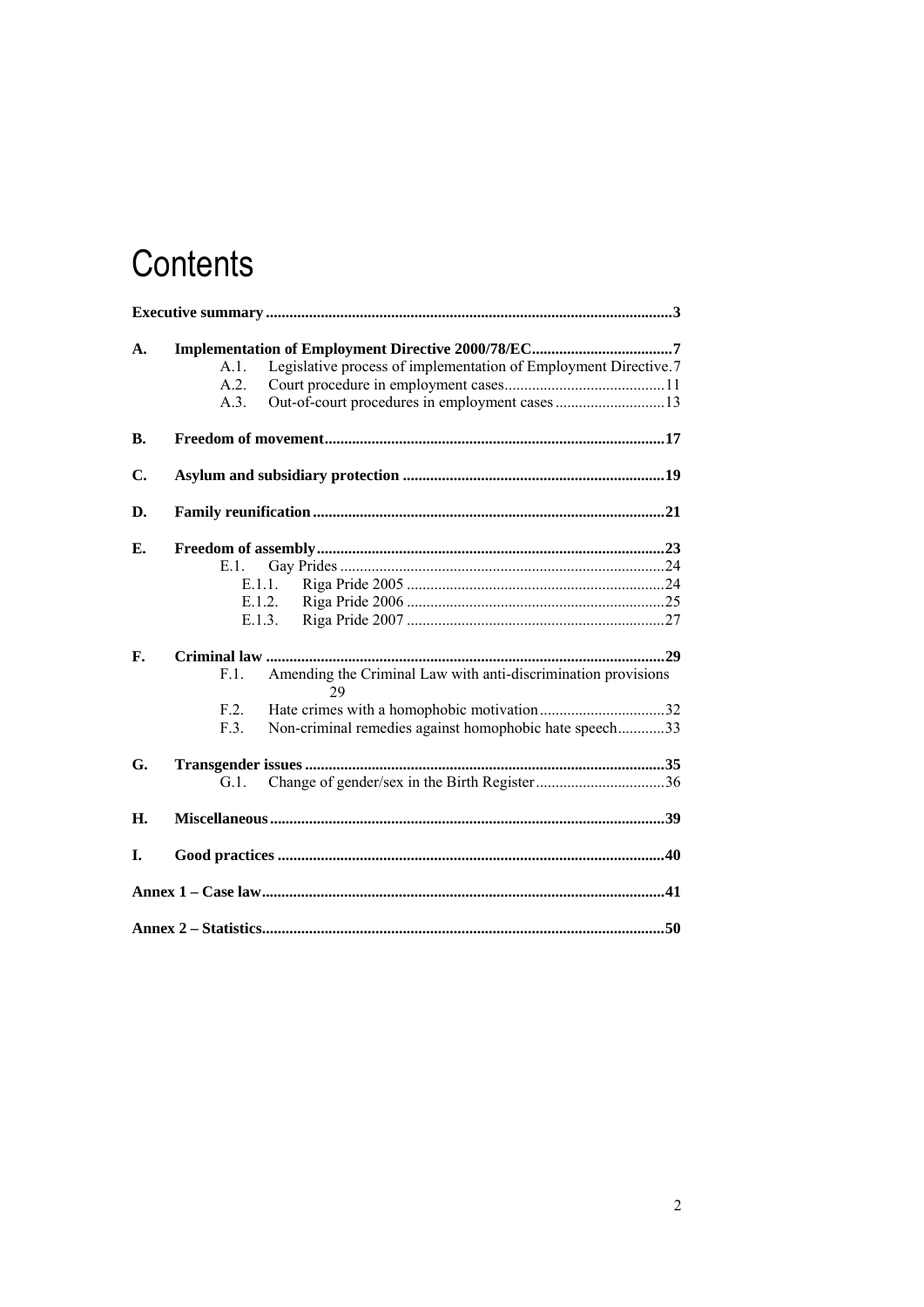## Executive summary

### Implementation of Employment Directive 2000/78/EC

- [1]. Most main requirements of the Employment Directive 2000/78/EC have been implemented into the Latvian legislation; however, the provisions prohibiting discrimination on grounds of sexual orientation were adopted with notable reluctance.
- [2]. The legislator has not gone beyond the minimum requirements of the Employment Directive 2000/78/EC, and discrimination on the ground of sexual orientation is explicitly forbidden only in employment, both in the private and in the public sectors, as well as in civil service.
- [3]. Following the adoption of amendments to the Labour Law explicitly naming sexual orientation as a prohibited ground, and in conjunction with the mostly negative discussion on rights of homosexual persons, amendments to the Constitution of Latvia were adopted, defining that marriage is a union between a man and a woman.
- [4]. To date, there is only one court case in Latvia on alleged discrimination on the ground of sexual orientation in a labour relationship, in the recruitment stage. Although the first instance court satisfied the plaintiff's claim, the appeal court and the court of cassation rejected it. This has now led to a communication being submitted to the UN Human Rights Committee.
- [5]. The Ombudsman's Office has competence as the specialised body for implementing the principle of equal treatment overall. However, the statistics of the Ombudsman's Office on cases of alleged discrimination on the ground of sexual orientation do not clearly indicate in which spheres this form of discrimination is most widespread. In addition, the outcome of cases under review by the Ombudsman's Office is not fixed in its statistics..

### Freedom of movement

[6]. As Latvia does not recognise same-sex marriage nor civil partnership registration, neither the partner him/herself nor other members of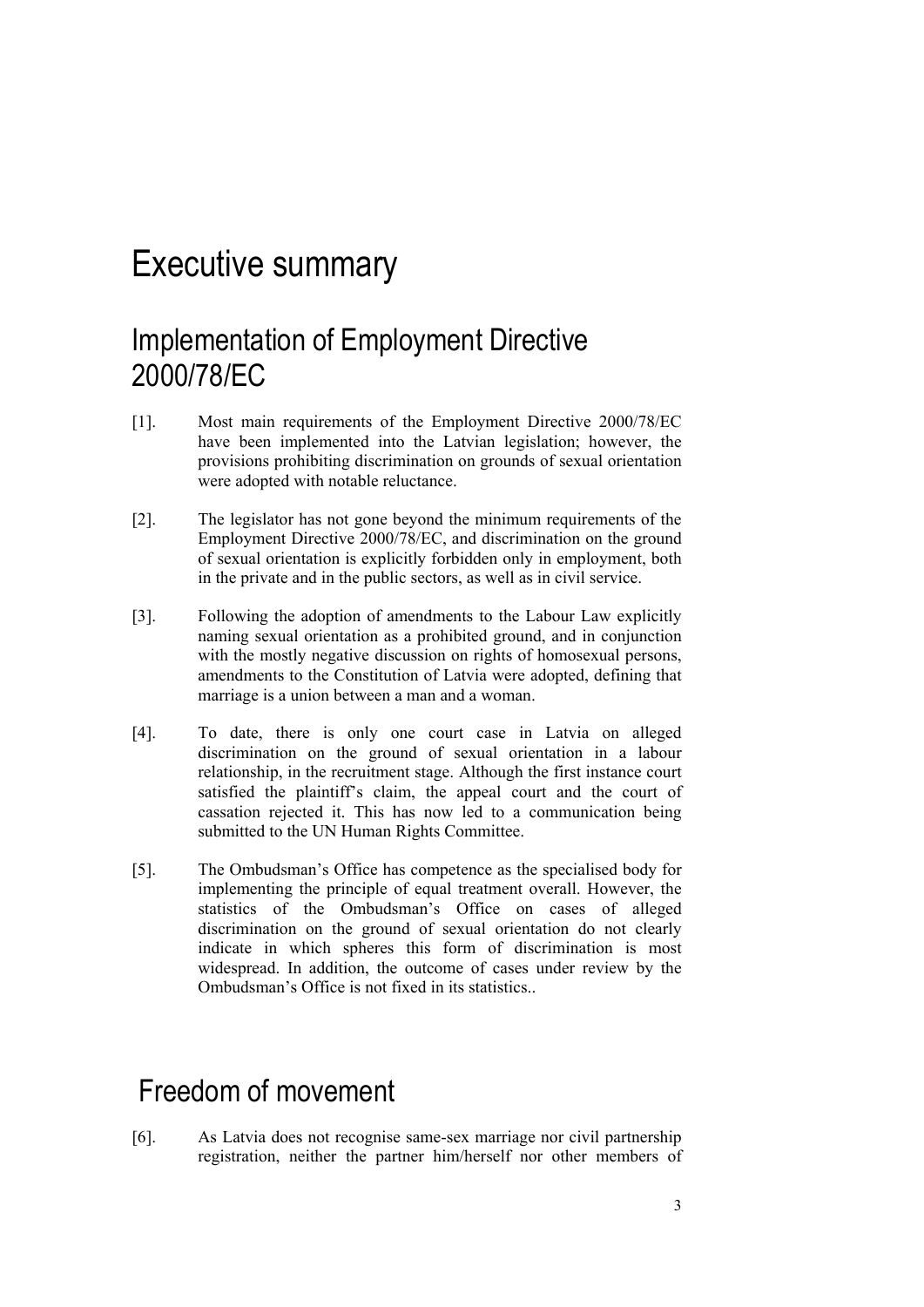partner's family can benefit from the EU legislation with regard to the freedom of movement.

### Asylum and subsidiary protection

[7]. The refugee definition of the current Asylum Law of 2002 includes persecution on grounds of membership of a particular social group as leading to recognize refugee status. To date, no asylum seeker has applied for asylum in Latvia on this basis. The new Asylum Law which is expected to be adopted during the spring 2008, clarifies explicitly that the social group definition includes sexual orientation.

### Family reunification

[8]. As Latvia does not recognise same-sex marriage nor the civil partnership registration, neither the partner him/herself nor other members of partner's family can benefit from the EU legislation with regard to the family reunification.

### Freedom of assembly

[9]. The first time a gay Pride parade was held in Latvia was in 2005, causing heated public and political debate. Since then various attitudes are expressed publicly every year concerning this event not only by groups of general population, but also by politicians and representatives of administrative power. However, slow progress is observed in the tone and content of the overwhelmingly negative discourse and the right to organise such events is still frequently questioned.

### Hate speech and criminal law

[10]. The Latvian Criminal Law does not contain provisions with regard to hate speech related to homophobia. Since amendments of 21.06.2007, the Criminal Law includes the prohibition of discrimination. However, only racial or ethnic identity are fixed as specified grounds, while a general reference to 'other prohibition of discrimination set by law' is included.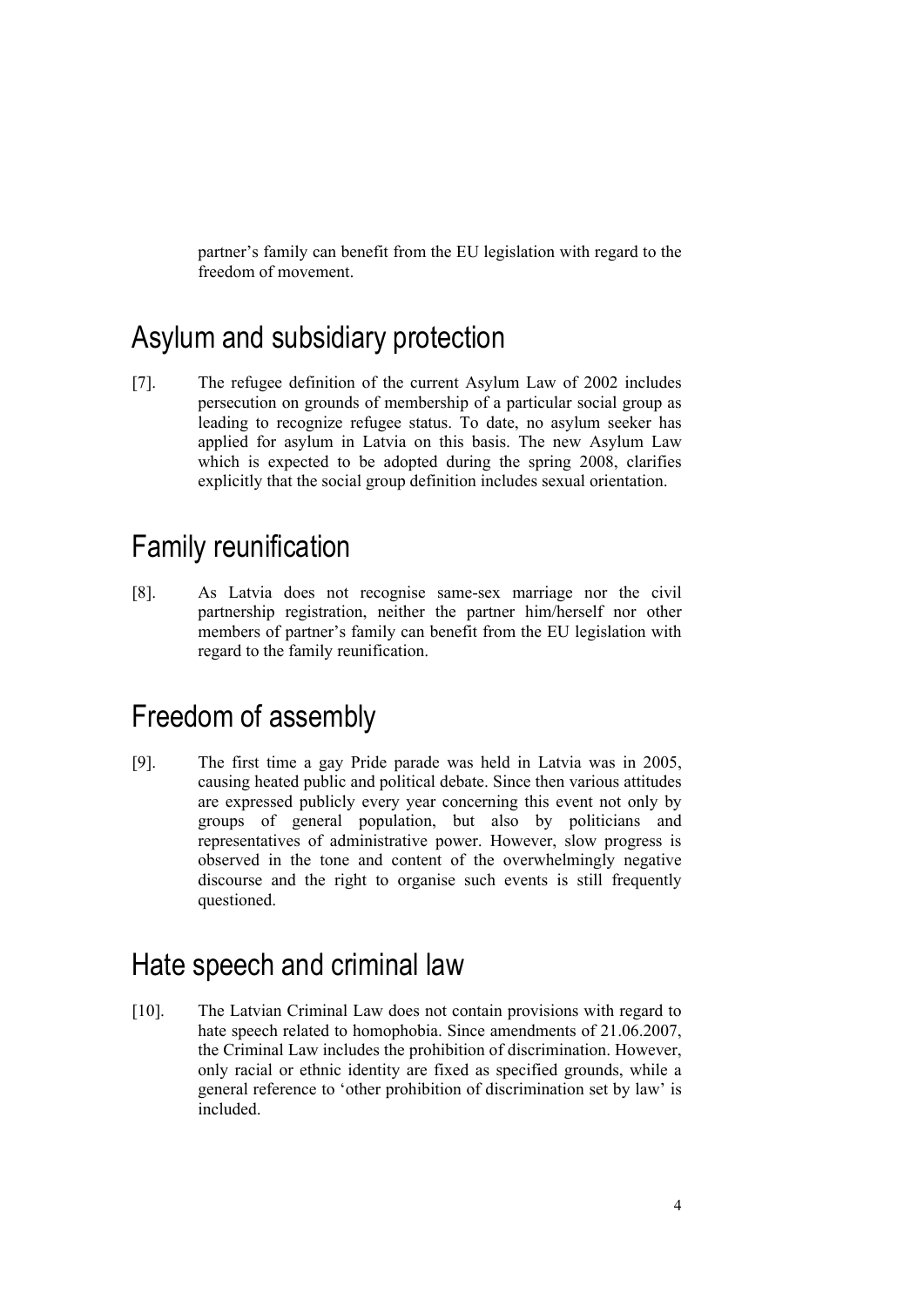[11]. Since the Latvian Criminal Law does not define homophobic motivation as an aggravating circumstance, courts do not take homophobic motivation into account when deciding on merits and sentencing. The only prohibited ground of discrimination which has to be taken into account as aggravating circumstance is racial motivation, since 12.10.2006, when the Parliament adopted respective amendments to the Criminal Law, adding that ground to the previous list of thirteen aggravating factors.

### Transgender issues

- [12]. There is no provision in Latvian legislation which could indicate whether discrimination of transgender people shall be dealt with as discrimination on the grounds of sexual orientation or as discrimination on the grounds of gender. However, following a recent judgement of Administrative court in a case on change of sex of a person in the birth register, it can be deduced that such discrimination will be more likely understood as discrimination on the grounds of gender.
- [13]. The only Latvian law provision which indicates the possibility to change gender in a legal sense is Article 32 of the Civil Status Documents Law of 2005 on supplementing of the Birth Register. However, there is no clear and explicit legal regulation on the order for supplementing the Birth Register in case of change of gender. There is a lack of criteria for establishing that change of gender has taken place in a legal sense, and it is not defined which authority and on which grounds shall take decision to change a person's gender in the Birth register. Also, the procedure for applying to change the gender is not determined, and it is not clear what kind of documentation should be presented as proof for change of person's gender.

### **Miscellaneous**

- [14]. The Centre for Protection of Consumer Rights has concluded in one of its decisions that an advertisement which differentiated individuals on the grounds of sexual orientation and ethnicity was discriminatory and should be banned.
- [15]. There is no definition of family in the Latvian law. The Latvian Civil Law provides that '(p)ersons who are not married to each other may not adopt one and the same child'. However, the Civil Law allows adoption not only to married couples but also for a single person. The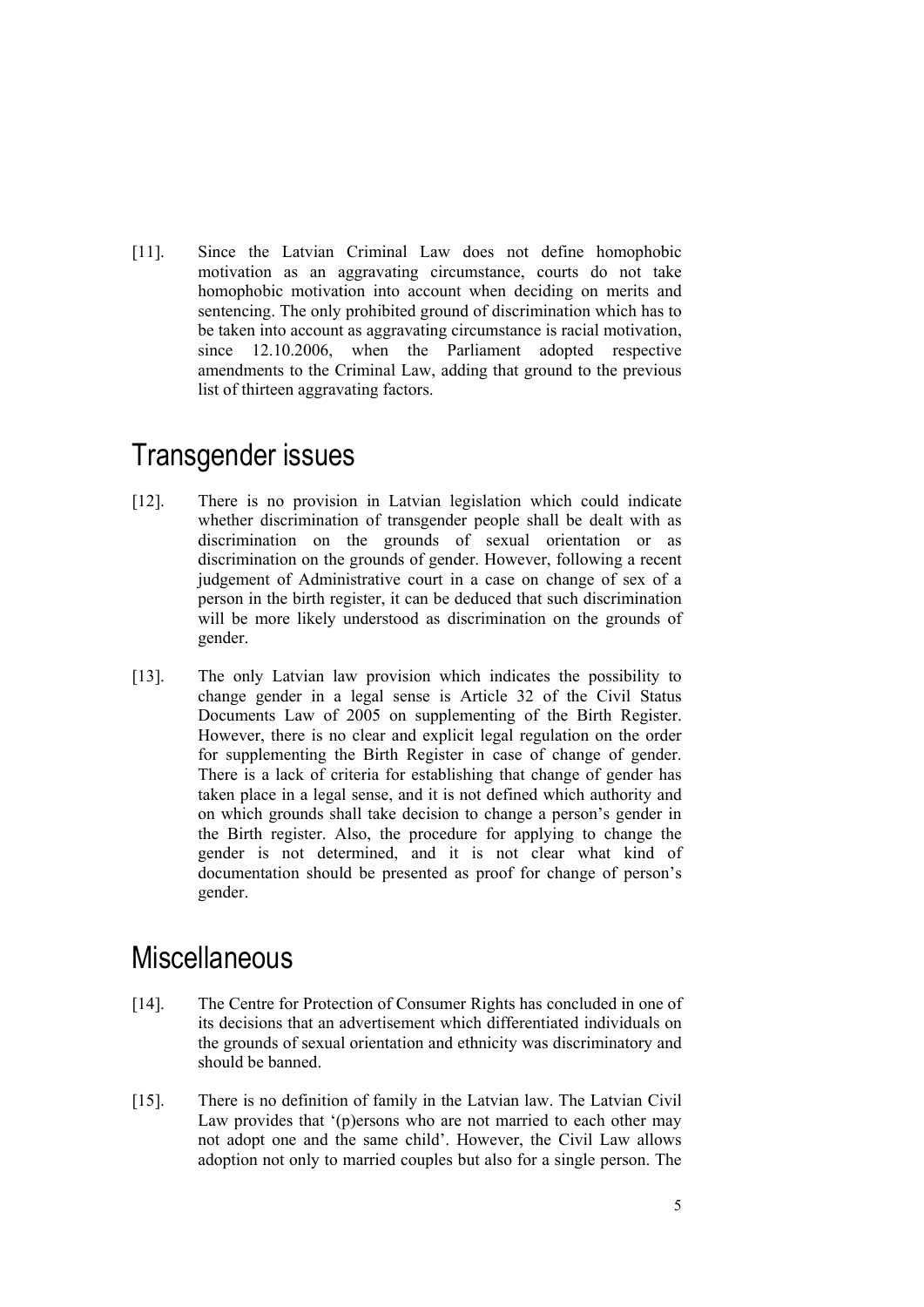procedures do not foresee considering sexual orientation among the factors analysed when establishing the suitability of the potential parent for adopting a child.

## Good practices

[16]. There are no new legal provisions, and legal interpretations in the Latvian legal system, which could be presented as good practice to tackle homophobia and/or discrimination on the ground of sexual orientation and/or of trans-gender people, which are innovative and could serve as models for other Member states and the European Union institutions in this context.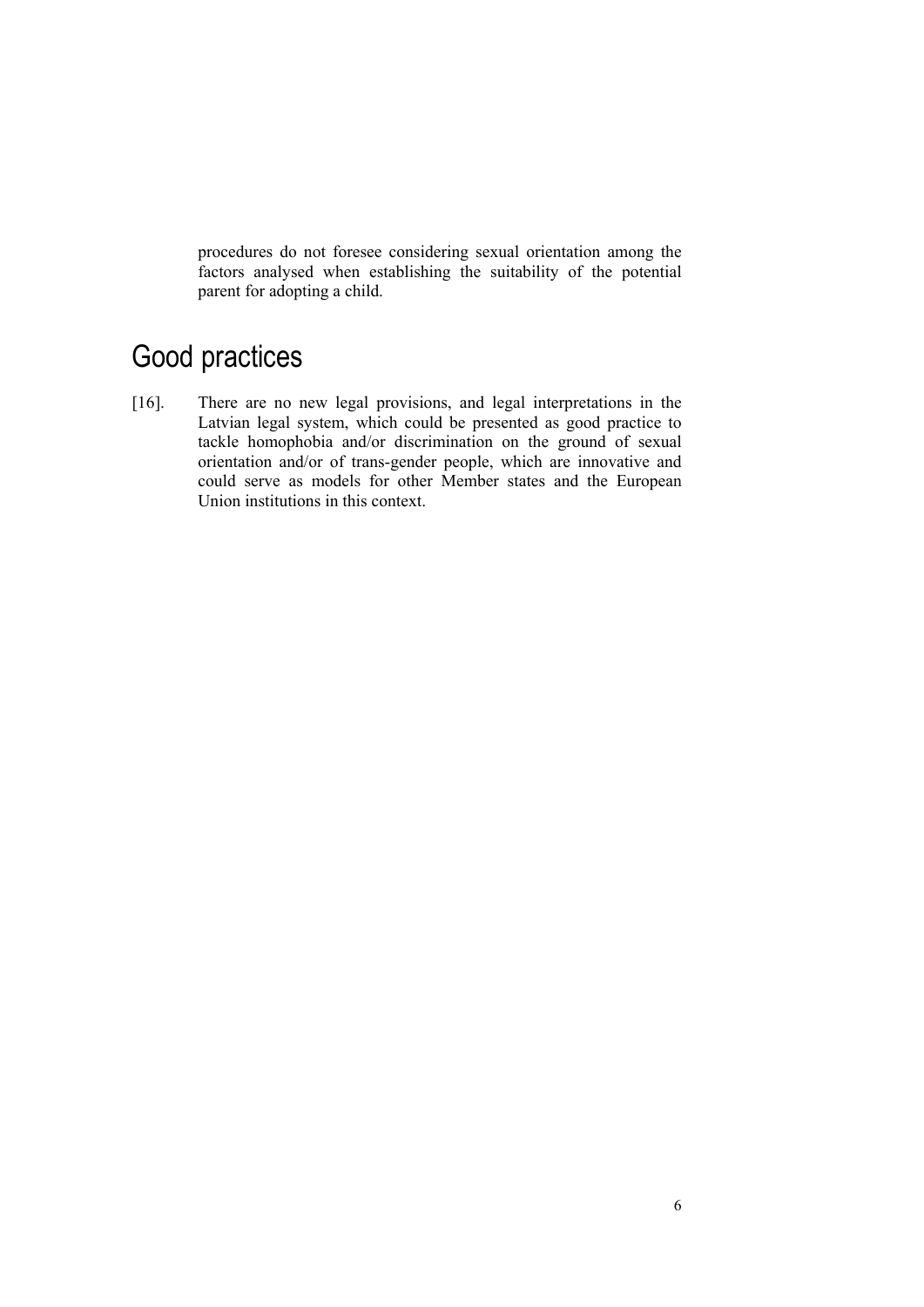## A. Implementation of Employment Directive 2000/78/EC

[17]. Latvia was obliged to transpose the Employment Directive 2000/78/EC into its national law by 01.05.2004 which was the day of Latvia's accession to the EU. The institution responsible for preparing legal amendments was *Latvijas Republikas Labklājības ministrija* (LM) [the Ministry of Welfare of Republic of Latvia]. Although with some delays and shortcomings, to date requirements of the Employment Directive have generally been transposed into Latvian law.

### A.1. Legislative process of implementation of Employment Directive

- [18]. Most main requirements of Employment Directive 2000/78/EC were incorporated into the Latvian Labour Law of  $2001<sup>1</sup>$  during the drafting process, and by amendments of 2004<sup>2</sup>. The Labour Law now contains definitions and prohibition of direct and indirect discrimination, harassment, instruction to discriminate, and victimisation, as well as a provision on shifting the burden of proof in discrimination cases, and an obligation for employers to provide reasonable accommodation and facilitate establishing of working relations for disabled persons in order to foster the principle of equal opportunities. Initially a nonexhaustive list of prohibited grounds of discrimination included gender, race, skin colour, age, disability, religious, political or other beliefs, national or social origin, property or family status, and other conditions. Sexual orientation was not explicitly mentioned.
- [19]. In the course of transposing the Racial Equality Directive 2000/43/EC, a draft of Anti-discrimination law<sup>3</sup> was elaborated by *Īpašu uzdevumu ministra sabiedrības integrācijas lietās sekretariāts* (IUMSILS) [Secretariat of Special Assignments Minister for Social Integration], taking into account all international standards relating to nondiscrimination, which are binding upon Latvia. The law contained a

<sup>&</sup>lt;sup>1</sup> Latvia/Darba likums (20.06.2001), available at:<br> $\frac{http://www.ttc.lv/index.php?skip=75&\text{tii}-1&\text{kumi}&\text{tid}=10&\text{tid}=59&\text{t}=LV (24.02.2008).}{}$ 

<sup>&</sup>lt;sup>2</sup> Latvia/Likums Grozījumi Darba likumā [Law Amendments to the Labour Law] (22.04.2004). available at:  $\frac{http://www.saeima.v/saeima8/mek_reg.fre}{http://www.saeima.v/saeima8/mek_reg.fre} (24.02.2008).$ 

Latvia/ Likumprojekts Diskriminācijas novēršanas likums [Draft Law on Prevention of Discrimination], Reg.No. 741 (passed the first reading 07.04.2004), available at: http://www.saeima.lv/saeima8/mek\_reg.fre (24.02.2008).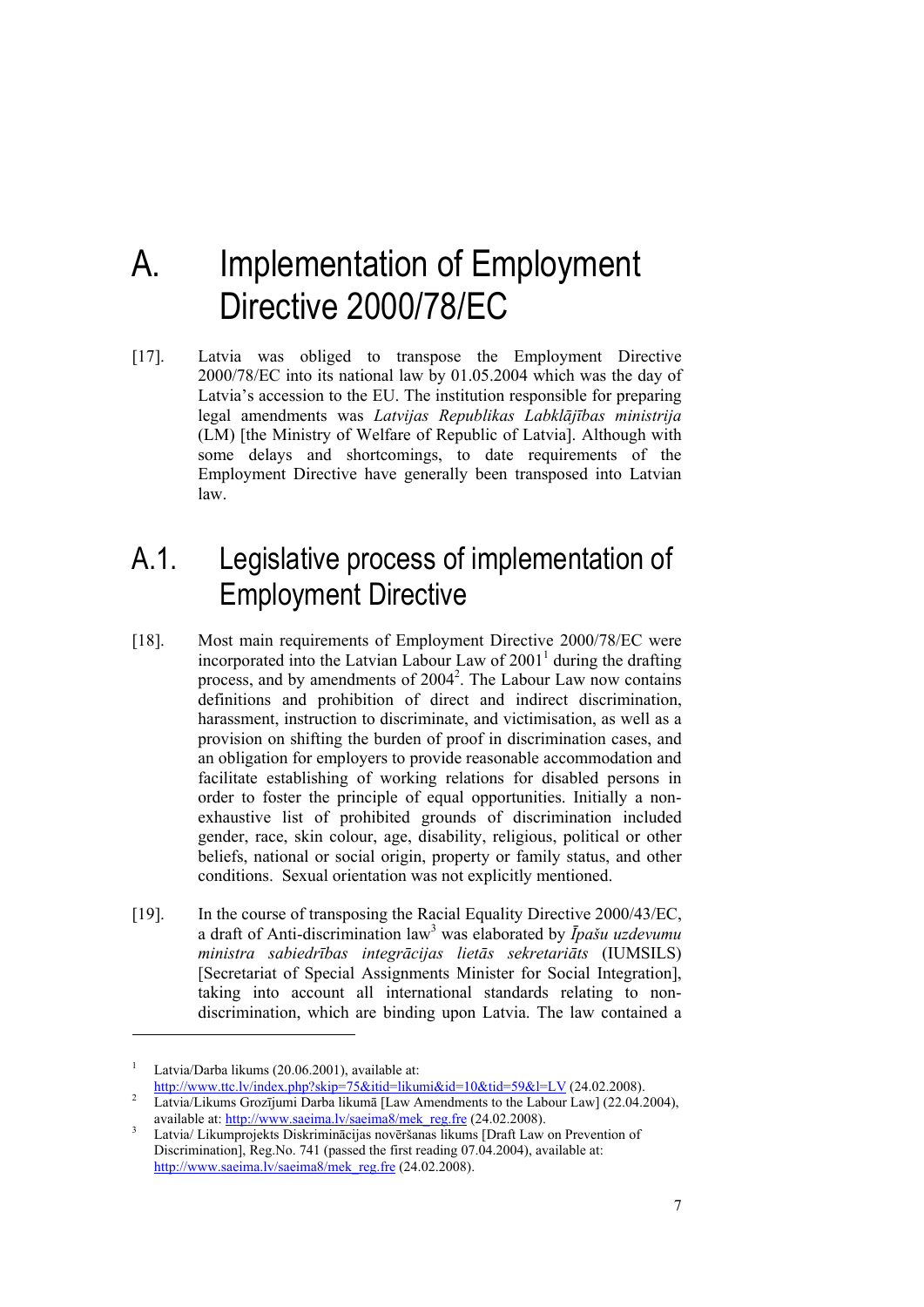wide range of grounds<sup>4</sup>, including the explicitly mentioned ground of sexual orientation. Discrimination on any of these grounds was supposed to be prohibited in all spheres covered by public law, as well as in certain spheres of the private law: employment, membership of trade unions and other professional organizations, education, social protection and healthcare, access to goods and services which are available to the public, including housing. The law passed a first reading in the Parliament on 07.04.2004. However, after criticism by *Saeimas Cilvēktiesību un sabiedrisko lietu komisija* [Parliament's Human Rights and Public Affairs Committee] and *Saeimas Juridiskais birojs* [Parliament's Law Bureau] and attempts to reduce the protection level set by this law to the minimum requirements of Employment Directive and Racial Equality Directive, the Antidiscrimination law was not forwarded for a second reading. Instead, draft amendments to eight separate laws were submitted to the Parliament. Amendments included those to the Civil Law, the Law on Social Security, the Law on the State Civil Service, the Law on Consumer Rights, the Law on Associations and Foundations, the Law on the Latvian National Human Rights Office, the Criminal Law, and the Administrative Violations Code.

[20]. Amendments to the Criminal Law and the Administrative Violations Code were adopted three years later. The amendments to the Administrative Violations Code do not name grounds of discrimination, having included general reference to other law instead.<sup>5</sup> The amendments to the Criminal Law explicitly name as ground of discrimination only racial or ethnic identity, and contain general reference to 'other prohibition of discrimination determined by law'.<sup>6</sup> Amendments to the Civil Law concerning access to goods and services that are available to the public, contained non-exhaustive list of grounds, but did not refer to sexual orientation explicitly. They passed the first reading on 07.09.2006 and have not to date been forwarded for the second reading. The Law on Consumer Rights still has not passed even the first reading. Amendments prohibiting

<sup>4</sup> Gender, age, race, skin colour, nationality or ethnic identity, religious belief, political or other opinions, social origin, education, social and economic status, occupation, health status, sexual orientation and other conditions.

Latvia/Likums Grozījumi Administratīvo pārkāpumu kodeksā [Law Amendments to the Administrative Violations Code] (17.05.2007), Art. 204<sup>17</sup>, available at: http://titania.saeima.lv/LIVS/SaeimaLIVS.nsf/0/61FE6B48F447AF71C22572F1002B6688?O penDocument (24.02.2008).

Latvia/ Likums Grozījumi Krimināllikumā [Law Amendments to the Criminal Law]  $(21.06.2007)$ , Art. 149.<sup>1</sup>, available at: http://titania.saeima.lv/LIVS/SaeimaLIVS.nsf/0/2779080CB65A88A8C225730C002B58E8? OpenDocument (24.02.2008).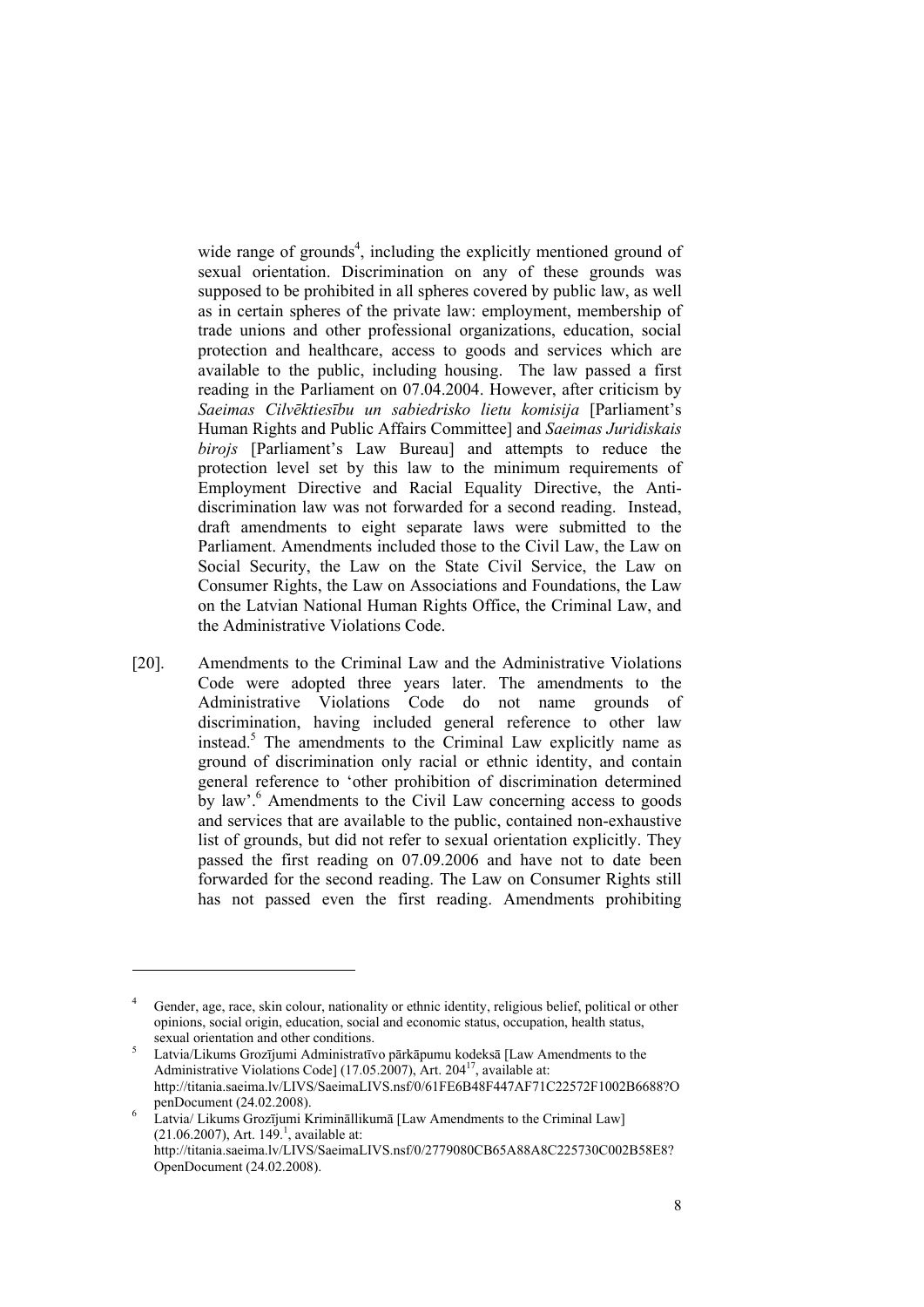discrimination were adopted to the Law on Social Security in  $2005^7$ , explicitly naming the grounds of race, skin colour, gender, age, disability, health status, religious, political or other beliefs, national or social origin, property or family status or other conditions, but not sexual orientation, although the list is non-exhaustive and sexual orientation is argued to be included among the 'other conditions'.

- [21]. In 2005-2006, amendments to the Labour Law, which were elaborated by the Ministry of Welfare in order specifically to include sexual orientation as one of the prohibited grounds on the list, led to sharp debates in the *Saeima* [Parliament]. One of the harshest opponents to inclusion of sexual orientation as an explicitly mentioned ground of discrimination in the Labour Law was the chairman of the Parliament's Human Rights and Public Affairs Committee (member of *Latvijas Pirmā partija* (LPP) [Latvia's First Party]), who initiated the taking out of this ground, resorted to religiously based homophobic rhetoric. An additional argument used by opponents to including this ground into the list explicitly was that the Labour Law contains a nonexhaustive list of discrimination grounds and sexual orientation can be read under 'other conditions' if necessary, as the court already did in a discrimination case on ground of sexual orientation which arose before it.
- [22]. The amendments to the Labour Law were adopted by the Parliament in the third (final) reading on 15.06.2006, without however including sexual orientation among the prohibited grounds.<sup>8</sup> After reaction of the Ministry of Welfare, *Ārlietu ministrija* (ĀM) [Ministry of Foreign Affairs] and two LGBT NGOs, on 21.06.2006 President of Republic of Latvia Vaira Vīķe-Freiberga, following the procedure set in the Constitution of Latvia, Art  $71$ ,<sup>9</sup> sent an explanatory letter to the Speaker of Parliament requesting to return the amendments for parliamentary review.<sup>10</sup> On 21.09.2006 the Parliament reviewed and adopted amendments to the Labour Law that explicitly ban discrimination on ground of sexual orientation.<sup>11</sup> In line with the

-

<sup>7</sup> Latvia/Likums Grozījumi likumā Par sociālo drošību [Law Amendments to the Law on Social Security]  $(01.12.2005)$ , Art. 2.<sup>1</sup>, available at:

http://www.ttc.lv/index.php?skip=240&itid=likumi&id=10&tid=59&l=LV (24.02.2008).

Available at: http://www.saeima.lv/saeima8/mek\_reg.fre (24.02.2008).

Art. 71: 'Within ten days after the adoption of a law by the Saeima, the President of State shall be entitled to ask, by means of an explanatory letter addressed to the Chairperson of the Saeima, for the review of that law. If the Saeima does not amend the law, the President of State shall not have the right to raise any further objections.

 $\frac{10}{10}$  Latvijas Vēstnesis [Herald of Latvia], http://www.lv.lv/index.php?menu\_body=DOC&id=138230&menu\_left=LAIDIENS&PHPSE SSID=67 (22.06.2006).<br>Latvia/Likums Grozījumi Darba likumā [Law Amendments to the Labour Law] (21.09.2006),

available at: http://www.saeima.lv/saeima8/mek\_reg.fre (24.02.2008).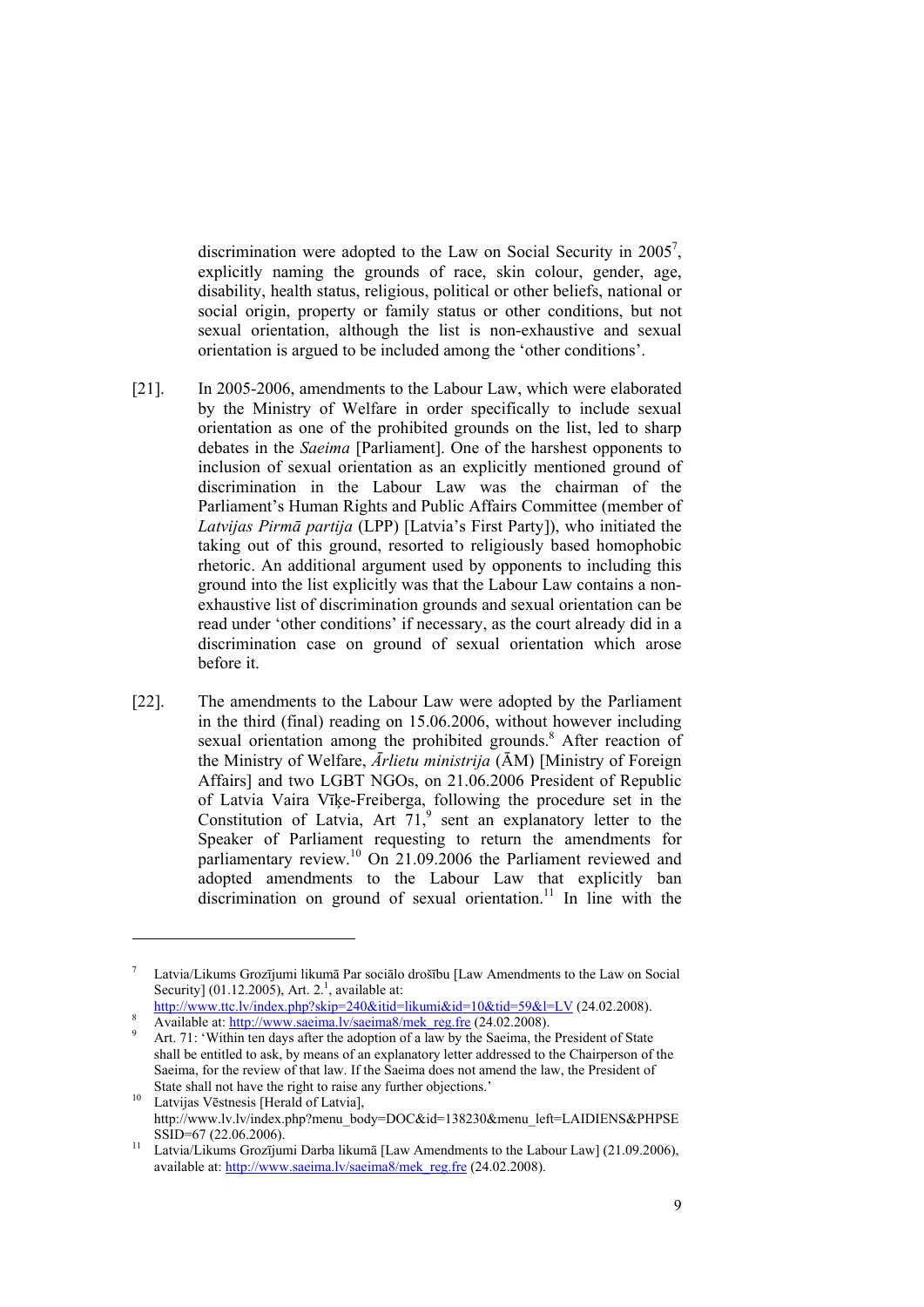generally homophobic tone of the debate on these amendments, Latvia's First Party proposed amendments to the Satversme [Latvian Constitution] rephrasing Article 10 ('The State shall protect and support marriage, the family, the rights of parents and rights of the child') by adding a definition of marriage: 'The State protects marriage – the union between a man and a woman, the family, the rights of parents and rights of the child'. The amendment, which required two third majority in order to pass, was adopted on 15.12.2005. This enshrined in the Constitution the exclusion of samesex marriage, despite the fact that the Article  $35(2)$  of the Civil Law<sup>12</sup> already explicitly bans marriage between persons of the same sex.<sup>13</sup>

- [23]. On 02.11.2006. amendments to the Civil Service Law were adopted, stipulating that 'the norms of regulatory enactments regulating legal employment relations that prescribe the principle of equal rights, the principle of prohibition of differential treatment, prohibition to cause adverse consequences, working hours and rest time, remuneration, the financial liability of employees and terms shall apply to the legal relations of the State civil service insofar as such are not prescribed by this Law'.14 Thus, since the Labour Law explicitly includes sexual orientation amongst the grounds of discrimination, this applies also to Civil Service legal relationships.
- [24]. The conclusion is that the legislator has not gone beyond the minimum requirements of the Employment Directive 2000/78/EC, and discrimination on the ground of sexual orientation is explicitly forbidden only in employment, both in the private and in the public sectors, as well as in civil service. However, sexual orientation can be implicitly read also under the 'other conditions' in the Law on Social Security after amendments of  $2005^{15}$ . As the Constitution<sup>16</sup> of Latvia contains a general provision that '[a]ll human beings in Latvia shall be equal before the law and the courts. Human rights shall be realized without discrimination of any kind', there exists at least a possibility

-

 $12$  Latvia/Civillikums (28.01.1937), available at:

http://www.ttc.lv/index.php?skip=0&itid=likumi&id=10&tid=59&l=LV (24.02.2008).<br>Latvia/Likums Grozījums Latvijas Republikas Satversmē [Law Amendment to the Constitution of the Republic of Latvia] (15.12.2005), available at:

http://www.saeima.lv/saeima8/mek\_reg.fre (24.02.2008).<br>
14 Latvia/Valsts Civildienesta likums [Civil Service Law] (07.09.2000), available at:

http://www.likumi.lv/doc.php?id=10944&mode=KDOC (24.02.2008).<br>
15 Latvia/Likums Grozījumi likumā Par sociālo drošību [Law Amendments to the Law on Social Security] (01.12.2005), Art. 2.<sup>1</sup>, available at:

http://www.ttc.lv/index.php?skip=240&itid=likumi&id=10&tid=59&l=LV (24.02.2008).<br><sup>16</sup> Latvia/Latvijas Republikas Satversme [Constitution of the Republic of Latvia] (15.02.1922), Art. 91. Available at: http://www.saeima.lv/Likumdosana/likumdosana\_satversme.html (24.02.2008).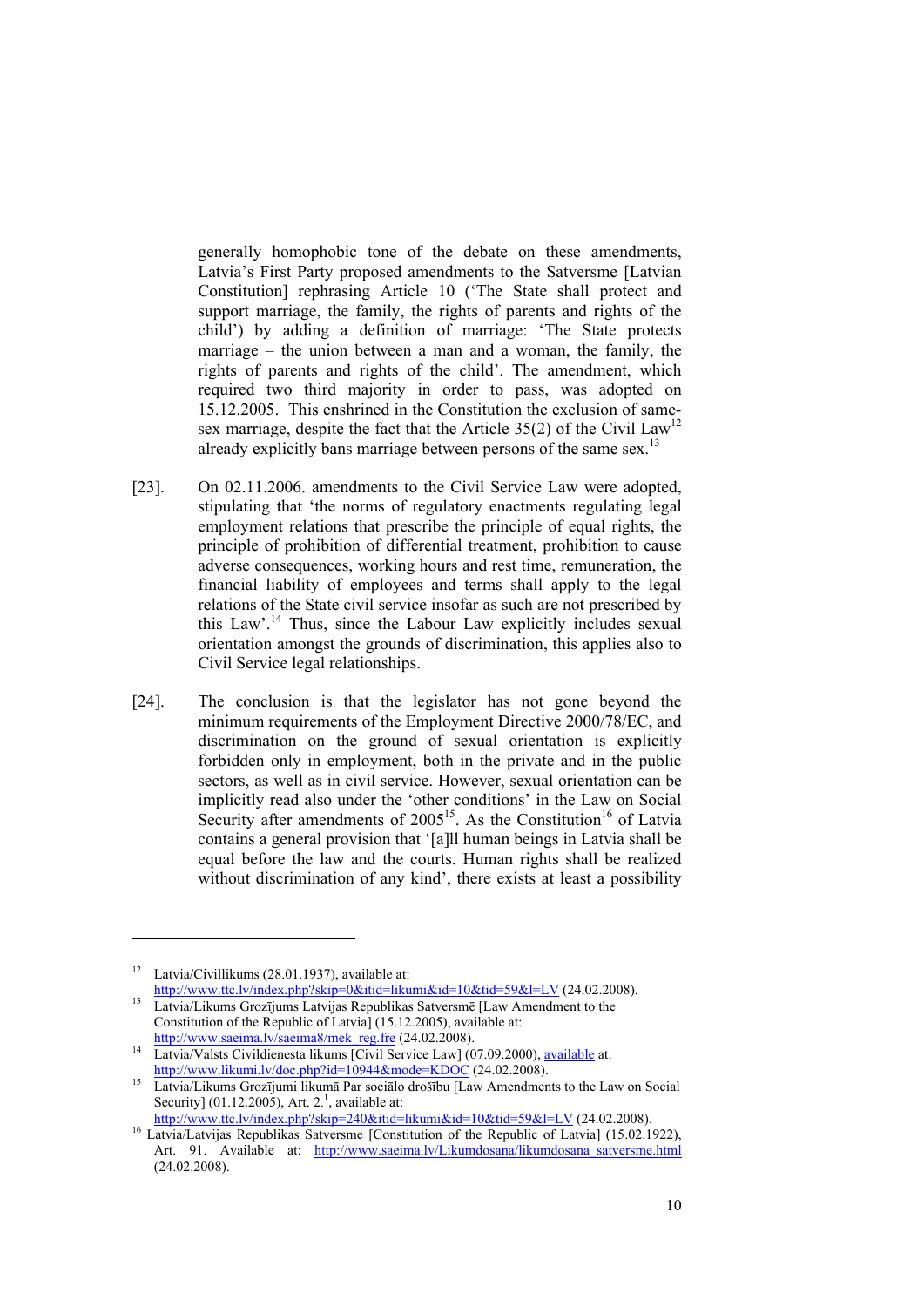to use this clause in cases of discrimination on ground of sexual orientation in other areas as employment.

### A.2. Court procedure in employment cases

- [25]. The Labour Law determines that individual disputes regarding rights between an employee and an employer, if they have not been settled within the undertaking, shall be settled in court.<sup>17</sup> The Law also stipulates that all claims arising from employment legal relationships are subject to a limitation period of two years unless a shorter limitation period is provided by law.18 However, provisions of the Labour Law regarding violation of the prohibition of differential treatment in the recruitment process<sup>19</sup> when giving notice of termination of an employment contract during the probationary period,<sup>20</sup> regarding equal work remuneration,<sup>21</sup> violations of the prohibition of differential treatment in determining working conditions, occupational training or raising of qualifications or promotions<sup>22</sup> foresee a time limit of only one month for bringing a claim to the court.
- [26]. As there is no separate labour tribunal in Latvia, a person defends his/her rights in civil court. There is a three instance court system in Latvia (first instance, appeal instance, cassation instance). To date, there has been only one employment case on ground of sexual orientation concerning non-hiring tried in Latvia. (See Annex 1.)
- [27]. Natural persons may conduct matters in court personally or through their authorised representatives.<sup>23</sup> Any natural person may be an authorised representative in the civil procedure, taking into account restrictions, specified by the law.24 Any individual litigant also has the

<sup>17</sup> Latvia/Darba likums (20.06.2001), Art. 30, available at: http://www.ttc.lv/index.php?skip=75&itid=likumi&id=10&tid=59&l=LV (24.02.2008).<br>Latvia/Darba likums (20.06.2001), Art. 31, available at:

http://www.ttc.lv/index.php?skip=75&itid=likumi&id=10&tid=59&l=LV (24.02.2008).<br><sup>19</sup> Latvia/Darba likums (20.06.2001), Art. 34 Section 1, available at:

http://www.ttc.lv/index.php?skip=75&itid=likumi&id=10&tid=59&l=LV (24.02.2008).<br><sup>20</sup> Latvia/Darba likums (20.06.2001), Art. 48, available at:

http://www.ttc.lv/index.php?skip=75&itid=likumi&id=10&tid=59&l=LV (24.02.2008).<br>Latvia/Darba likums (20.06.2001), Art. 60 Section 3, available at:<br>http://www.ttc.lv/index.php?skip=75&itid=likumi&id=10&tid=59&l=LV (24.02.20

 $\frac{22}{\text{Latvia/Darba likums}$  (20.06.2001), Art. 95 Section 2, available at:

http://www.ttc.lv/index.php?skip=75&itid=likumi&id=10&tid=59&l=LV (24.02.2008).<br>23 Latvia/Civilprocesa likums (14.10.1998), Art. 82 Section 1, available at:

http://www.ttc.lv/index.php?skip=15&itid=likumi&id=10&tid=59&l=LV (24.02.2008). 24 Latvia/Civilprocesa likums (14.10.1998), Art. 83 http://www.ttc.lv/index.php?skip=15&itid=likumi&id=10&tid=59&l=LV (24.02.2008).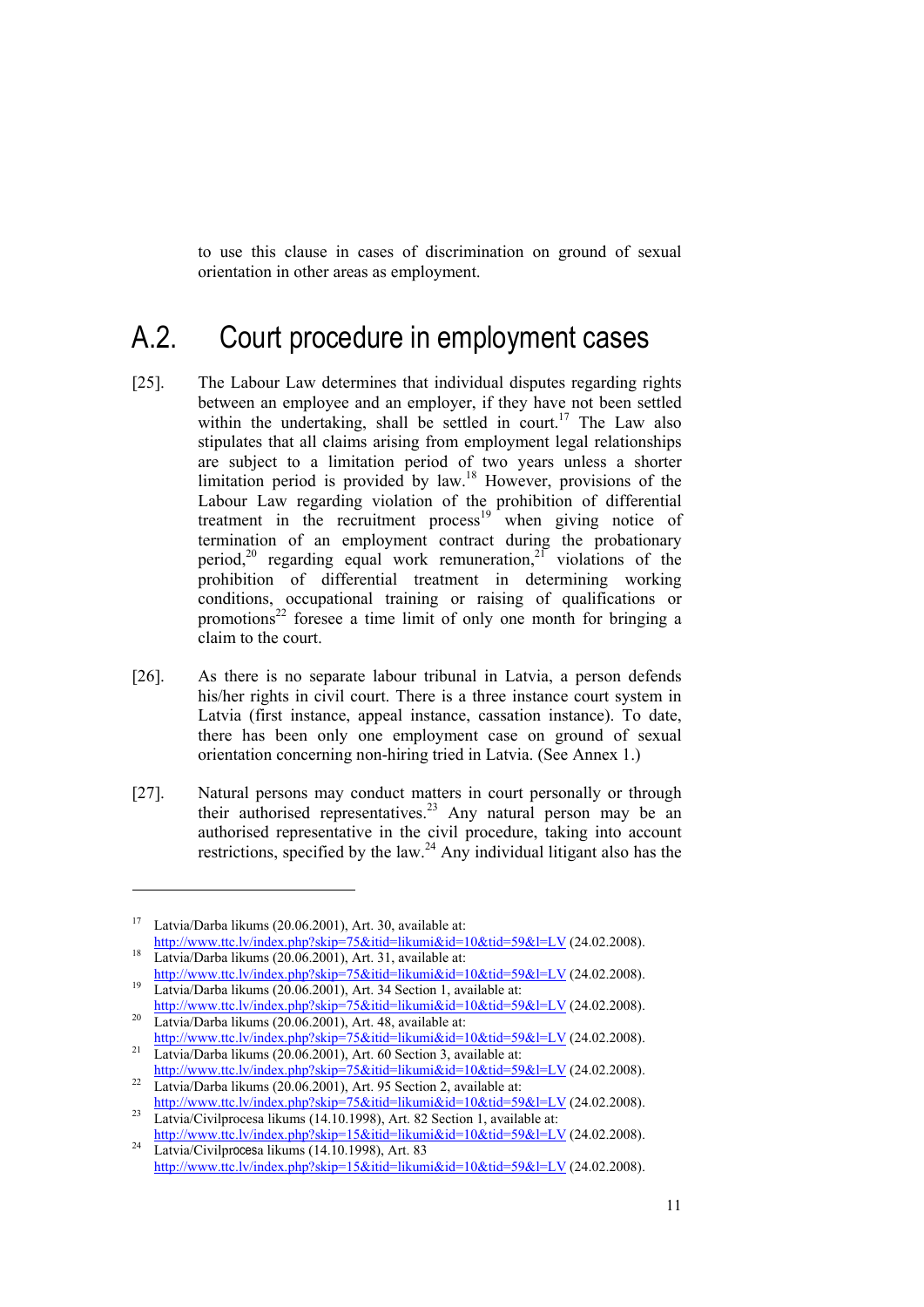right to hire a legal counsel to provide legal assistance in their matter.<sup>25</sup> In order to improve access to the court, on  $01.06.2005$ , the Law on State-provided Legal Aid came into force,  $26$  providing State support in granting legal aid. The categories of those entitled to legal aid funded by the State are Latvian citizens, Latvian non-citizens, stateless persons, EU nationals legally residing in Latvia, third country nationals legally residing in Latvia and granted a permanent residence permit, persons entitled to legal aid provided by the State according to international agreements concluded by the Republic of Latvia, asylum seekers, refugees, and persons under subsidiary protection. The condition for receiving legal aid, further regulated by Regulation of the Cabinet of Ministers, is that the person's particular situation, property status, and income level does not ensure partial or full protection of their rights. The State provides free legal aid to persons whose status is defined as low-income or poor.

[28]. The *Satversmes tiesa* [Constitutional Court] in Latvia 'reviews cases concerning the compliance of laws with *Satversme* [Constitution], [..], compliance of other regulatory enactments or parts thereof with the norms (acts) of a higher legal force, [..], and compliance of Latvian national legal norms with those international agreements entered into by Latvia that is not in conflict with the Constitution'.<sup>27</sup> The Constitutional Court has the right to declare laws or other enactments or parts thereof null and void. Since 2001 individuals are allowed to lodge applications with the Constitutional Court about violations of their basic rights as protected under the Latvian Constitution.<sup>28</sup> In several rulings the Constitutional Court has analysed whether the relevant legal norms regarding employment or civil service are not in violation of the provision of the Constitution of Latvia which stipulates that all human beings in Latvia shall be equal before the law and the courts, and human rights shall be realised without discrimination of any kind.<sup>29</sup> However, none of the decisions has as of yet concerned the ground of sexual orientation.

-

<sup>&</sup>lt;sup>25</sup> Latvia/Civilprocesa likums (14.10.1998), Art. 82. Section 4

http://www.ttc.lv/index.php?skip=15&itid=likumi&id=10&tid=59&l=LV (24.02.2008).<br>Latvia/Valsts nodrošinātās juridiskās palīdzības likums [Law on State-provided Legal Aid] (17.03.2005), available at: http://www.likumi.lv/doc.php?id=104831&mode=DOC

<sup>(24.02.2008). 27</sup> Latvia/Satversmes tiesas likums [Constitutional Court Law] (05.06.1996), Art. 16, available

at: http://www.ttc.lv/index.php?skip=225&itid=likumi&id=10&tid=59&l=LV (24.02.2008). 28 Latvia/Grozījumi Satversmes tiesas likumā [Law Amendments to the Constitutional Court Law] (30.11.2000), Art. 17 Section 1 (11), available at:

http://www.saeima.lv/saeima7/reg.likprj (25.02.2008).<br><sup>29</sup> Latvia/Latvijas Republikas Satversme [Constitution of the Republic of Latvia] (15.02.1922; Section on fundamental rights adopted on 15.10.1998), Art. 91, available at: http://www.saeima.lv/Likumdosana/likumdosana\_satversme.html (24.02.2008).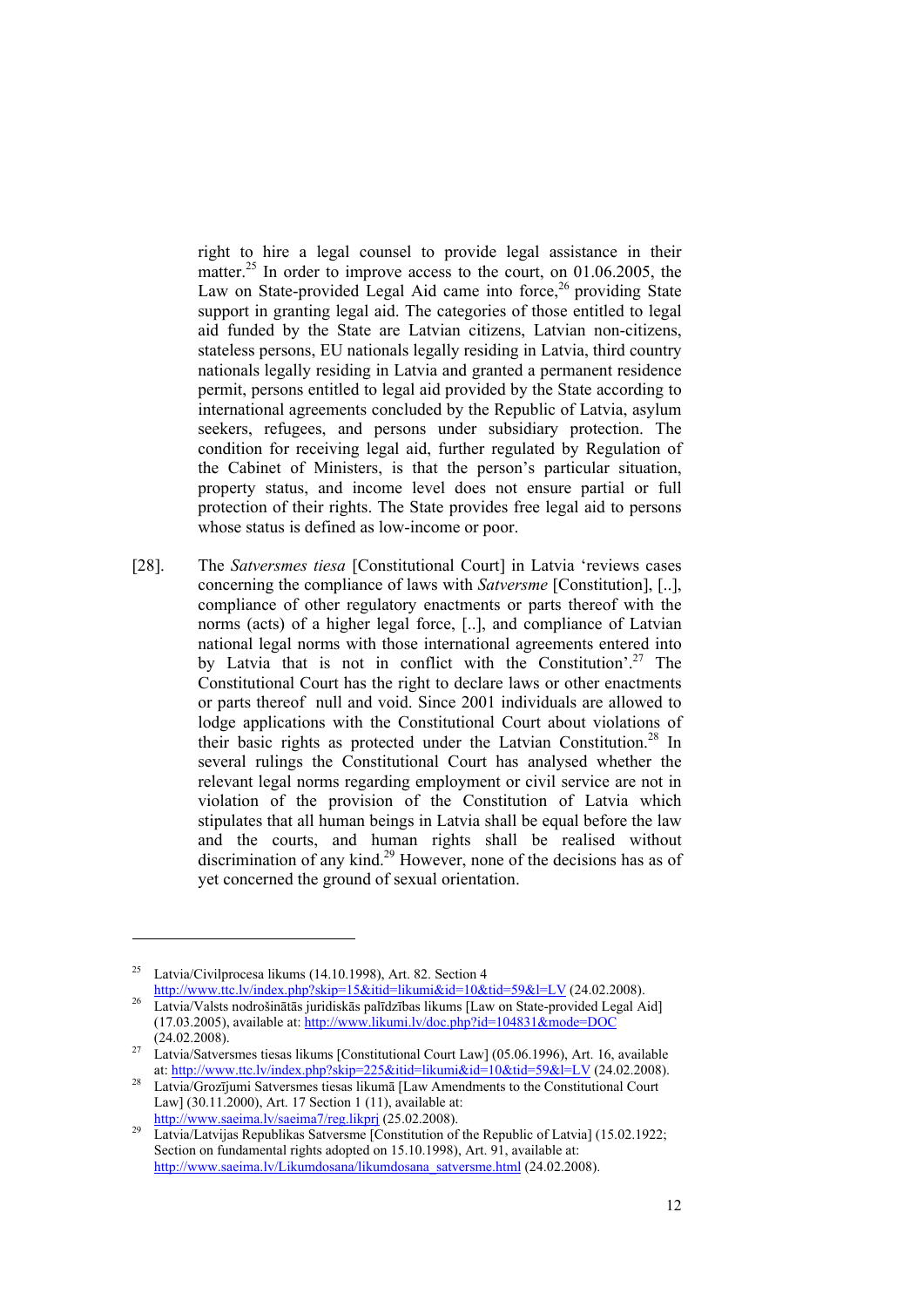### A.3. Out-of-court procedures in employment cases

- [29]. On 15.12.2005, in course of transposition of the Racial Equality Directive, the amendments to the Law on the Latvian National Human Rights Office were adopted<sup>30</sup> providing the *Valsts Cilvēktiesību birojs* (VCB) [National Human Rights Office (NHRO)] with competence as the specialised body for implementing the principle of nondiscrimination not only on the grounds of race and ethnicity, but for the principle of equal treatment overall. They also foresaw a right (however, not a duty) of the NHRO, with consent of the victim of discrimination, to hand in a submission to the authority or an application to the court, if the nature of claim relates to the breach of prohibition of differential treatment.<sup>31</sup> The NHRO created a Discrimination Prevention Department<sup>32</sup>, for, inter alia, investigating cases of discrimination, analysing legislation, and raising public awareness. In 2006, the NHRO for the first and the only time exercised its right to submit an application to the court and represented a person who had been discriminated in labour relationship in the hiring stage on the ground of national origin.
- [30]. On 01.01.2007, the *Tiesībsarga birojs* [Ombudsman's Office] was established on the basis of NHRO and took over the duty of the NHRO to work as a specialised body for the implementation of the principle of equal treatment. Although the Ombudsman's Office started to work on 01.01.2007, the first *Tiesībsargs* [Ombudsman] was confirmed by parliament only on 01.03.2007.<sup>33</sup> The legal ground of the work of the Ombudsman's Office is the Ombudsman Law.<sup>34</sup> Like the Law on the NHRO, in addition to functions within the broad human rights and good governance mandate, the Ombudsman Law sets as one of the functions of the Ombudsman to promote the compliance with the principles of equal treatment and to prevent any

-

<sup>&</sup>lt;sup>30</sup> Latvia/Likums Grozījumi Likumā par Valsts Cilvēktiesību biroju [Law Amendments to the Law on the National Human Rights Office] (15.12.2005), available at:

http://www.saeima.lv/saeima8/mek\_reg.fre (24.02.2008).<br>21 Latvia/Likumprojekts Grozījumi Likumā par Valsts Cilvēktiesību biroju [Draft Law Amendments to the Law on the National Human Rights Office], Reg.No. 1321 (passed the second reading in the Parliament on 07.04.2004), available at:

 $\frac{\text{http://www.saeima.lv/saeima/mek~reg.fre}}{\text{Operating since 16.11.2005}}$ . Information available on the website of the National Human Rights Office <u>http://www.vcb.lv/default.php?open=jaunumi&this=161105.202</u> (25.02.2008).<br>33 Saeima – Latvian Parliament, <u>http://www.saeima.lv/steno/Saeima9/070301/st070301.htm</u>

<sup>(</sup> $25.02.2008$ ).<br><sup>34</sup> Latvia/Tiesībsarga likums (06.04.2006), available at:

http://www.saeima.lv/saeima8/mek\_reg.fre (25.02.2008).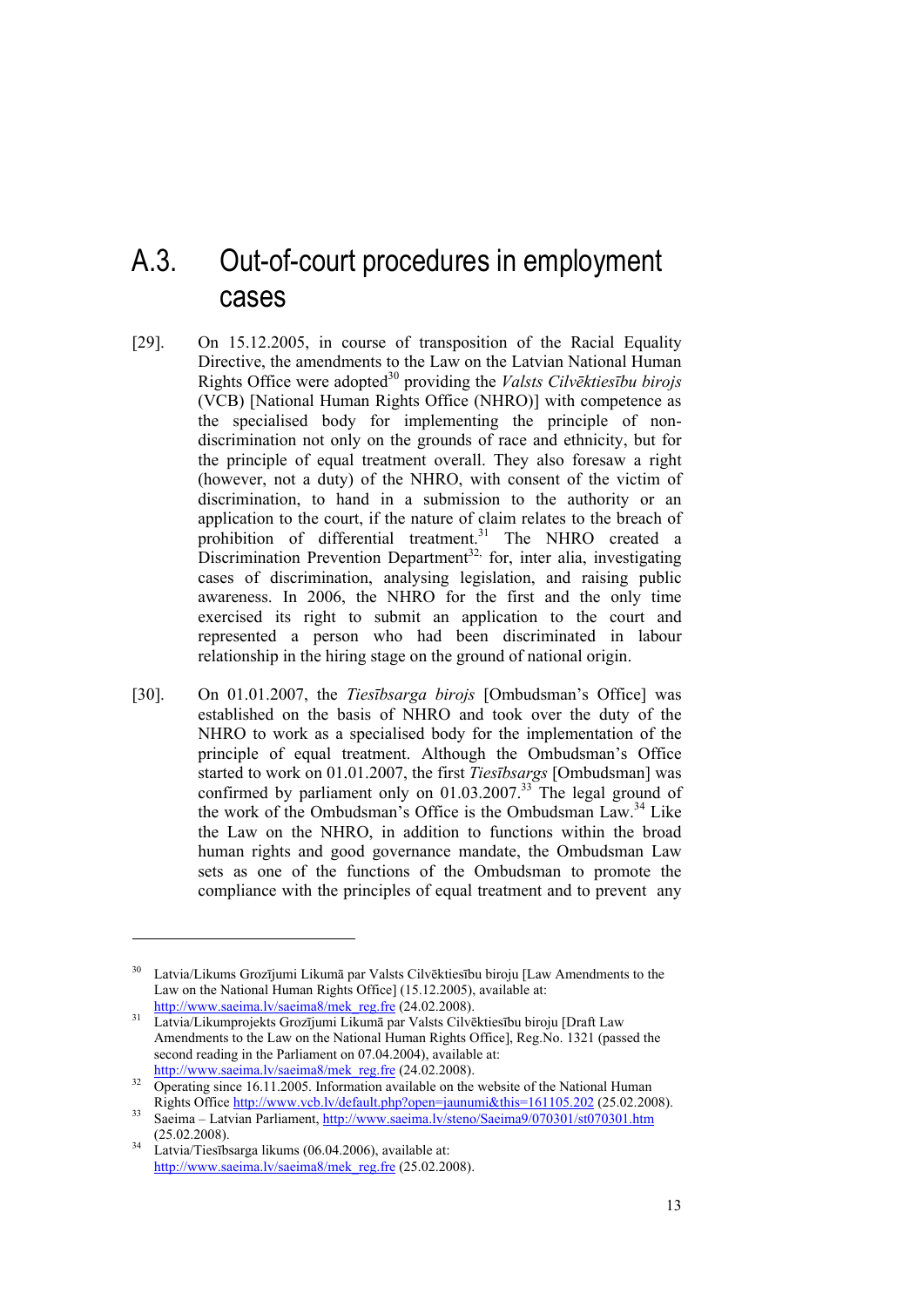kind of discrimination.<sup>35</sup> The Discrimination Prevention Department of the Ombudsman's Office includes four staff positions. Among the duties of Ombudsman is the examination of submissions, complaints and proposals of private individuals.<sup>36</sup> The examination procedure shall be completed by the conciliation of the persons involved in the procedure or an opinion of the Ombudsman. The opinions of the Ombudsman are not binding, they are recommendations.<sup>37</sup> The Ombudsman has a right, upon termination of an examination procedure and establishment of a violation, to defend the rights and interests of a private individual in administrative court, if that is necessary in the public interest; as well as upon termination of a examination procedure and establishment of a violation, to apply to a court in such civil cases, where the nature of the action is related to a violation of the prohibition of differential treatment.<sup>38</sup> To date, there are no cases where the Ombudsman has exercised this right.

[31]. The *Valsts Darba inspekcija* [State Labour Inspectorate (SLI)] is a state supervisory and control institution under the Ministry of Welfare. According to the State Labour Inspectorate  $Law<sup>39</sup>$ , among its functions are monitoring and controlling the observance of the requirements of regulatory enactments regarding employment legal relationships, controlling how employers and employees mutually fulfill the obligations determined by employment contracts and collective agreements, promoting co-operation between employers and employees, as well as taking measures to facilitate the prevention of differences of opinion between employers and employees.<sup>40</sup> SLI is entitled to adopt rulings, issue orders and express warnings within of the scope of its competence, which are mandatory for all natural and legal persons under supervision and control of SLI (e.g., merchants, state and local government institutions, religious and public organisations; employers and their authorised persons, in conformity with the duties and authorisation entrusted to them).<sup>41</sup> SLI has a right under the Latvian Administrative Violation Code to review cases of

Latvia/Tiesībsarga likums (06.04.2006), Art. 11 Section 2, available at:

http://www.saeima.lv/saeima8/mek\_reg.fre (25.02.2008).<br>Latvia/Tiesībsarga likums (06.04.2006), Art. 12 Section 1, available at:

http://www.saeima.lv/saeima8/mek\_reg.fre (25.02.2008).<br><sup>37</sup> Latvia/Tiesībsarga likums (06.04.2006), Art. 25 Section 4, available at: http://www.saeima.lv/saeima8/mek\_reg.fre (25.02.2008).<br>38 Latvia/Tiesībsarga likums (06.04.2006), Art. 13 Section 10, available at:

http://www.saeima.lv/saeima8/mek\_reg.fre (25.02.2008).<br><sup>39</sup> Latvia/Valsts darba inspekcijas likums (13.12.2001), available at:

http://www.likumi.lv/doc.php?id=56939&mode=KDOC (25.02.2008).<br>Latvia/Valsts Darba inspekcijas likums (13.12.2001), Art. 3, available at:<br>http://www.likumi.lv/doc.php?id=56939&mode=KDOC (25.02.2008).

http://www.likumi.lv/doc.php?id=56939&mode=KDOC (25.02.2008). 41 Latvia/Valsts Darba inspekcijas likums (13.12.2001), Art. 5 Section 2 (6), Art. 5 Section 3, available at: http://www.likumi.lv/doc.php?id=56939&mode=KDOC (25.02.2008).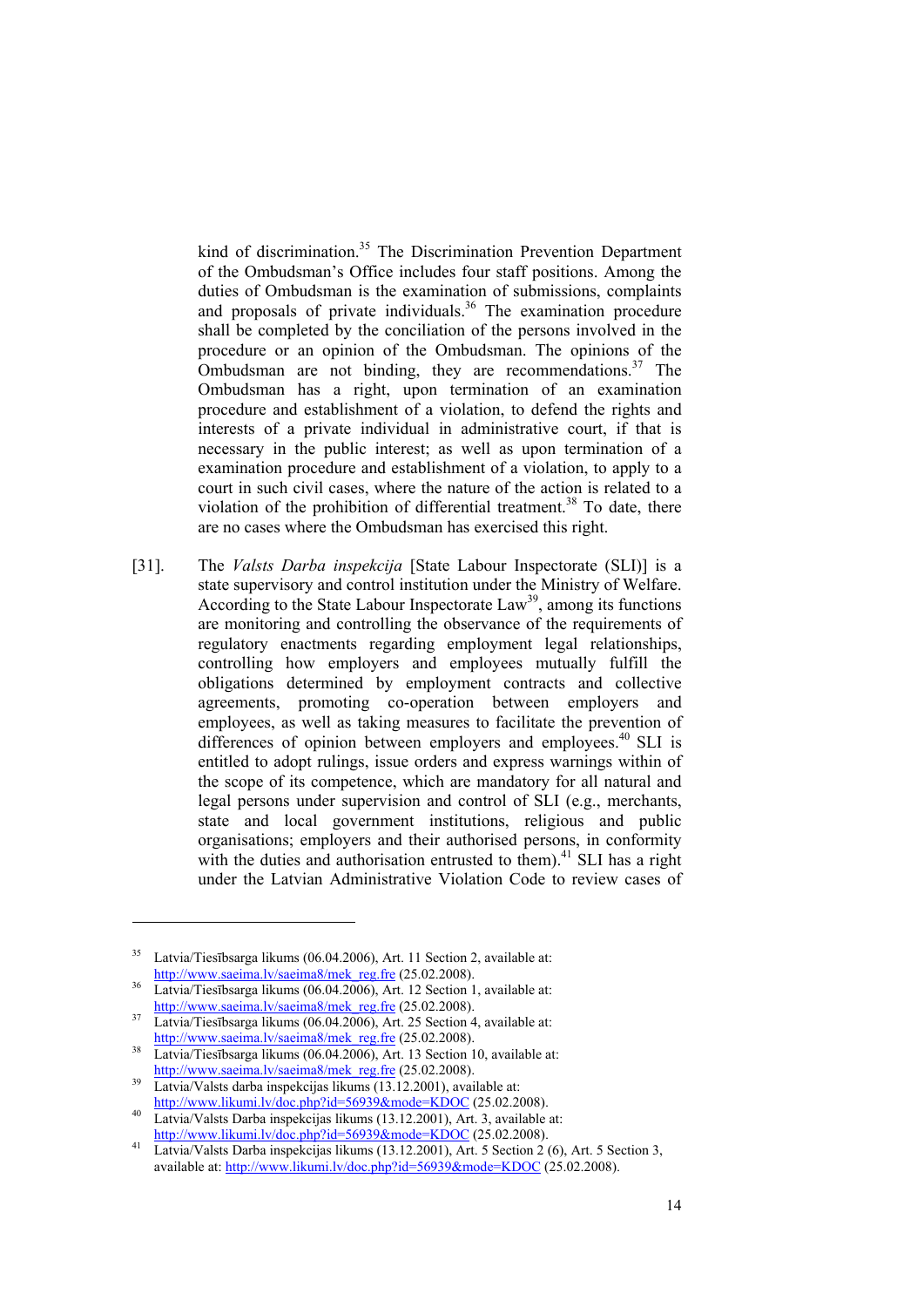discrimination in labour relationship prohibited by that law and impose penalties.<sup>42</sup>

- [32]. Article 14 of the Law on Trade Unions permits trade unions to represent and defend their members before state institutions, including bringing a case to court if the case relates to the employment relationship, redress for health damages, housing or other social and economic rights, solving of individual or collective disputes.<sup>43</sup> Trade unions are entitled to examine individual and collective labour disputes together with representatives of employer. If agreement in an individual case is not reached, the dispute shall be brought to the court.<sup>44</sup> The Labour Dispute Law in turn stipulates that trade unions have the right to represent their members without special authorisation in the settlement of individual disputes regarding rights, as well as to bring an action in court in the interests of their members.<sup>45</sup> However, in practice, available information suggests that there has not yet been any application of these provisions concerning cases of discrimination. There are no data available on complaints on alleged discrimination received by trade unions. This most likely relates to the fact that Latvian trade unions have only very recently started to gain awareness and capacity on anti-discrimination work practice.
- [33]. The Law on Associations and Foundations provides that associations and foundations may apply to State and local government authorities in matters related to the goals of the activities of the respective association or foundation, as well as to defend in court the rights of its members or interests protected by law.<sup>46</sup> Since amendments were adopted on 02.11.2006 in order to implement the Employment Directive 2000/78/EC and the Racial Equality Directive 2000/43/EC, associations and foundations which have included in their statutes goals aimed at the protection of human rights or rights of the individual, have a right to turn to the authorities or to the court, with the consent of concerned individual, and defend the rights or legal interests of this individual in cases related to the breach of prohibition of differential treatment.47 However, there are still very few NGOs in

<sup>&</sup>lt;sup>42</sup> Latvia/Latvijas Administratīvo pārkāpumu kodekss (07.12.1984), Art. 215<sup>3</sup>, available at: http://www.likumi.lv/doc.php?id=89648&mode=KDOC (25.02.2008). 43 Latvia/Likums Par arodbiedrībām (13.12.1990), Art. 14, available at:

http://www.likumi.lv/doc.php?id=64867&mode=KDOC (25.02.2008).<br>Latvia/Likums Par arodbiedrībām (13.12.1990), Art. 18, , <u>available</u> at:<br>http://www.likumi.lv/doc.php?id=64867&mode=KDOC (25.02.2008).

 $\frac{\text{m}_{\text{D}}}{\text{Lational Darba stridu}$  likums (26.09.2002), Art. 8, available at:

http://www.ttc.lv/index.php?skip=120&itid=likumi&id=10&tid=59&l=LV (25.02.2008). 46 Latvia/Biedrību un nodibinājumu likums (30.10.2003), Art. 10 Section 2, available at:

http://www.ttc.lv/index.php?skip=165&itid=likumi&id=10&tid=59&l=LV (25.02.2008).<br>47 Latvia/Biedrību un nodibinājumu likums (30.10.2003), Art. 10 Section 3, available at: http://www.ttc.lv/index.php?skip=165&itid=likumi&id=10&tid=59&l=LV (25.02.2008).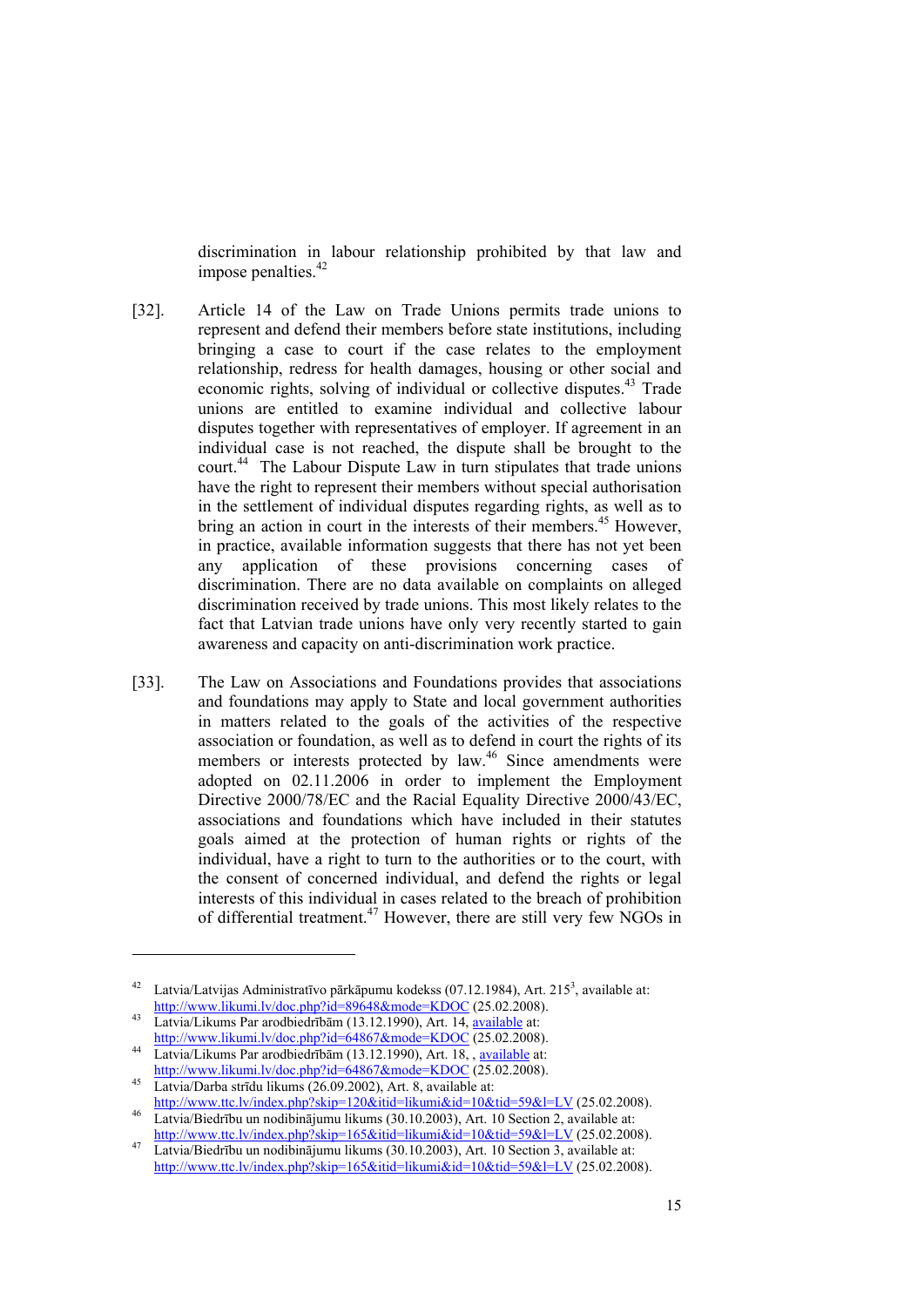Latvia that provide assistance in cases of discrimination. The reason for this is a lack of both financial and organisational capacity. There is no known case where individual has been defended by an association or a foundation under the previously mentioned provision of law. However, there are at least two cases before the abovementioned provision came into force where individuals authorised a representative of an NGO to represent him/her in a court using the provision of the Civil law that any natural person may be an  $a$ uthorised representative in the civil procedure.<sup>48</sup>

<sup>48</sup> Latvia/Cēsu rajona tiesa/C1101945 (05.07.2005); Latvia/Rīgas pilsētas Ziemeļu rajona tiesa/C32242904047505 (29.04.2005) and Rīgas apgabaltiesa/C32242904 CA-1096-2 (08.06.2006).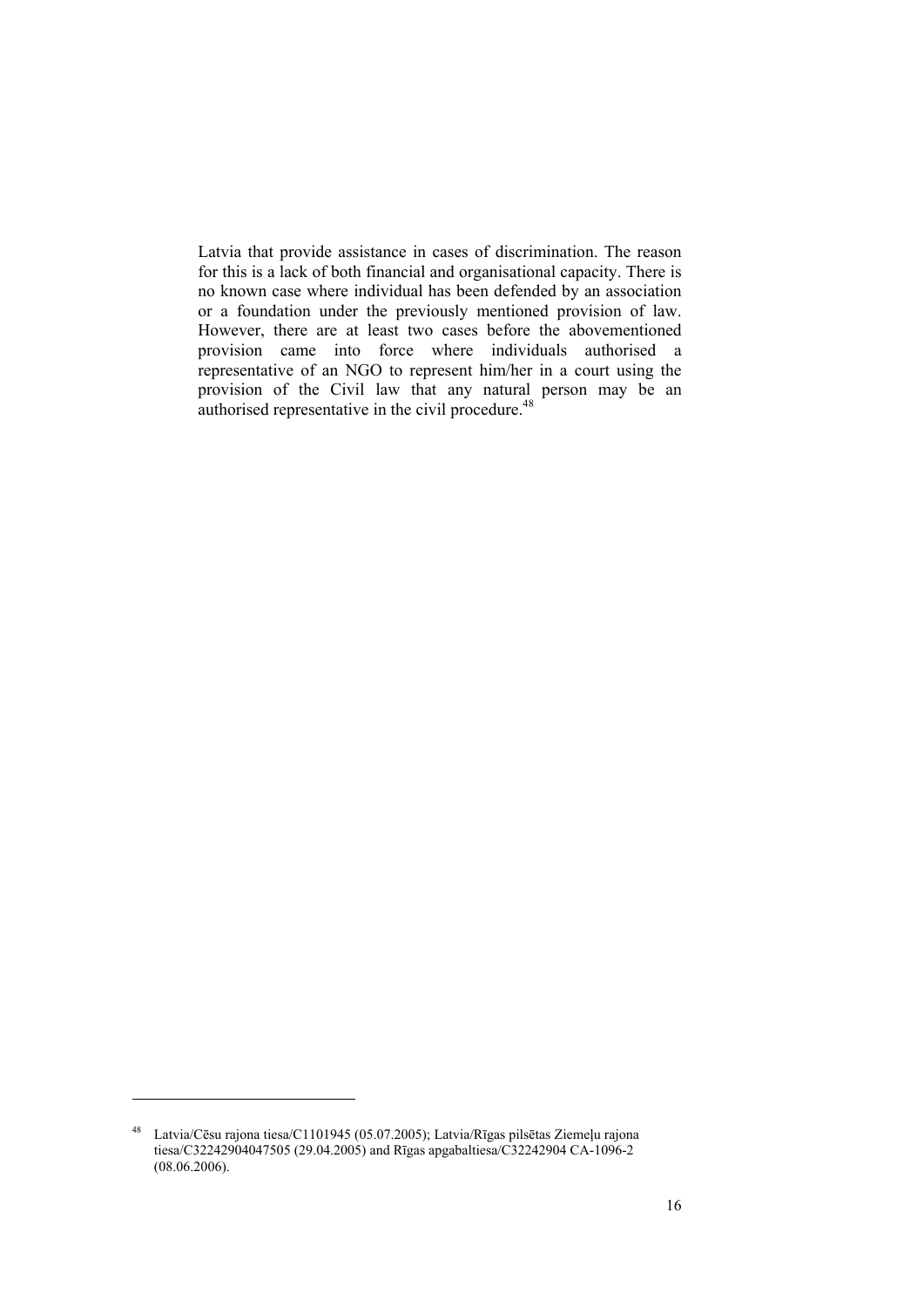## B. Freedom of movement

- [34]. In Latvia LGBT partnerships cannot be registered, as there is no regulation on civil partnership and the Civil Law explicitly prohibits same-sex marriage. $^{49}$  The legislation is silent on this issue with regard to partnerships registered in other countries, whether EU member states or third countries.
- [35]. The Immigration Law<sup>50</sup> provides that an alien [a person who is not a Latvian citizen or a non-citizen of Latvia] who is the spouse of an alien holding a permanent residence permit shall be entitled to request: 1) when submitting documents for the first time – a temporary residence permit for one year; 2) when submitting documents for the second time – a temporary residence permit for four years; 3) when submitting documents for the third time – a permanent residence permit. If the marriage has ended in divorce, before the spouse of the alien who has received a permanent residence permit receives a permanent residence permit, the temporary residence permit shall be cancelled.
- [36]. The Immigration Law sets explicit marriage conditions to be complied with before the spouse of an alien may be granted a residence permit to: the marriage shall be monogamous, spouses shall live together and they shall have a common household.
- [37]. However, accordingly to information provided by Ms Ilze Briede, *Pilsonības un migrācijas lietu pārvaldes Migrācijas politikas nodaļas vadītāja* [Head of the Department of Migration Policy of the Office of Migration and Citizenship Affairs (OCMA)], the OCMA would refuse to issue a residence permit to the spouse of an alien (as well as to the spouse of a Latvian citizen) on the basis of a same-sex marriage or partnership registered abroad, as the Latvian Civil Law explicitly prohibits same sex marriage and there is no any regulation on civil partnership in Latvia.
- [38]. This means that neither the partner him/herself nor other members of partner's family are considered to be a family for the purposes of freedom of movement or family reunification. 51

<sup>49</sup> Latvia/Civillikums [Civil Law] (28.01.1937), Art. 35(2), available at: http://www.ttc.lv/index.php?skip=0&itid=likumi&id=10&tid=59&l=LV (24.02.2008).<br>50 Latvia/Imigrācijas likums [Immigration Law] (31.10.2002), Art. 26, available at:

http://www.likumi.lv/doc.php?id=68522<br> $51$  Information massided by the Office of Gi

Information provided by the Office of Citizenship and Migration Legal Department on 18.02.2008.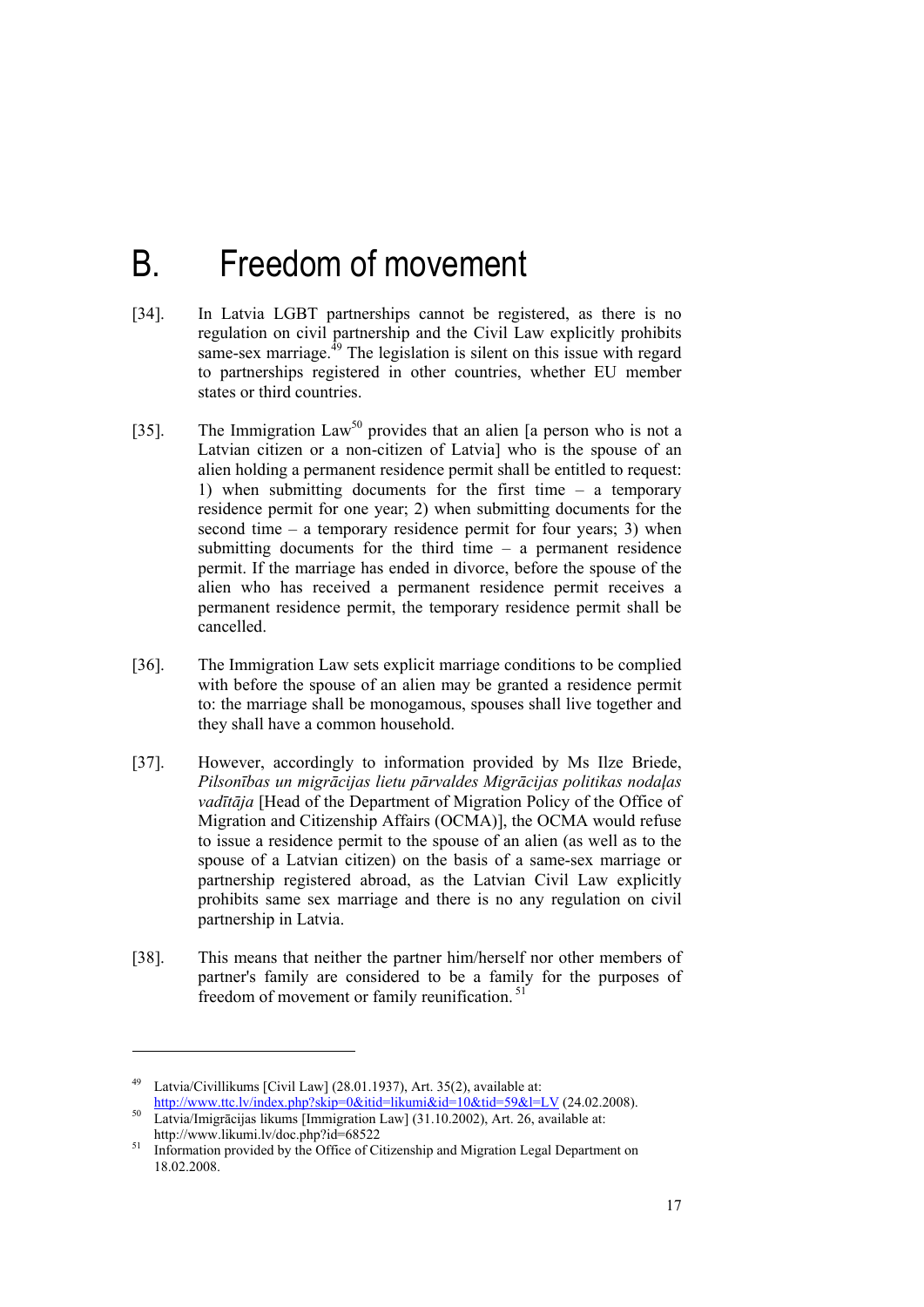- [39]. This effectively means that an LGBT partner cannot accompany or join an EU citizen in Latvia as a family member, or join his/her partner on the basis of family reunification, and thus cannot benefit from the relevant EU legislation.
- [40]. While there are known instances of LGBT partners living in Latvia, the exercise of the freedom of movement or family reunification has never been the legal basis for entry and residence, the 'accompanying' partner always having a separate and distinct official ground for entry and residence (such as to work, to study etc.). $52$

<sup>52</sup> Information provided by Alliance of LGBT and their friends 'Mozaīka' on 18.02.2008.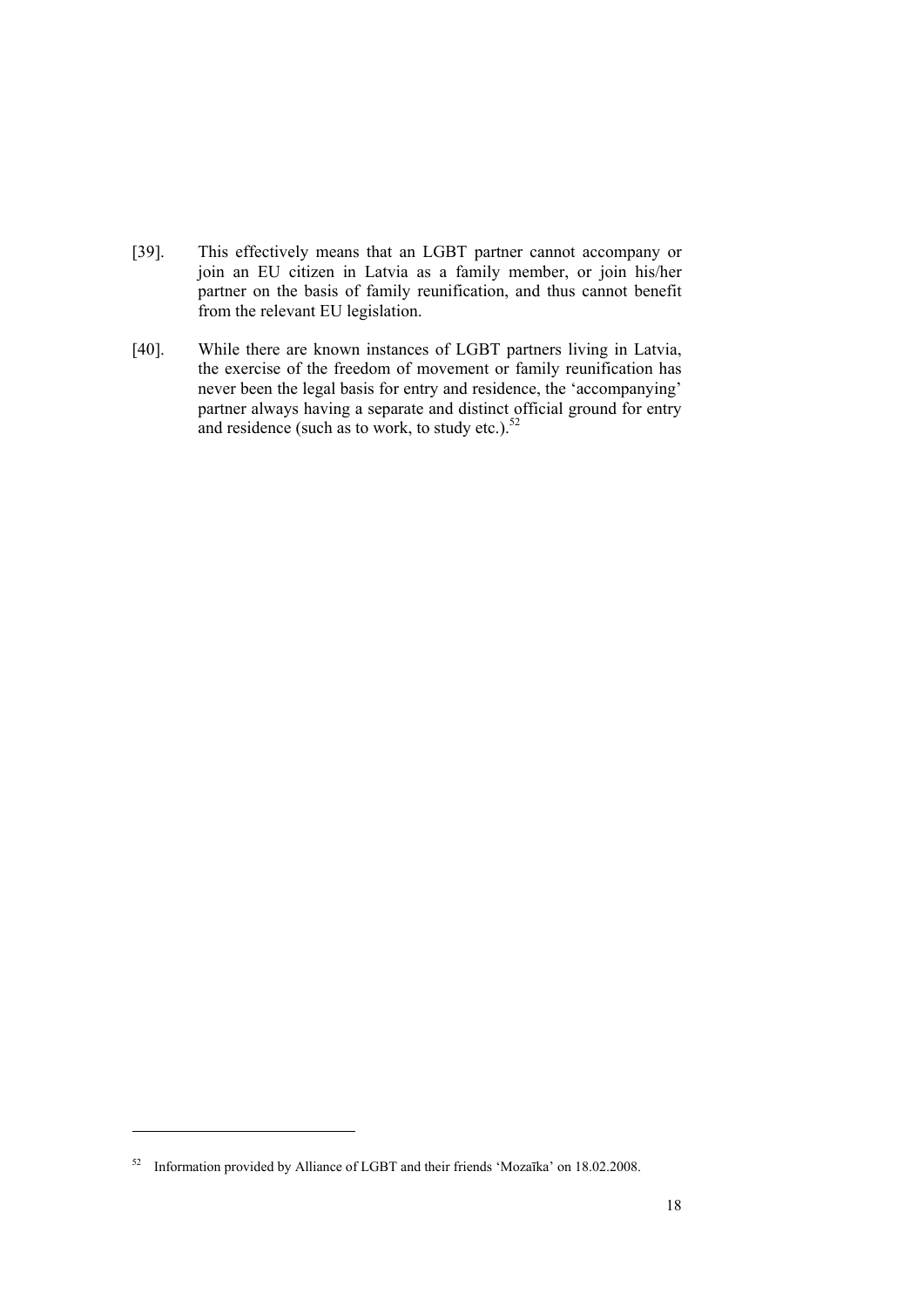## C. Asylum and subsidiary protection

- [41]. The refugee definition of the current Asylum Law of 2002 includes persecution because of membership of a particular social group<sup>53</sup> as grounds for refugee status.<sup>54</sup> However, it is not clear if the interpretation of the provision would include persecution because of sexual orientation. Under information provided by *Pilsonības un migrācijas lietu pārvalde (PMLP)* [Office of Citizenship and Migration (OCMA)], no asylum seeker has applied for asylum in Latvia, referring to the said ground.<sup>55</sup> There also is no other evidence on such cases neither from non-governmental LGBT organisatons, nor from UNHCR regional office.
- [42]. Under the current Asylum Law, reasons for granting the subsidiary status to persons to whom refugee status may not be granted under the Latvian law are threat of the death penalty, corporal punishment, torture, inhuman or degrading treatment, or degrading punishment in the country of his or her citizenship or, if the person is a stateless person, in the country of his or her former residence; or situation where due to external or internal armed conflict this person needs protection and he or she cannot return to the country of his or her citizenship or, if the person is a stateless person, to the country of his or her former residence.56 As no asylum seeker has applied for asylum or subsidiary status in Latvia, referring to these reasons, there is no evidence how such submissions would be treated and whether sexual orientation in certain conditions would be considered as sufficient reason for granting the subsidiary status.
- [43]. The overall context of Latvian situation of asylum needs to be taken into account. Since 1998 only 203 persons have applied for asylum in Latvia, according to information of the Office of Citizenship and Migration. The status of refugee has been granted to 15 persons between 1998 and 2007 (11 adults and 4 minors). One refugee lost his status in 2004, when he became a Latvian citizen through

<sup>&</sup>lt;sup>53</sup> The Refugee status as asylum seekers may be claimed by persons who arrive or reside in the Republic of Latvia because of well-founded fear of persecution for reasons of race, religion, nationality, membership of a particular social group or political opinion in the country of their citizenship or, if the persons are stateless, in the country of their former residence, and who due to such fears are unable or unwilling to avail themselves of the protection of the relevant country. 54 Latvia/Patvēruma likums [Asylum Law] (07.03.2002), Art. 23, available at:

http://www.likumi.lv/doc.php?id=60721&mode=KDOC (25.02.2008).<br>55 Letter No. 24/7-473 as of 13.02.2008 from the Head of OCMA to the Latvian Centre for Human Rights.<br>Latvia/Patvēruma likums [Asylum Law] (07.03.2002), Art. 35, available at:

http://www.likumi.lv/doc.php?id=60721&mode=KDOC (25.02.2008).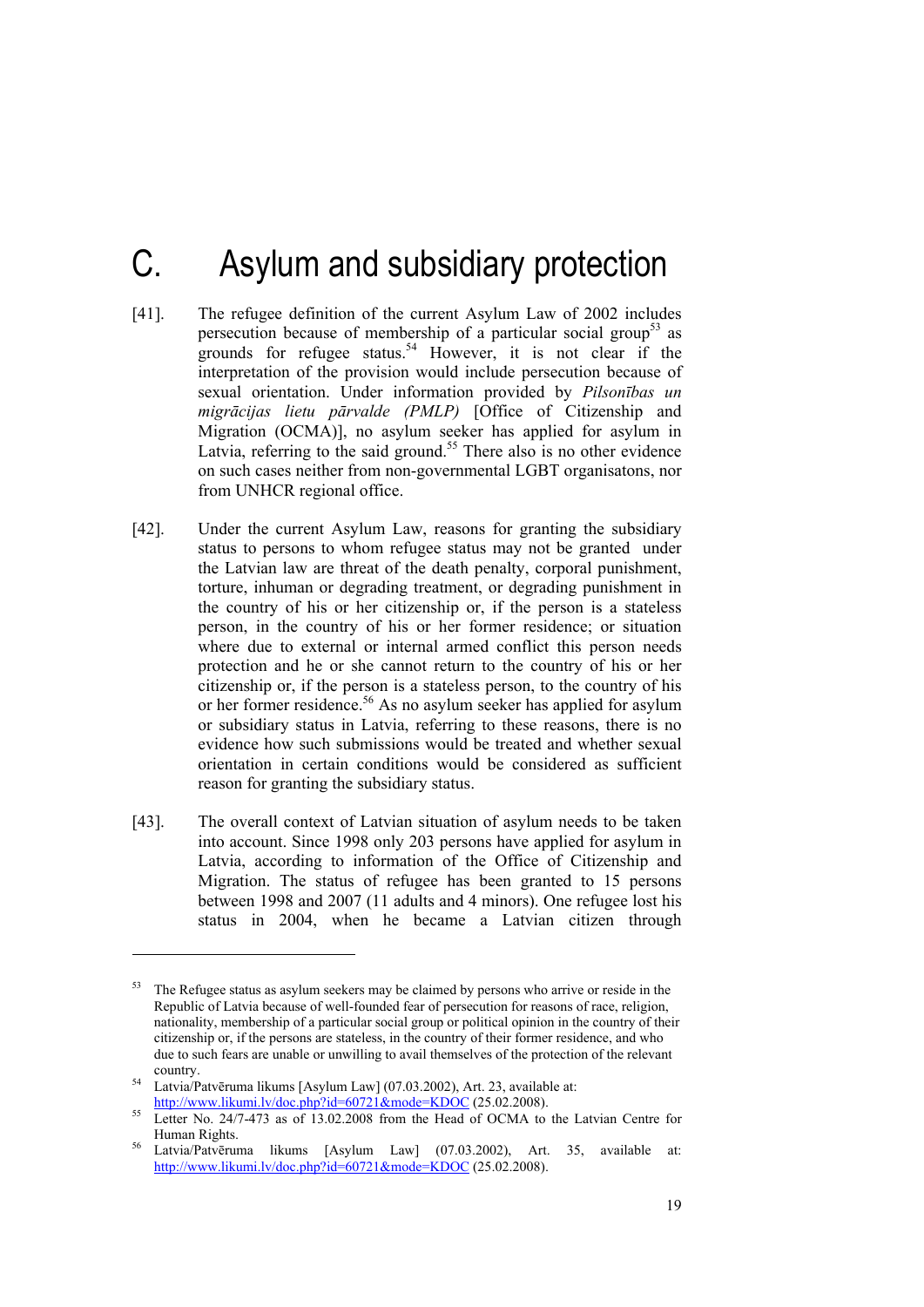naturalisation. Subsidiary status (alternative status by Latvian law) has been granted to 20 persons in the period from 2002 to 2007. In 2004 five persons lost subsidiary status in Latvia as they returned to their country of origin.<sup>57</sup>

- [44]. The Asylum legislation is under revision and the Parliament is expected to adopt a new Asylum Law, elaborated with the intention to implement the EU directives on minimum standards, during the spring 2008.58 The new law, in Paragraph 28.1.4.b), clarifies that the social group definition includes sexual orientation. The Paragraph reads: '(D)epending on the conditions in the country of origin, a specific social group can include a group that share common traits of sexual orientation. Activities that are considered criminal in accordance with the laws of the Republic of Latvia cannot be regarded as belonging to activities expressed by sexual orientation. An individual's gender in itself cannot be considered a sufficient reason for the application of this Paragraph'.59
- [45]. The Latvian Civil Law explicitly prohibits same sex marriage and there is no regulation on civil partnership in Latvia. Subsequently, according to information provided by Ms Ilze Briede, *Pilsonības un migrācijas lietu pārvaldes Migrācijas politikas nodaļas vadītāja*  [Head of the Department of Migration Policy of the Office of Migration and Citizenship Affairs (OCMA)], the OCMA would refuse to accept LGBT partners as family members in the context of asylum and/or subsidiary protection, including in cases where the same-sex marriage or partnership is registered in a country which recognises it.
- [46]. By information provided by V. Jēkabsons, the Head of OCMA,  $^{60}$  there have been no applications from LGBT partners to join their spouses under asylum and/or subsidiary protection in Latvia. There also is no other evidence on such cases either from non-governmental LGBT organisatons, or from the UNHCR regional office. As a result there are no relevant statistics on the number of LGBT partners of persons enjoying refugee/subsidiary protection status who were denied the possibility to stay with their partner and no case law under Art 2/h of Council Directive 2004/83/EC of 29 April 2004.

-

<sup>&</sup>lt;sup>57</sup> Information available at: <u>http://www.pmlp.gov.lv/? p=309&menu\_id=15</u> (25.02.2008).<br><sup>58</sup> Latvia/ Likumprojekts Patvēruma likums [Draft Asylum Law] (passed the first reading on

<sup>04.10.2007),</sup> available at: http://titania.saeima.lv/LIVS/SaeimaLIVS.nsf/0/118C86B6E85ED626C225733900452BDF?<br>OpenDocument (25.02.2008).

 $\frac{1}{25}$  Latvia/ Likumprojekts Patvēruma likums [Draft Asylum Law] (passed the first reading on 04.10.2007), available at: http://titania.saeima.lv/LIVS/SaeimaLIVS.nsf/0/118C86B6E85ED626C225733900452BDF?<br>OpenDocument (25.02.2008), unofficial translation of Paragraph 28.1.4.b).

 $\frac{60}{\text{Letter No. 24/7-473}}$  as of 13.02.2008 to the Latvian Centre for Human Rights.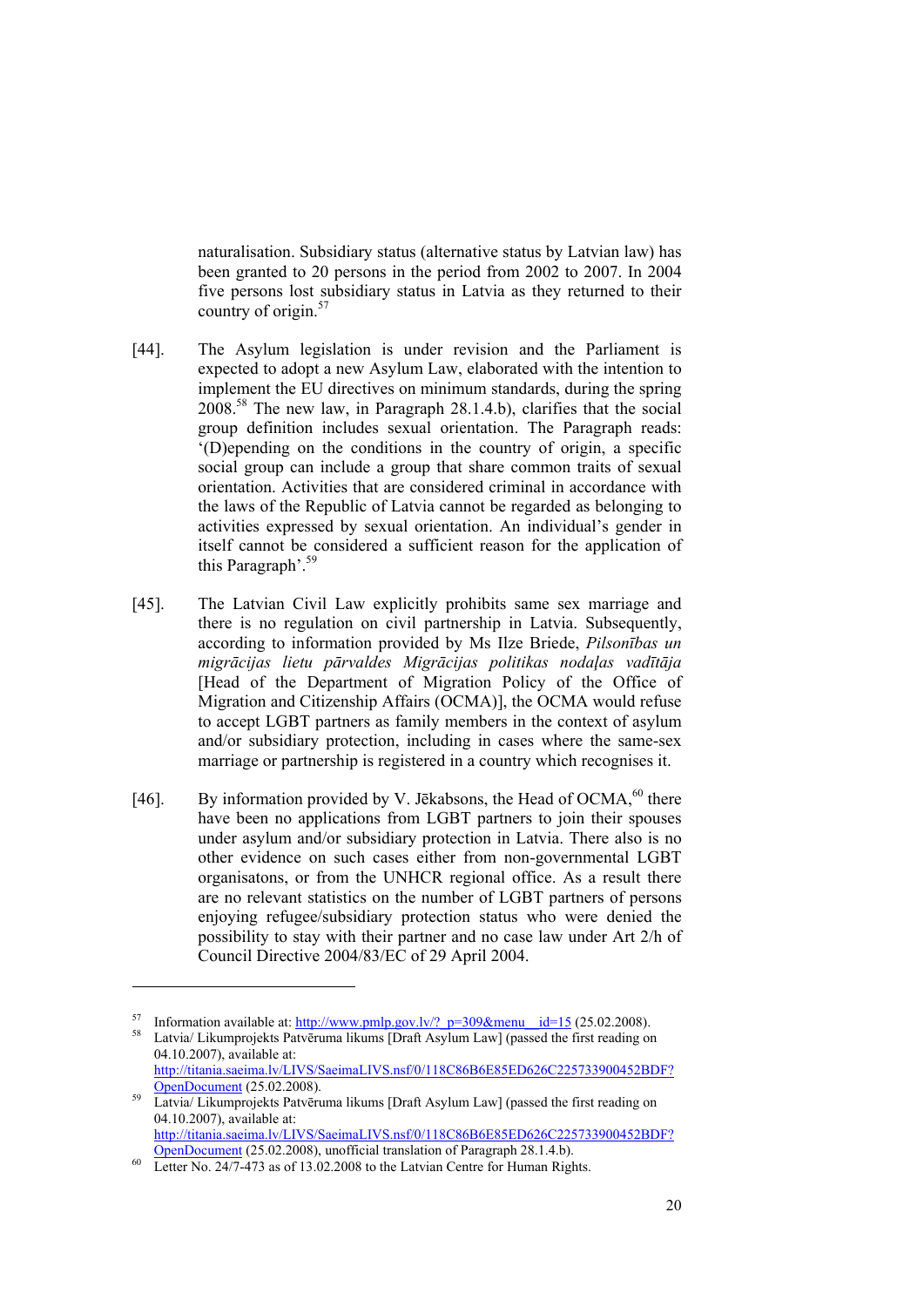## D. Family reunification

- [47]. In Latvia LGBT partnerships cannot be registered, as there is no regulation on civil partnership and the Civil Law explicitly prohibits same-sex marriage. ${}^{61}$  The legislation is silent on this issue with regard to partnerships registered in other countries, whether EU member states or third countries.
- [48]. The Immigration Law<sup>62</sup> provides that an alien [a person who is not a Latvian citizen or a non-citizen of Latvia] who is the spouse of an alien holding a permanent residence permit shall be entitled to request: 1) when submitting documents for the first time – a temporary residence permit for one year; 2) when submitting documents for the second time – a temporary residence permit for four years; 3) when submitting documents for the third time – a permanent residence permit. If the marriage has ended in divorce, before the spouse of the alien who has received a permanent residence permit receives a permanent residence permit, the temporary residence permit shall be cancelled.
- [49]. The Immigration Law sets explicit marriage conditions to be complied with before the spouse of an alien may be granted a residence permit to: the marriage shall be monogamous, spouses shall live together and they shall have a common household.
- [50]. However, accordingly to information provided by Ms Ilze Briede, *Pilsonības un migrācijas lietu pārvaldes Migrācijas politikas nodaļas vadītāja* [Head of the Department of Migration Policy of the Office of Migration and Citizenship Affairs (OCMA)], the OCMA would refuse to issue a residence permit to the spouse of an alien (as well as to the spouse of a Latvian citizen) on the basis of a same-sex marriage or partnership registered abroad, as the Latvian Civil Law explicitly prohibits same sex marriage and there is no any regulation on civil partnership in Latvia.
- [51]. This means that neither the partner him/herself nor other members of partner's family are considered to be a family for the purposes of freedom of movement or family reunification. 63

 $61$  Latvia/Civillikums [Civil Law] (28.01.1937), Art. 35(2), available at: http://www.ttc.lv/index.php?skip=0&itid=likumi&id=10&tid=59&l=LV (24.02.2008). 62 Latvia/Imigrācijas likums [Immigration Law] (31.10.2002), Art. 26, available at:

http://www.likumi.lv/doc.php?id=68522

Information provided by the Office of Citizenship and Migration Legal Department on 18.02.2008.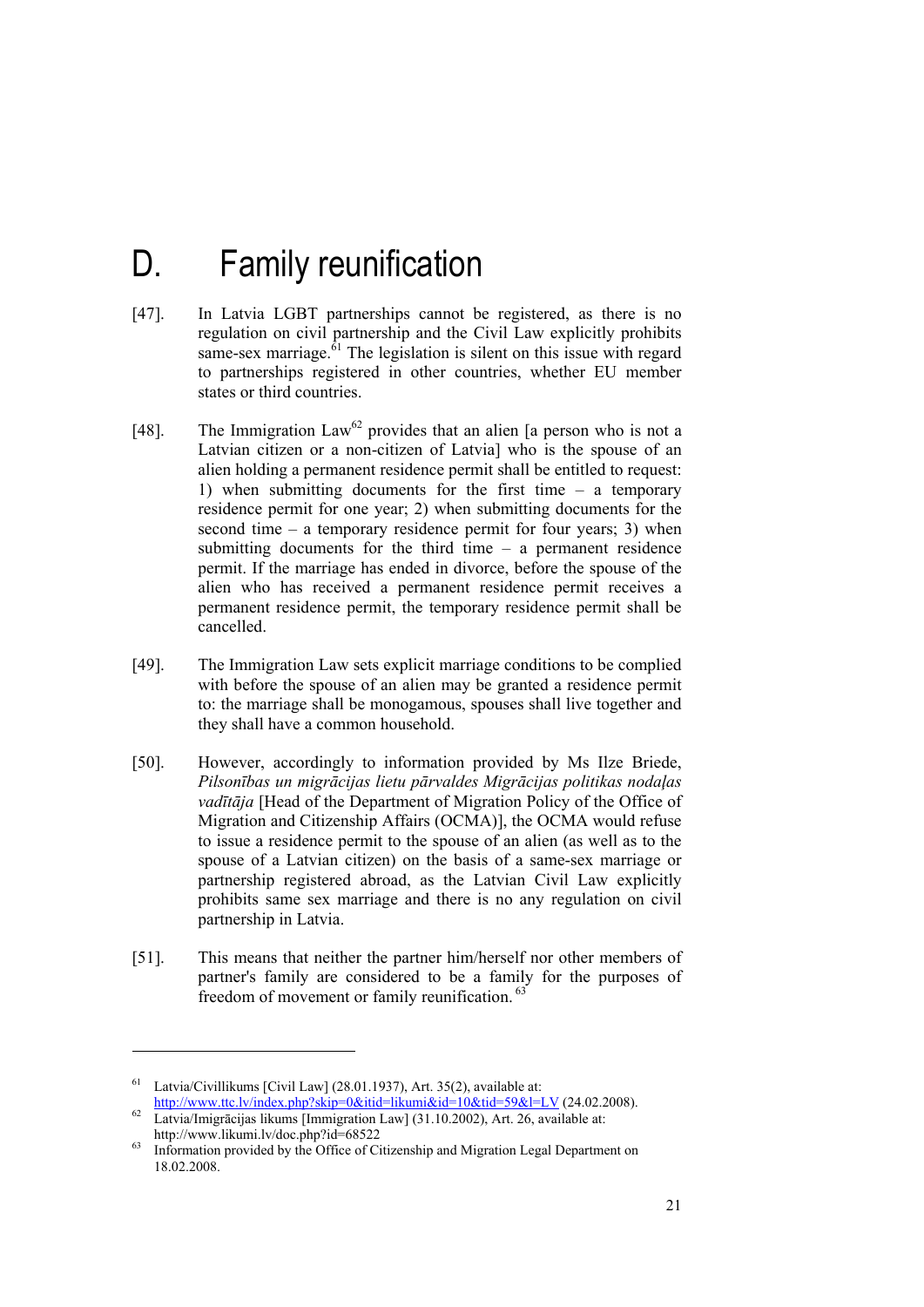- [52]. This effectively means that an LGBT partner cannot accompany or join an EU citizen in Latvia as a family member, or join his/her partner on the basis of family reunification, and thus cannot benefit from the relevant EU legislation.
- [53]. While there are known instances of LGBT partners living in Latvia, the exercise of the freedom of movement or family reunification has never been the legal basis for entry and residence, the 'accompanying' partner always having a separate and distinct official ground for entry and residence (such as to work, to study etc.). $64$

<sup>64</sup> Information provided by Alliance of LGBT and their friends 'Mozaīka' on 18.02.2008.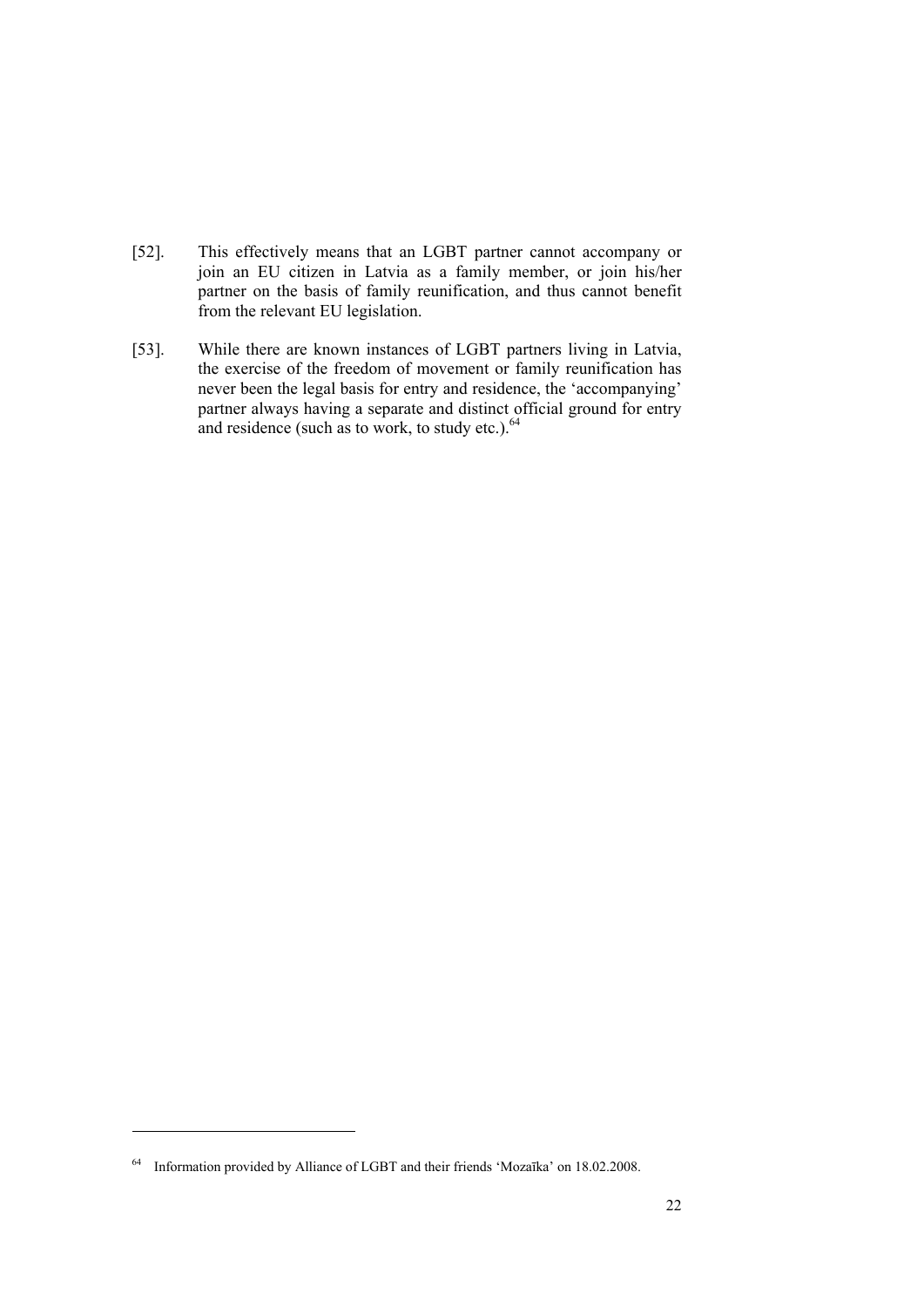## E. Freedom of assembly

- [54]. The Latvian law stipulates that 'The State shall protect the freedom of previously announced peaceful meetings, street processions, and pickets'. $65$  The Law on Meetings, Processions and Pickets<sup>66</sup> specifies the legitimate grounds for prohibiting an assembly. They are mainly related to national security, public safety, public order, prevention of crime, protection of the health and morals and for the protection of the rights and freedoms of others e.g., prohibitions on making calls against the independence of Latvia, issuing calls for the violent overthrow of state power, to propagate violence, national and racial hatred, open Nazi, Fascist and Communist ideology, war propaganda, glorifying violations of the law or calls to violate the law.
- [55]. The Law on Meetings, Processions an Pickets does not specify any kind of parades or demonstrations that can or cannot be banned. In particular circumstances both gay prides and homophobic demonstrations can be banned on the grounds mentioned in the previous paragraph, however, it is a matter of judicial control. The ban can be challenged in Administrative court, which reviews the case taking into account the principles set by the Administrative Procedure Law: the principle of observance of the rights of private persons, the principle of equality, the principle of the rule of law, the principle of reasonable application of the norms of law, the principle of not allowing arbitrariness, the principle of confidence in legality of actions, the principle of lawful basis, the principle of democratic structure, the principle of proportionality, the principle of priority of laws, the principle of procedural equity.
- [56]. The Law on Meetings, Processions and Pickets<sup>67</sup> also sets a procedure for notification to organise an event: the application should be submitted to the municipality of the territory where the event will take place. Currently the law provides that application should be submitted at least 10 days before the event (in exceptional cases when the event could not be foreseen and planned earlier – no later than 24 hours before the event). However, the municipality has a right to refuse to

<sup>65</sup> Latvia/Latvijas Republikas Satversme [Constitution of the Republic of Latvia] (15.02.1922; Section on fundamental rights adopted on 15.10.1998), Art. 103, available at:

http://www.saeima.lv/Likumdosana/likumdosana\_satversme.html (24.02.2008).<br><sup>66</sup> Latvia/Likums Par sapulcēm, gājieniem un piketiem [Law on Meetings, Processions and Pickets] (16.01.1997), available at: http://www.likumi.lv/doc.php?id=42090&mode=KDOC

<sup>(25.02.2008). 67</sup> Latvia/Likums Par sapulcēm, gājieniem un piketiem [Law on Meetings, Processions and Pickets] (16.01.1997), available at: http://www.likumi.lv/doc.php?id=42090&mode=KDOC (25.02.2008).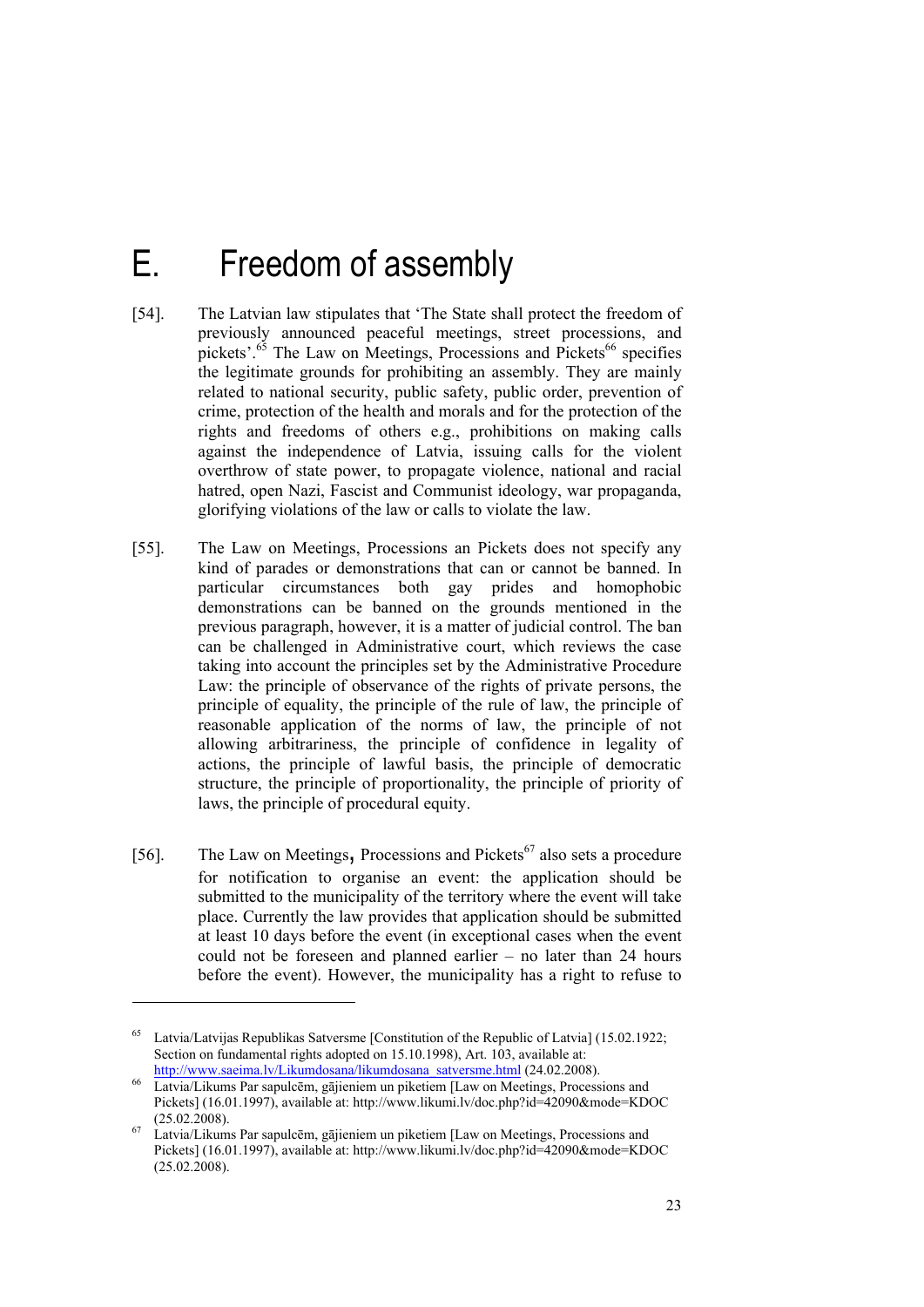allow organising the event if it endangers the rights of others, democratic state system, public security, welfare and morality. Refusal shall be issued at least five days before the event (in aforementioned exceptional cases – no later than six hours before the event). If the municipality has established that reason exists to consider that the event will endanger the rights of others, democratic state system, public security, welfare and morality later than five days before the event, it has the right to refuse organising the event after establishing this reason, thus without observing the five day term.<sup>68</sup>

[57]. Refusal to organise meeting, procession or picket is subject to judicial review and can be appealed to the *Administratīvā rajona tiesa* [Administrative District Court] which has to review a case within three days. The court decision is effective immediately upon adoption.<sup>6</sup>

## E.1. Gay Prides

[58]. The first time a gay pride parade in Latvia was in 2005, causing heated public and political debate. Since than various attitudes are expressed publicly every year concerning this event not only by groups of general population, but also by politicians and representatives of administrative power.

### E.1.1. Riga Pride 2005

1

[59]. At the beginning of July 2005, *Latvijas geju un lesbiešu jaunatnes atbalsta grupa* [Latvian Gay and Lesbian Youth Support Group] obtained permission from *Rīgas pilsētas izpilddirektors* [Riga City Executive Director] to organise a LGBT Pride March through Old Riga on 23.07.2005. Two days before the event, on 20.07.2005, the Riga City Executive Director annulled the permit for the LGBT Pride March, explaining that his decision was not discriminatory and was purely motivated by security reasons.<sup>70</sup> This followed after strong

<sup>68</sup> Latvia/Likums Par sapulcēm, gājieniem un piketiem [Law on Meetings, Processions and Pickets] (16.01.1997), Art. 16, available at:

http://www.likumi.lv/doc.php?id=42090&mode=KDOC (25.02.2008). 69 Latvia/Likums Par sapulcēm, gājieniem un piketiem [Law on Meetings, Processions and Pickets] (16.01.1997), Art. 17, available at:

http://www.likumi.lv/doc.php?id=42090&mode=KDOC (25.02.2008).<br><sup>70</sup> However, in explanation on cancellation the LGBT Pride March submitted by the Riga City Council to Court the arguments were explicitly the overwhelmingly negative reaction by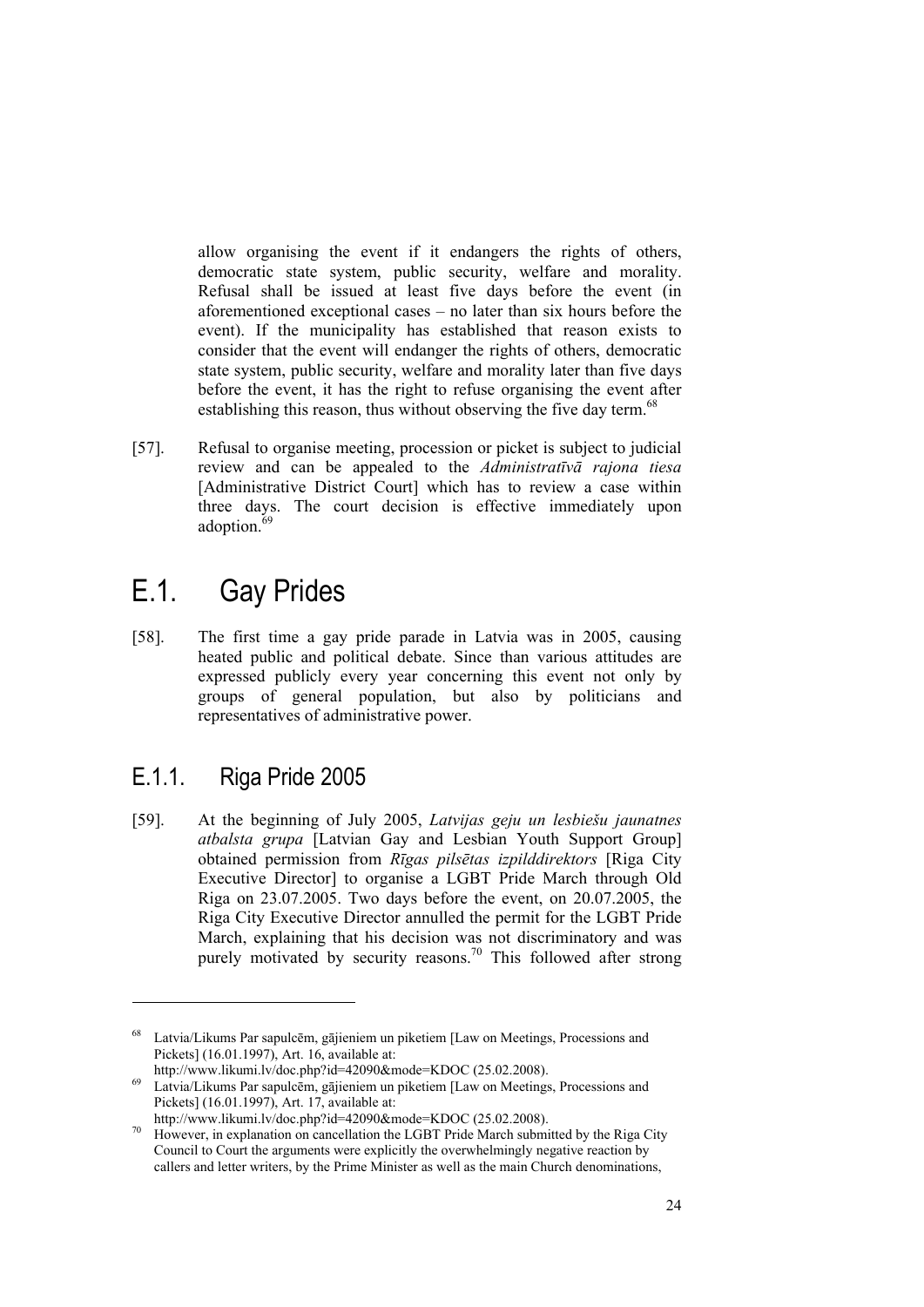political pressure, mainly from *Latvijas Pirmā Partija* [Latvian First Party], and after a threat to organise public disorder issued by the radical nationalist organisations *Klubs 415* [Club 415] and *Nacionālā Spēka savienība* [Union of National Force], as well as statements by the Latvian Prime Minister that he could not accept a parade of sexual minorities in the middle of the capital next to the main Cathedral, as Latvia is a state based on Christian values. On the same day, the Gay and Lesbian Youth Support Group submitted a complaint to the Administrative District Court against the Riga City Executive Director's annulment of the previous permission for the Pride March, and a day before the planned event the Administrative District Court overturned the decision of the Riga City Executive Director to annul the permit, finding it unjustified and discriminatory. $71$ 

- [60]. However, the Riga Pride took place in a highly homophobic atmosphere, with real threats of violence reported and order maintained only by the strong presence of the police. No more than 100 people participated in the Pride, however, several thousands observed the parade, the majority protesting against the Pride.
- [61]. During Riga Pride 2005 the police detained eight people on disobedience of police demands and initiated a case on minor hooliganism.

### E.1.2. Riga Pride 2006

- [62]. In 2006, one of the ruling coalition parties the Latvian First Party, called on the Riga City Executive Director to deny permission to organise the gay Pride in the Riga centre, pointing out that it can cause divisions in the society. A Christian youth organisation collected over 13,000 signatures against the Pride March, which were sent to various Latvian officials, including the President of Latvia. Some radical organisations issued statements condemning the Pride and calling for public action of protests and disturbance during the march.
- [63]. On 02.06.2006, NGOs 'Riga Pride', 'ILGA Latvija' and 'Alliance of LGBT and their friends "Mozaika"' submitted an application requesting permission to organise the Pride. On 06.07.2006, *Rīgas dome* [Riga City Council] suggested that the march be staged only outside the city centre. On 11.07.2006, organisers of 2006 Pride March met with the Riga City Council and representatives of the

and security issue added on, based on security police evaluation of possible provocations by some groupings.<br>11 Latvia/Administratīvā rajona tiesa/A42349805 A3498-05/19 (22.07.2005), available at:

http://www.politika.lv/index.php?id=5309 (25.02.2008).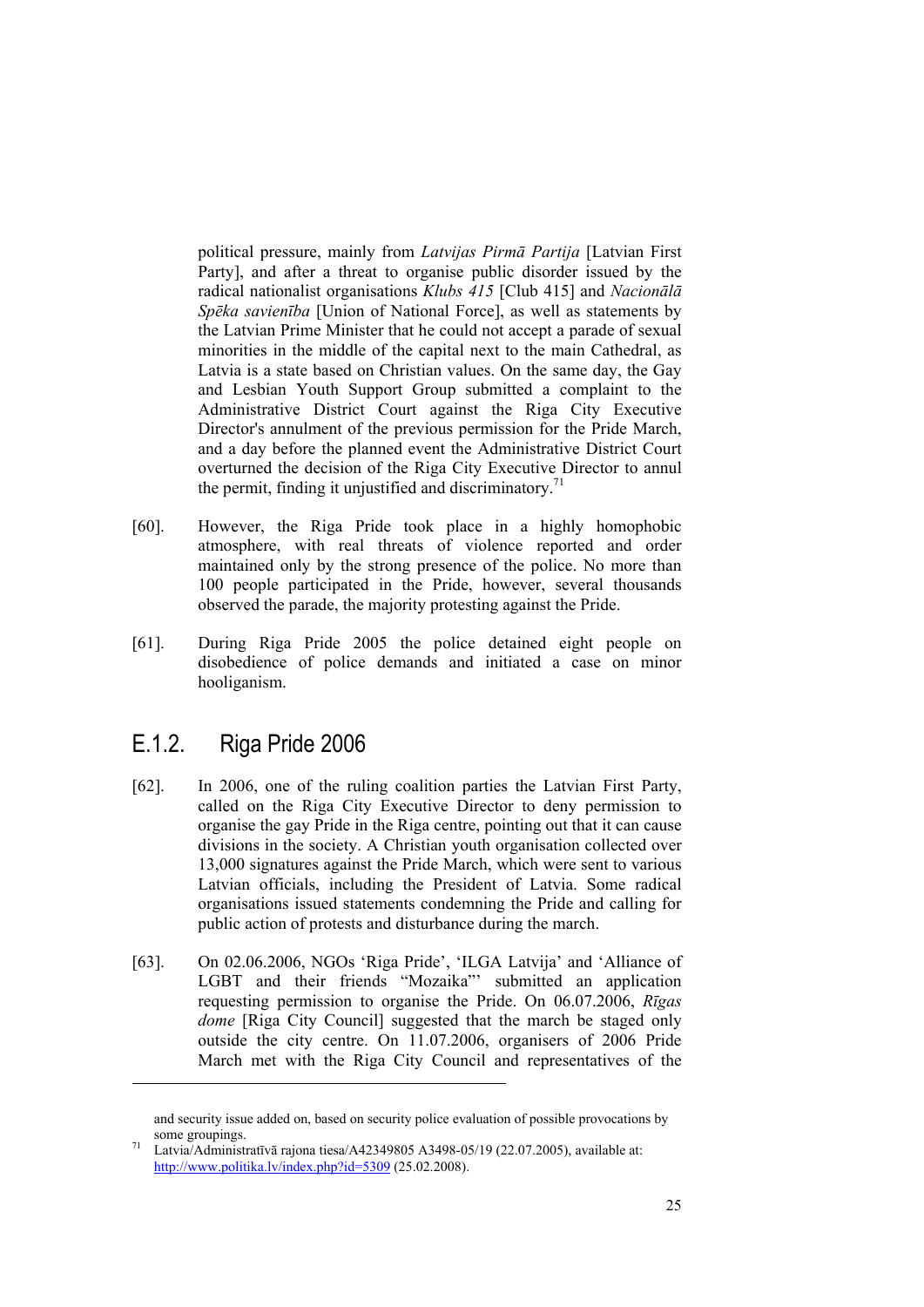police. The possible routes for the march were discussed. On 12.06.2006, the Minister of Interior made a statement that the police would not be able to guarantee security during the Pride and on 18 July asked the City Council not to allow the march.<sup>72</sup>

- [64]. On 19.07.2006, Riga City Council announced it would not permit the 'Riga Pride 2006' march to take place. Riga City Council stated that its decision was based on information it had allegedly received concerning several threats of violence against march participants if the march was allowed to go ahead, and that the police could not guarantee security and order during the march. On the same day, organisers of the Pride submitted a complaint to the Administrative District Court pointing out, inter alia, that claims of Riga City Council that security could not be guaranteed to the participants of the march lacked credibility, considering that the Latvian law enforcement agencies had the capacity to effectively ensure security during previous events of a similar or larger scale, such as the 2006 World Ice-Hockey Championships, and were expected to do so during the November 2006 NATO summit in Riga.<sup>73</sup>
- [65]. As the case was declared as containing classified information and concerned state security, the Court decided to review it in closed session, and as a result the full reasoning will not be known for the next five years. Interestingly, unofficial information indicates that the judge who reviewed the case did not have access to state secrets himself, and thus was not able to get acquainted with all arguments provided by the Security Police. However, on 21.06.2006, the Administrative District Court upheld the decision of the City authorities to ban the gay Pride on the grounds of 'national security' and concerns over public order.<sup>74</sup>
- [66]. Organisers of the gay Pride decided not to organise the unauthorised march, and held only a church service, a meeting with the representatives of the NGOs in 'Reval Latvia' hotel, as well as a press conference. Anti-gay protesters gathered near the buildings where the events took place, verbally and physically assaulting anyone carrying a rainbow flag or having any other LGBT attribution, or persons

<sup>72</sup> Information available at: http://www.lv.lv/index.php?menu\_body=DOC&id=139772&menu\_left=LAIDIENS&PHPSE

 $\frac{\text{SSID}=8a\text{e}6202\text{b}119\text{f}e1\text{e}59\text{f}3\text{e}1\text{Seddb}0\text{c}80}{\text{Information available at:}}$ http://www.lv.lv/index.php?menu\_left=LAIDIENS&mode=DOC&id=139809&PHPSESSID  $\frac{67}{14}$   $\frac{-67}{\text{Latvia}}$ /Administratīvā rajona tiesa/ (21.07.2006).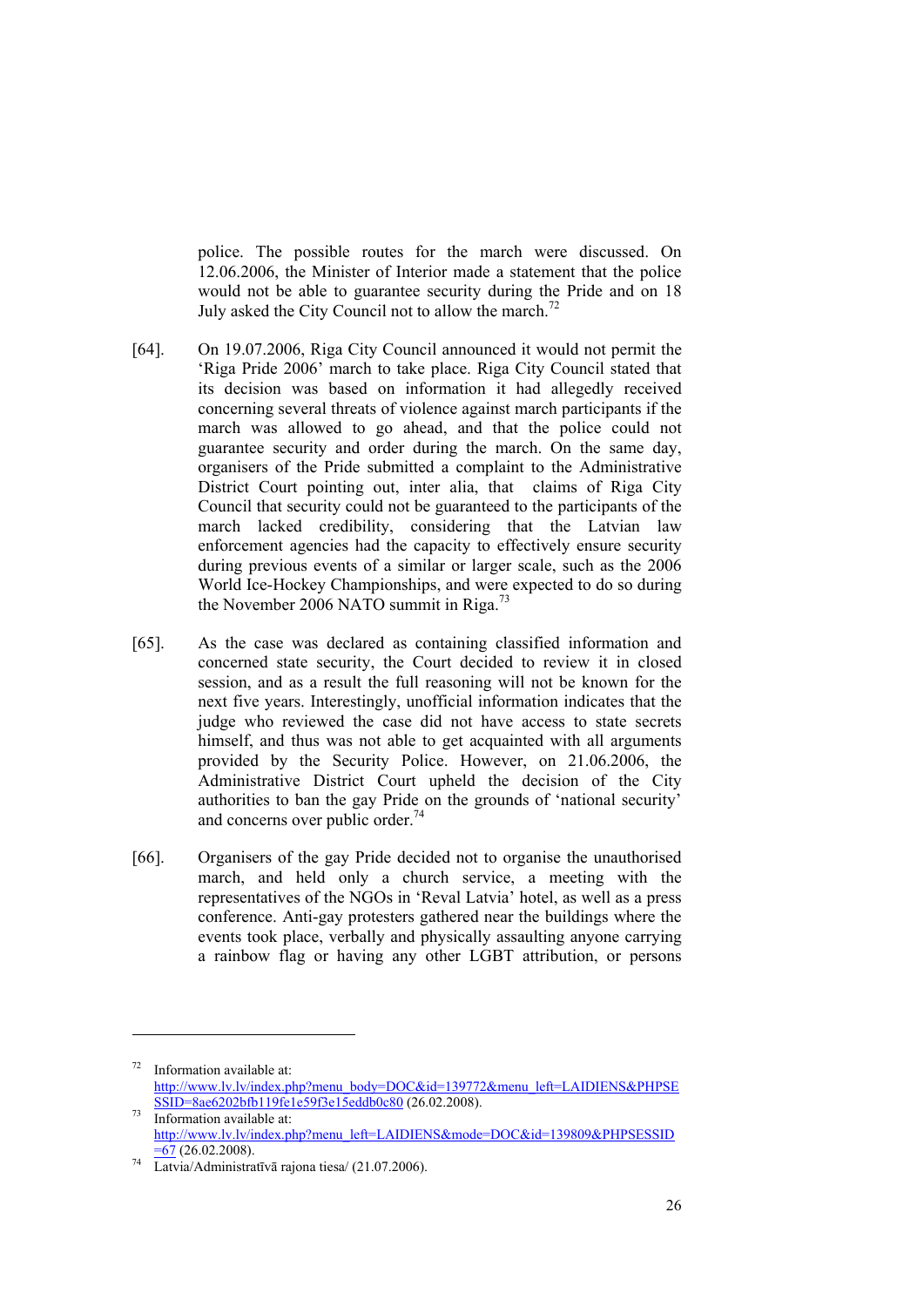recognised as gays and lesbians. This included throwing bags of excrement and eggs at side event participants.<sup>75</sup>

- [67]. The performance of the police was widely discussed later, and participants of the events and other observers evaluated it as not satisfactory, as the harassment of participants had taken place without police intervention. In addition, participants of the events drew attention to the fact that while the Pride itself was banned, the obviously well-organised public anti-LGBT protest actions for which no permit had been requested or issued, had been tolerated. The police did, however, draw up 15 administrative protocols on minor hooliganism and initiated some criminal proceedings regarding violations by the protesters (see also Chapter F.2.).
- [68]. The organisers of the Pride appealed the decision of the Administrative District Court. On 12.04.2007, the Administrative Regional Court declared refusal to organise the gay Pride 2006 as unlawful.76
- [69]. Riga City Council submitted cassation appeal to the Supreme Court Administrative Department, which upheld the decision of the Administrative Regional Court on  $15.11.2007$ .<sup>77</sup> (See Annex 1.)
- [70]. In 2006, 20 opposition parliamentarians unrelated to the Pride march successfully challenged in the Constitutional Court several restrictive amendments to the 2005 Law on Meetings, Processions and Pickets. On 23.11.2006, the court ruled several provisions of the law to be unconstitutional, including the requirement to apply for a permit, supporting instead a system of notification.<sup>78</sup>

#### E.1.3. Riga Pride 2007

- [71]. In the beginning of 2007, the new Minister of Interior explicitly stated that police will maintain public order as required by law, in case the Pride will take place.
- [72]. Although the largest Christian denominations and the Latvian First Party continued to call for banning of the gay Pride, the Latvian Prime

<sup>&</sup>lt;sup>75</sup> Information available at:  $\frac{http://www.ilga-  
europe.org/europe/guide/country by country/latvia/riga pride 2006 (25.02.2008).$ 

europe.org/europe/guide/country\_by\_country/latvia/riga\_pride\_2006 (25.02.2008). 76 Latvia/Administratīvā apgabaltiesa/AA43-0838-07/7 (12.04.2007). 77 Latvia/Latvijas Republikas Augstākās tiesas Senāta Administratīvo lietu departaments/A42443906 SKA – 442/2007 (15.11.2007), available at:

http://www2.mozaika.lv/?lang=1&mid=79 (25.02.2008).<br>Latvia/Satversmes tiesa/2006-03-0106 (23.11.2006).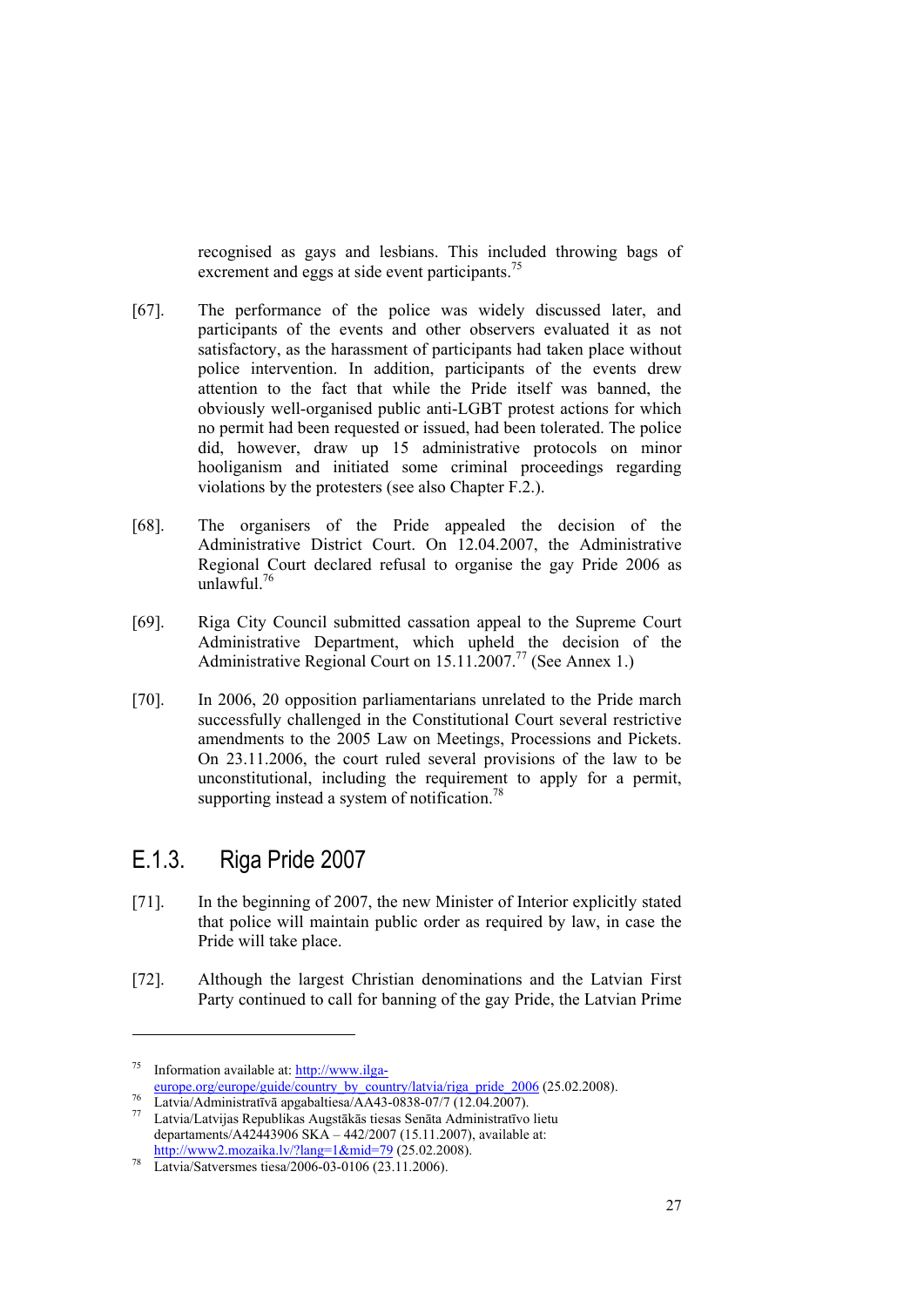Minister and State Police promised to maintain order and to intensify police presence during the Pride.

- [73]. On June 3, the gay Pride took place in Vermana Park in the centre of Riga, amidst heavy police security.79 Around 400 people participated in the march guarded by 1,500 police officers. More than hundred people observed the event standing outside the park. About twenty of them shouted verbal abuse at participants of the event.
- [74]. At the end of the event, two petards exploded, causing no damage. Police detained a man (born 1964, with three previous convictions) and his minor son (1992) for this offence. Both of them have been charged with hooliganism under Article 231 (2) of the Criminal law.<sup>80</sup>
- [75]. The anti-LGBT 'No-Pride' group staged a counter-event on the river embankment in the centre of Riga – a rock concert and rally with the title 'World Against Homosexuality'. While attendance had been predicted at 10,000, it was estimated that around 1,500 had attended.
- [76]. Later the police stressed that only drastic security measures and the safety fence had made it possible to prevent clashes between participants of the Pride and protesters.

<sup>&</sup>lt;sup>79</sup> Information available at: http://news.bbc.co.uk/2/hi/europe/6716287.stm (25.02.2008); http://uk.reuters.com/article/worldNews/idUKL0311434220070603 (25.02.2008).<br><sup>80</sup> Information provided by Alliance of LGBT and their friends Mozaīka on 18.02.2008.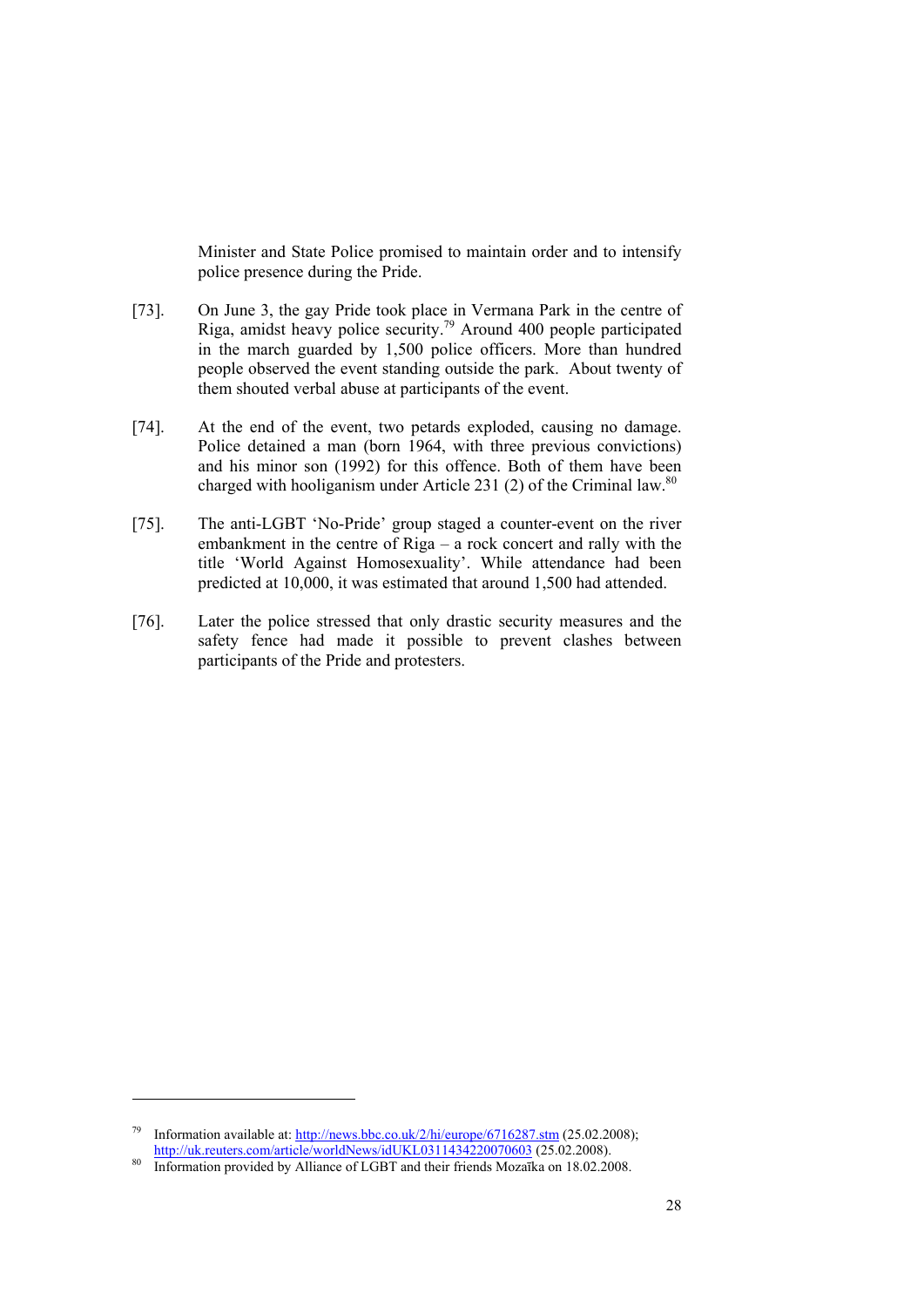## F. Criminal law

1

[77]. The Latvian Criminal Law<sup>81</sup> does not contain provisions with regard to hate speech related to homophobia. There are only implicit noncriminal remedies available against homophobic hate speech by the Latvian law (see F.3.). Since amendments of 21.06.2007, the Criminal Law includes the prohibition of discrimination. While the only grounds explicitly referred to are racial or ethnic identity, the relevant provision does include a general reference to 'other prohibition of discrimination set by law'. $82$ 

### F.1. Amending the Criminal Law with antidiscrimination provisions

[78]. The amendments to the Criminal Law were initially drafted by *Īpašu uzdevumu ministra sabiedrības integrācijas lietās sekretariāts* (IUMSILS) [Secretariat of Special Assignments Minister for Social Integration] in 2004 as a part of the package of legislative proposals for the transposition of the Race Equality Directive 2000/43/EC. Amendments to Article  $78^{83}$  were envisaged, separating the incitement to racial and ethnic hatred provision from the anti-discrimination provision, and to Article  $150^{84}$ , where violation of prohibition of

<sup>&</sup>lt;sup>81</sup> Latvia/Krimināllikums (17.06.1998), available at:  $\frac{http://www.ttc.lv?id=59}{http://www.ttc.lv?id=59}$  (24.02.2008).<br><sup>82</sup> Latvia/ Likums Grozījumi Krimināllikumā [Law Amendments to the Criminal Law]

 $(21.06.2007)$ , Art. 149.<sup>1</sup>, available at:

http://titania.saeima.lv/LIVS/SaeimaLIVS.nsf/0/2779080CB65A88A8C225730C002B58E8?

OpenDocument (24.02.2008). 83 Latvia/Krimināllikums (17.06.1998), wording as of 01.01.2007. Article 78. Violation of National or Racial Equality and restriction of Human Rights.

 <sup>(1)</sup> For a person who commits acts knowingly directed towards instigating national or racial hatred or enmity, or knowingly commits the restricting, directly or indirectly, of economic, political, or social rights of individuals or the creating, directly or indirectly, of privileges for individuals based on their racial or national origin, the applicable sentence is deprivation of liberty for a term not exceeding three years or a fine not exceeding sixty times the minimum monthly wage.

 <sup>(2)</sup> For a person who commits the same acts, if they are associated with violence, fraud or threats, or where they are committed by a group of persons, a State official, or a responsible employee of an undertaking (company) or organisation, the applicable sentence is deprivation of liberty for a term not exceeding ten years. 84 Latvia/Krimināllikums (17.06.1998), wording as of 01.01.2007. Article 150. Violation of

Equality Rights of Persons on the Basis of their Attitudes Towards Religion. For a person who commits direct or indirect restriction of the rights of persons or creation of whatsoever preferences for persons, on the basis of the attitudes of such persons towards religion, excepting activities in the institutions of a religious denomination, or commits violation of religious sensibilities of persons or incitement of hatred in connection with the attitudes of such persons towards religion or atheism, the applicable sentence is deprivation of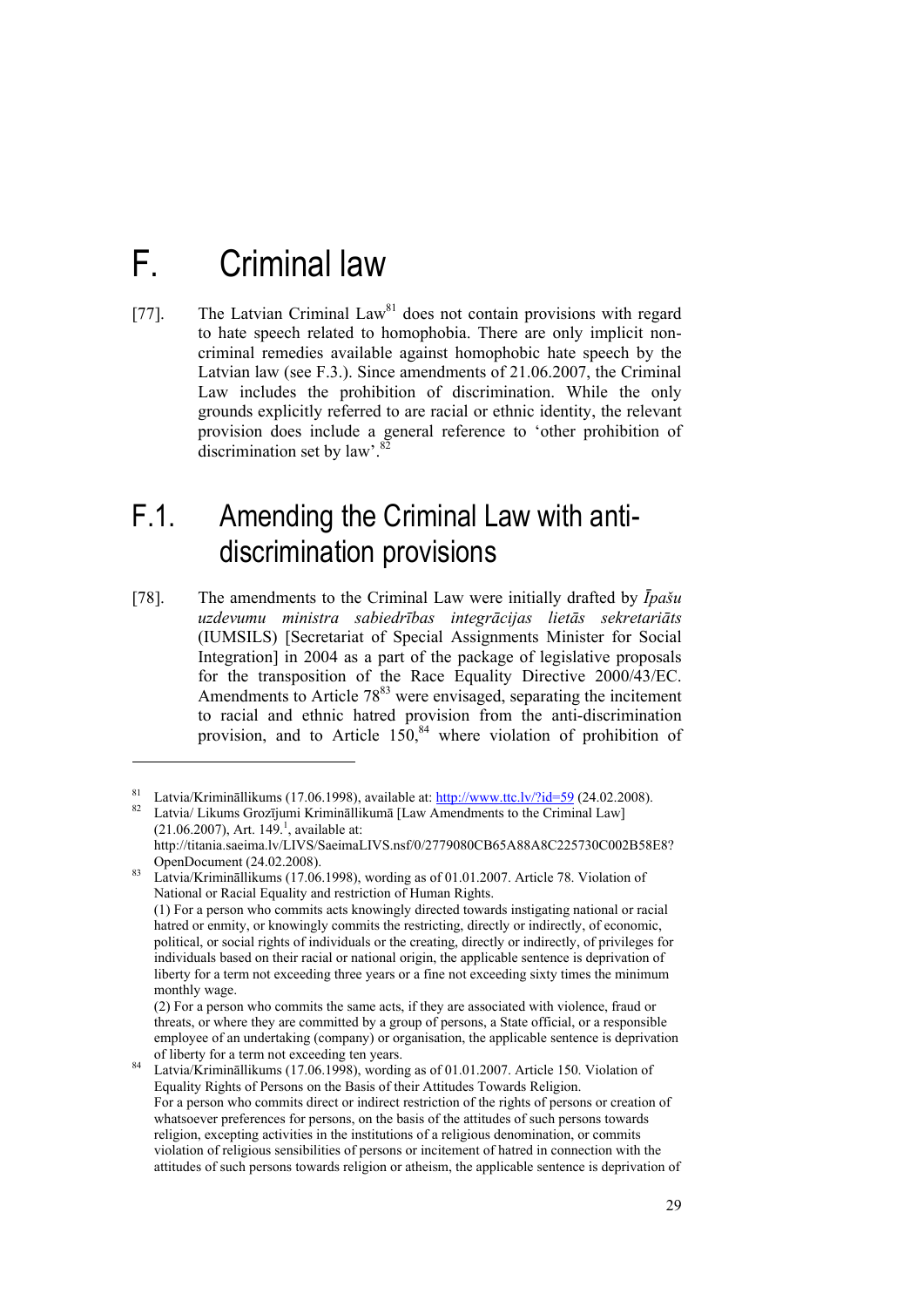discrimination on basis of attitude towards religion would be broadened by including prohibition of discrimination on grounds of 'sex, age, race, colour, ethnicity or ethnic origin, religion, political or any other opinion, social origin, education, social and property status, occupation, status of health or sexual orientation'. The amendments passed the first reading only on 23.11.2006 when the new Parliament started its work after elections.<sup>85</sup>

- [79]. On 11.01.2007 the Parliament adopted the new version of Article 78 in the second reading and changed the amendments to the Article 150 by deleting the listed prohibited grounds and introducing a general provision on 'breach of prohibition of discrimination as provided for in legislative acts if committed repeatedly within a year'. $86$  The deletion of listed prohibited grounds followed heated public and political debate and pressure by several groups, including the largest religious denominations, which objected to the inclusion of sexual orientation among prohibited grounds.
- [80]. In December 2006, in response to a request by President of Ministers (Prime Minister) following the Pride 2006 debacle, *Tieslietu ministrija* [Ministry of Justice], which is responsible for changes to criminal legislation, drafted parallel legislative amendments to Article 78 and 150, which were not coordinated with the Parliament. The amendments foresaw criminalising discrimination and acts aimed at inciting to hatred on eleven grounds, leaving the list open-ended. In February 2007 the Ministry of Justice retracted the amendments noting that they did not significantly differ from legislative proposals of the Parliament.
- [81]. However, on 17.05.2007 a version of the amendments was adopted in the third reading, where Article 78 prohibited incitement to racial and ethnic hatred if it is committed together with a breach of the principle of equal treatment. Article 150 on violation of equality rights of persons on the basis of their attitudes towards religion was amended only by changing the sanction and adding a part, qualifying the offence if it is committed in aggravating circumstances, while other possible grounds of discrimination were left out.

liberty for a term not exceeding two years, or community service, or a fine not exceeding

forty times the minimum monthly wage. 85 Latvia/Likums Grozījumi Krimināllikumā (23.11.2006), available at: http://titania.saeima.lv/LIVS/SaeimaLIVS.nsf/webAll?SearchView&Query=([Title]=\*krimin

âllikumâ\*)&SearchMax=0&SearchOrder=4 (25.02.2008) 86 Latvia/Likums Grozījumi Krimināllikumā (11.01.2007), available at: http://titania.saeima.lv/LIVS/SaeimaLIVS.nsf/webAll?SearchView&Query=([Title]=\*krimin âllikumâ\*)&SearchMax=0&SearchOrder=4 (25.02.2008).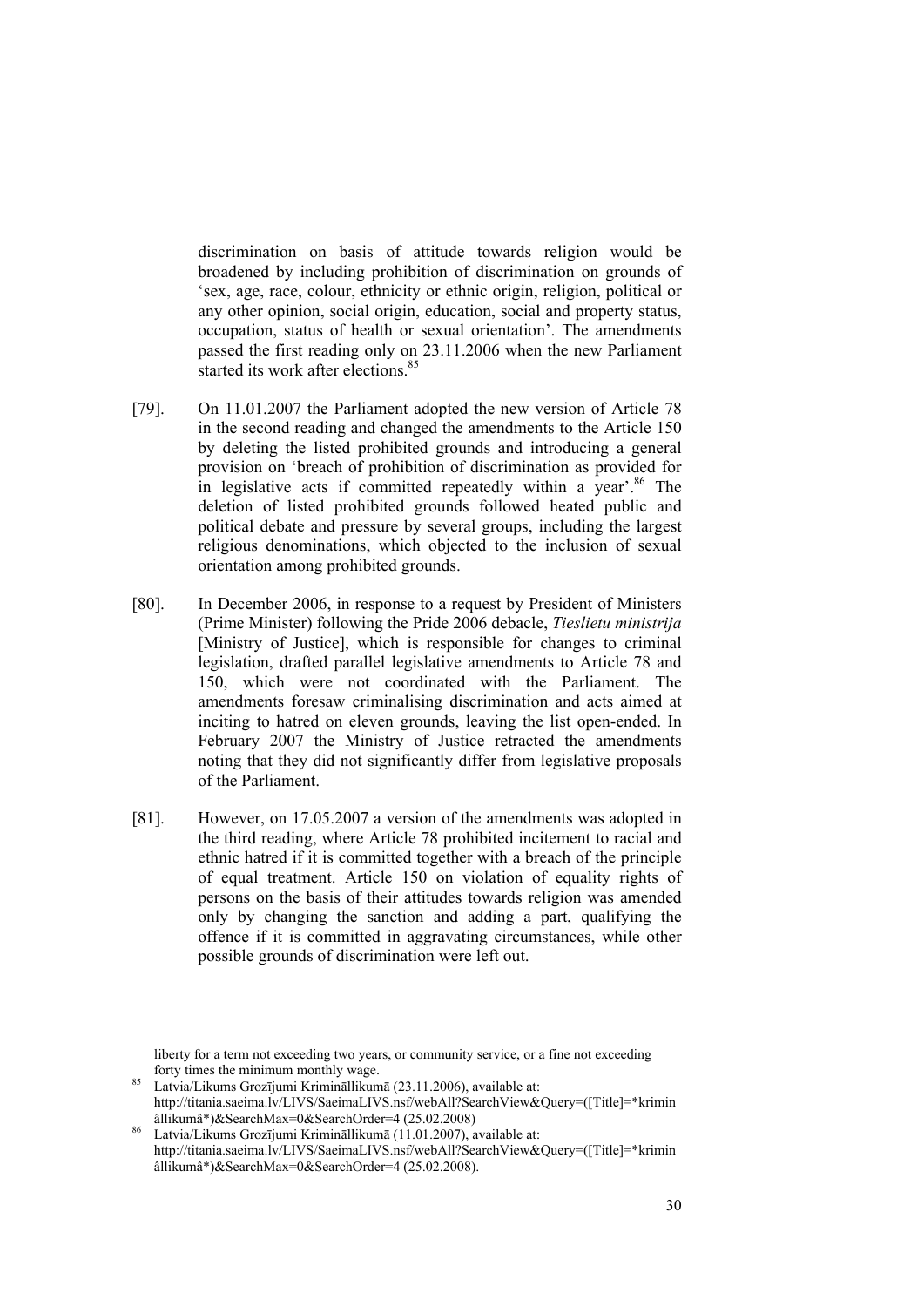- [82]. On 24.05.2007 President of Latvia Vaira Vīķe-Freiberga refused to proclaim the amendments and returned them for review to the Parliament under the procedure, set by the Constitution.<sup>87</sup> In her letter to the Speaker of the Parliament, the President stressed that the requirements of the Racial Equality Directive 2000/43/EC were not adequately implemented in the adopted amendments, which foresee liability only for instigating national or racial hatred, and not for discrimination itself, and pointed out that at the moment religious beliefs are the only ground of discrimination included in Criminal Law, while other grounds are covered only by the Administrative Violations Code, thus creating an unbalanced situation.<sup>88</sup>
- [83]. On 21.06.2007, the Parliament adopted new amendments to the Criminal Law.<sup>89</sup> Article 78 (Violation of National or Racial Equality and Restriction of Human Rights) was renamed (Incitement to National, Ethnic and Racial Hatred). Article 150 (Violation of Equality Rights of Persons on the Basis of Their Attitudes towards Religion) was also renamed (Raising Religious Hatred). The Criminal Law was supplemented with a new Article  $149^1$  (Violation of Prohibition of Discrimination) which criminalizes discrimination on the grounds of race or ethnic affiliation, or other prohibited forms of discrimination listed in legislative acts if discrimination is repeatedly committed within a year. $90$

 $87$  Latvia/Latvijas Republikas Satversme [Constitution of the Republic of Latvia] (15.02.1922), Art. 71: 'Within ten days after the adoption of a law by the Saeima, the President of State shall be entitled to ask, by means of an explanatory letter addressed to the Chairperson of the Saeima, for the review of that law. If the Saeima does not amend the law, the President of State shall not have the right to raise any further objections.' Available at:<br>http://www.saeima.lv/Likumdosana/likumdosana\_satversme.html (24.02.2008).

<sup>88</sup> Letter of President of Latvia Vaira Vīke Freiberga to Speaker of Parliament Indulis Emsis

<sup>(24.05.2007),</sup> available at: http://www.saeima.lv/saeima9/lasa?dd=LP0015\_v (25.02.1008).<br><sup>89</sup> Latvia/Likums Grozījumi Krimināllikumā [Law Amendments to the Criminal Law] (21.06.2007), available at: http://titania.saeima.lv/LIVS/SaeimaLIVS.nsf/0/2779080CB65A88A8C225730C002B58E8?

OpenDocument (24.02.2008).<br>Latvia/Likums Grozījumi Krimināllikumā [Law Amendments to the Criminal Law] (21.06.2007), available at: http://titania.saeima.lv/LIVS/SaeimaLIVS.nsf/0/2779080CB65A88A8C225730C002B58E8? OpenDocument (24.02.2008), Art.  $149<sup>1</sup>$ . Violation of prohibition of discrimination. (1) For discrimination on grounds of race or ethnicity, or violation of prohibition of discrimination as determined by other legislative acts, if committed repeatedly within a year, shall be punished with a fine not exceeding thirty minimum monthly wages. (2) For same acts resulting in significant damage or if connected with violence, fraud or

threats, or where they are committed by a group of persons or public official, or a responsible employee of an enterprise (company) or organisation, or if committed through the usage of automated data processing system, - shall be punished with imprisonment not exceeding two years or community service, or a fine not exceeding fifty minimum monthly wages.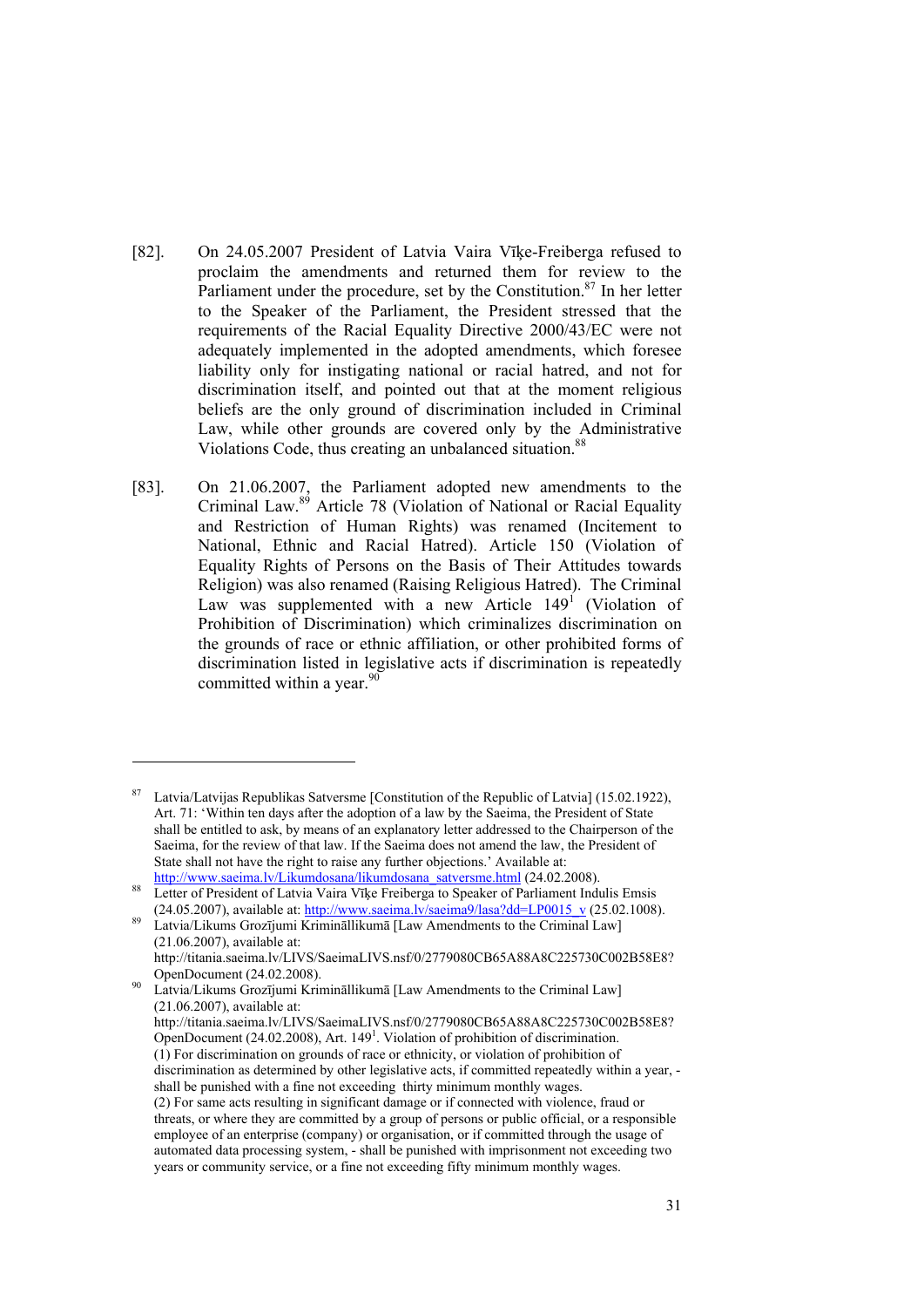### F.2. Hate crimes with a homophobic motivation

- [84]. The Latvian Criminal Law does not distinguish between common crimes committed with homophobic motivation and the same crimes committed with other motivation, except racist motivation. Police does not have a duty to fix homophobic motivation into protocols, even when it is obvious. Courts do not take homophobic motivation into account when deciding on merits and sentencing. The only prohibited ground of discrimination which has to be taken into account as aggravating circumstance is racial motivation, since 12.10.2006, the Parliament adopted respective amendments to the Criminal Law, adding that ground to list of thirteen aggravating factors<sup>91</sup>
- [85]. On 15.01.2008 *Rīgas pilsētas Vidzemes priekšpilsētas tiesa* [Riga City Vidzeme district court] sentenced 100 hours of community service on J. Dz. for offence punishable under Article 231 (1) of Latvian Criminal Law – hooliganism<sup>92</sup> J.Dz. has appealed the decision.
- [86]. On 22.06.2006 J.Dz., knowing that a meeting and press conference of sexual minority people will take place in particular place in Riga, appeared there with the intention to protest against what he called 'gay propaganda'. The police officer A.G. saw J.Dz. throwing a plastic bag containing badly smelling substance (excrement) at the car of one of participants of the event and arrested J.Dz. At the moment of arrest J.Dz. held another plastic bag containing a similar substance in his hands. Firstly, J.Dz. was punished administratively. A fine of Ls 50 (approx. 70 EUR) was imposed by a judge of Riga City Vidzeme District Court under Article 167 of the Latvian Administrative Violations Code – Minor Hooliganism. $93$

Latvia/Likums Grozījumi Krimināllikumā [Law Amendments to the Criminal Law]

<sup>(12.10.2006),</sup> available at: http://www.saeima.lv/bi8/lasa?dd=LP1652\_3 (25.02.2008). Latvia/Krimināllikums (17.06.1998), available at: http://www.ttc.lv/?id=59 (24.02.2008). Article  $231<sup>1</sup>$ . Hooliganism.

 <sup>(1)</sup> For a person who commits a gross disturbance of the public peace, which is manifested in obvious disrespect for the public or in insolence, ignoring generally accepted standards of behaviour and disturbing the peace of persons or the work of institutions, undertakings (companies) or organisations (hooliganism), the applicable sentence is deprivation of liberty for a term not exceeding two years, or custodial arrest, or community service, or a fine not exceeding fifty times the minimum monthly wage.<br><sup>93</sup> Latvia/Latvijas Administratīvo pārkāpumu kodekss (07.12.1984), available at:

http://www.likumi.lv/doc.php?id=89648&mode=KDOC (25.02.2008). Art. 167. Minor Hooliganism.

For a person who commits minor hooliganism what means using abusive language in public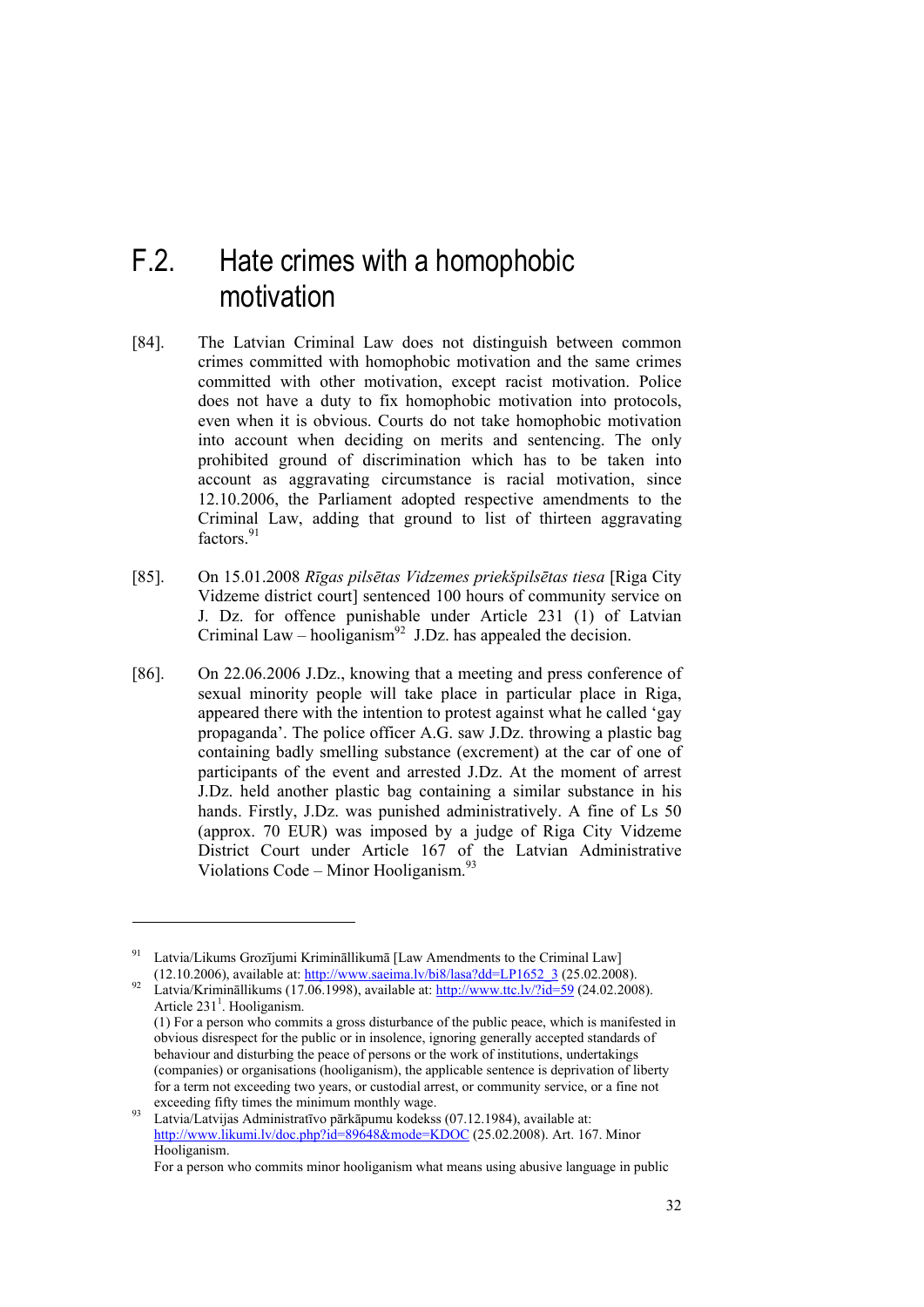- [87]. However, *Ģenerālprokuratūras Personu un valsts tiesību aizsardzības departamenta prokurors* [Prosecutor of the Prosecutor General Office's Department of Protection of Persons and State interests] submitted a protest, asking to revoke that decision, as actions of J.Dz. should be considered as manifest and obvious disregard of public, and should not have been qualified as minor hooliganism, but hooliganism which is punishable under the Criminal Law. Administrative Regional Court satisfied the protest on 01.03.2007. On 15.01.2008 Riga City Vidzeme District Court decided that actions of J.Dz. have grossly disturbed public peace during an event with many participants, and J.Dz. actions could only have been intentional. The Court rejected the defence argument of J.Dz. that 'propaganda of sexual minorities' should not be allowed, but pointed out that 'in the case the sexual orientation of the group of persons against whom J.Dz. acted does not matter, since the public order and peace of any person have to protected'.94
- [88]. Although the case obviously was an action with homophobic motivation, the court thus clearly stated that any person without regard of sexual orientation would be equally protected, and the intention to harass persons with other sexual orientation should not be a factor taken into account. The Court also stressed in its decision that there are no aggravating circumstances in the case.

### F.3. Non-criminal remedies against homophobic hate speech

-

[89]. Civillikums (the Civil Law) provides in Article 2352.<sup>1</sup> that 'each person has the right to bring court action for the retraction of information that injures his or her reputation and dignity, if the disseminator of the information does not prove that such information is true. If information, which injures a person's reputation and dignity, is published in the press, then where such information is not true, it shall also be retracted in the press. If information, which injures a person's reputation and dignity, is included in a document, such document shall be replaced. In other cases, a court shall determine the procedures for retraction. If someone unlawfully injures a person's reputation and dignity orally, in writing or by acts, he or she shall

places, harassment, and other similar actions which disturb public peace and order, the applicable sentence is fine of Ls 25-50 (approx. 35-70 EUR) or administrative arrest up to 15 days.<br>14 Latvia/Rīgas pilsētas Vidzemes priekšpilsētas tiesa/K30-176/5-2007.g. Nr. 11087092307

<sup>(15.01.2008).</sup>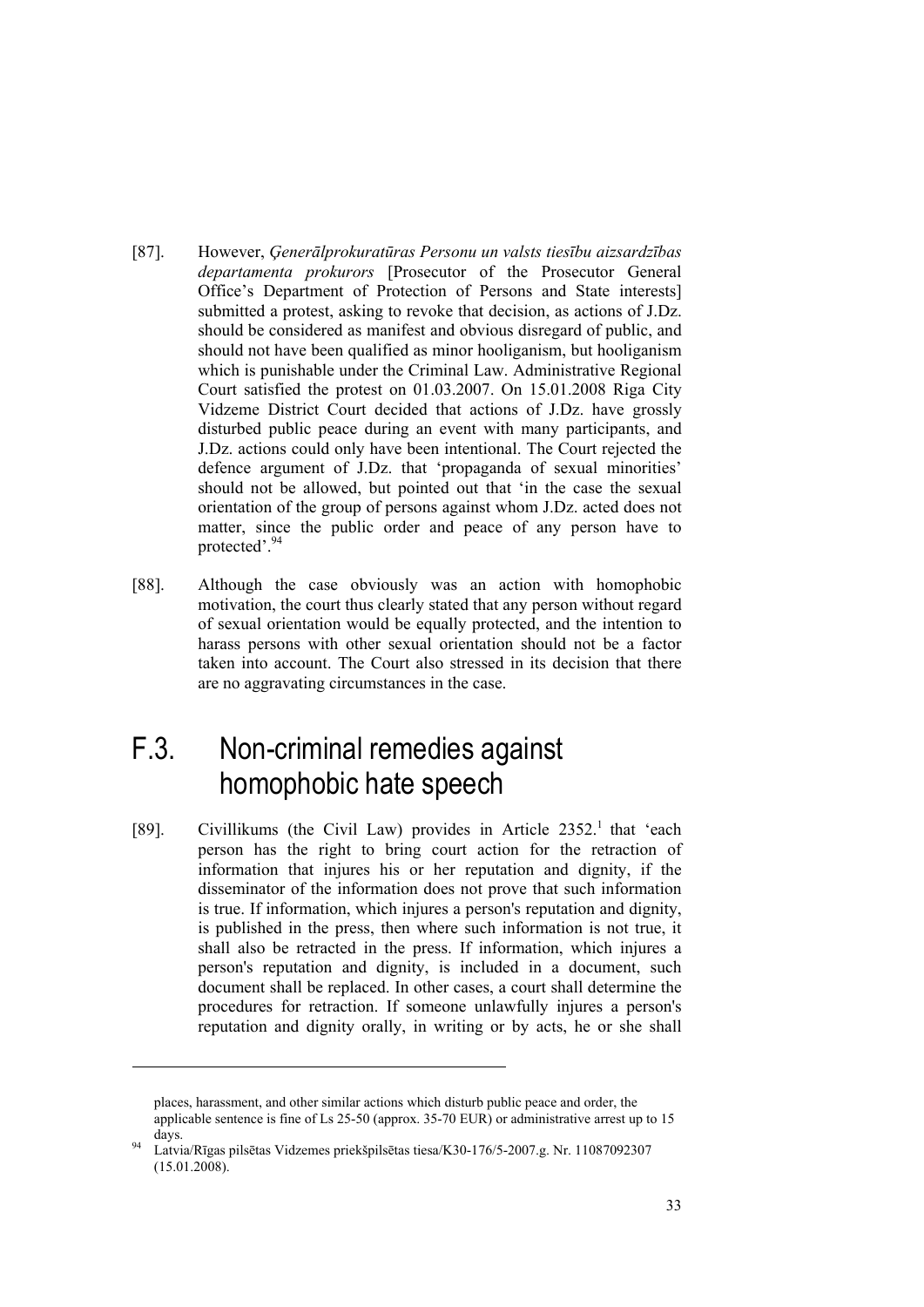provide compensation (financial compensation). A court shall determine the amount of the compensation'.<sup>95</sup>

[90]. The only case to date where person tried to make use of this provision regarding homophobic statements was I.K. against member of the Parliament L.O. On 25.04.2006. *Jūrmalas pilsētas tiesa* [Jurmala City court] rejected claim of I.K.<sup>96</sup> (See Annex 1).

<sup>&</sup>lt;sup>95</sup> Latvia/Civillikums (28.01.1937), available at:<br>
<u>http://www.ttc.lv/index.php?skip=0&itid=likumi&id=10&tid=59&l=LV</u> (24.02.2008).

<sup>&</sup>lt;sup>96</sup> Latvia/Jūrmalas pilsētas tiesa/C 17043006, Lietvedības Nr. [record-keeping No.] C-0430-06/3 (25.04.2006).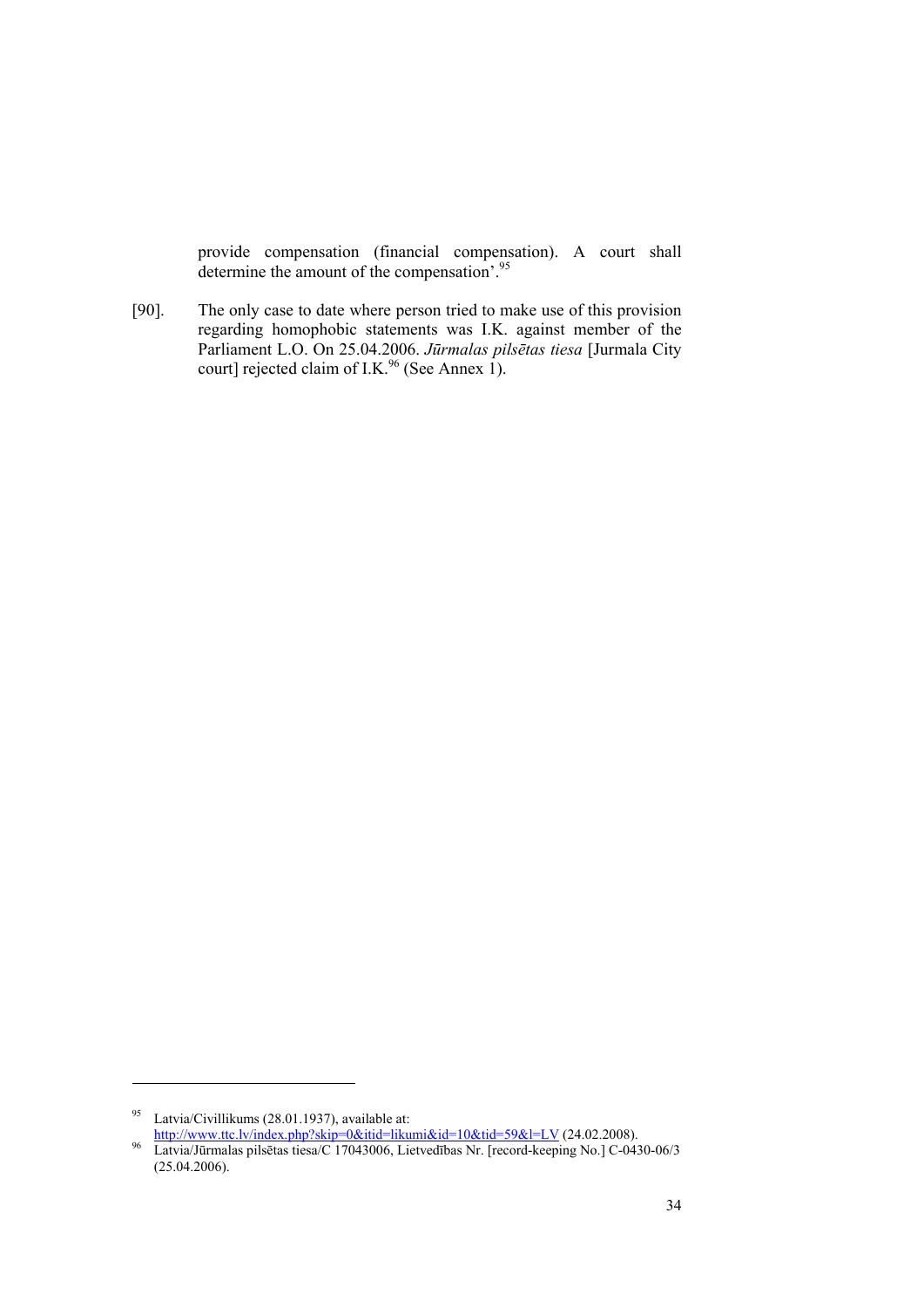## G. Transgender issues

- [91]. There is no provision in Latvian legislation which could indicate whether discrimination of transgender people shall be dealt with as discrimination on the grounds of sexual orientation or as discrimination on the grounds of gender. However, following a recent judgement of Administrative court in a case on change of sex of a person in the birth register, it can be deduced that such discrimination will be more likely understood as discrimination on the grounds of gender.<sup>97</sup> One of the issues discussed in the case was about the person's possible discrimination in a situation where his/her appearance would not correspond to records in his/her identity documents. Although no legal provisions with regard to one or the other ground were involved in the discussion, the whole context related to possible discrimination on the ground of gender in different relationships with State authorities, as well as with society in general.
- [92]. There is no explicit legal provision or court case with regard to transgender issues concerning anti-discrimination legislation under the Employment Directive 2000/78/EC, freedom of movement, asylum/subsidiary protection, family reunification, freedom of assembly, criminal law and hate speech, and, following information provided by relevant State authorities, they have not encountered such cases in their practice.<sup>98</sup> For these reasons it is not possible to conclusively explain how all legislation discussed in the remainder of the study could be applied in the context of transgender people at this stage. The most common answer to hypothetical questions to the state authorities is that the person will be treated as indicated in the record of gender in his/her official documents. The answer is indicative that there is not yet any awareness of potential problems relating to the issue.
- [93]. The law does not regulate medical requirements for carrying out a gender reassignment operation. However, in practice medical practitioners require an opinion issued by a psychiatrist that the person who plans to undergo the operation does not suffer from mental disorder. In some cases medical practitioners require a complex

-

<sup>97</sup> Latvia/Latvijas Republikas Augstākās tiesas Senāta Administratīvo lietu

departaments/A42229505 SK $\overline{A}$  – 5/2008 (14.01.2008).<br>Letter No. 24/7-473 as of 13.02.2008 from the Head of OCMA to the Latvian Centre for Human Rights – with respect to freedom of movement, asylum/subsidiary protection and family reunification.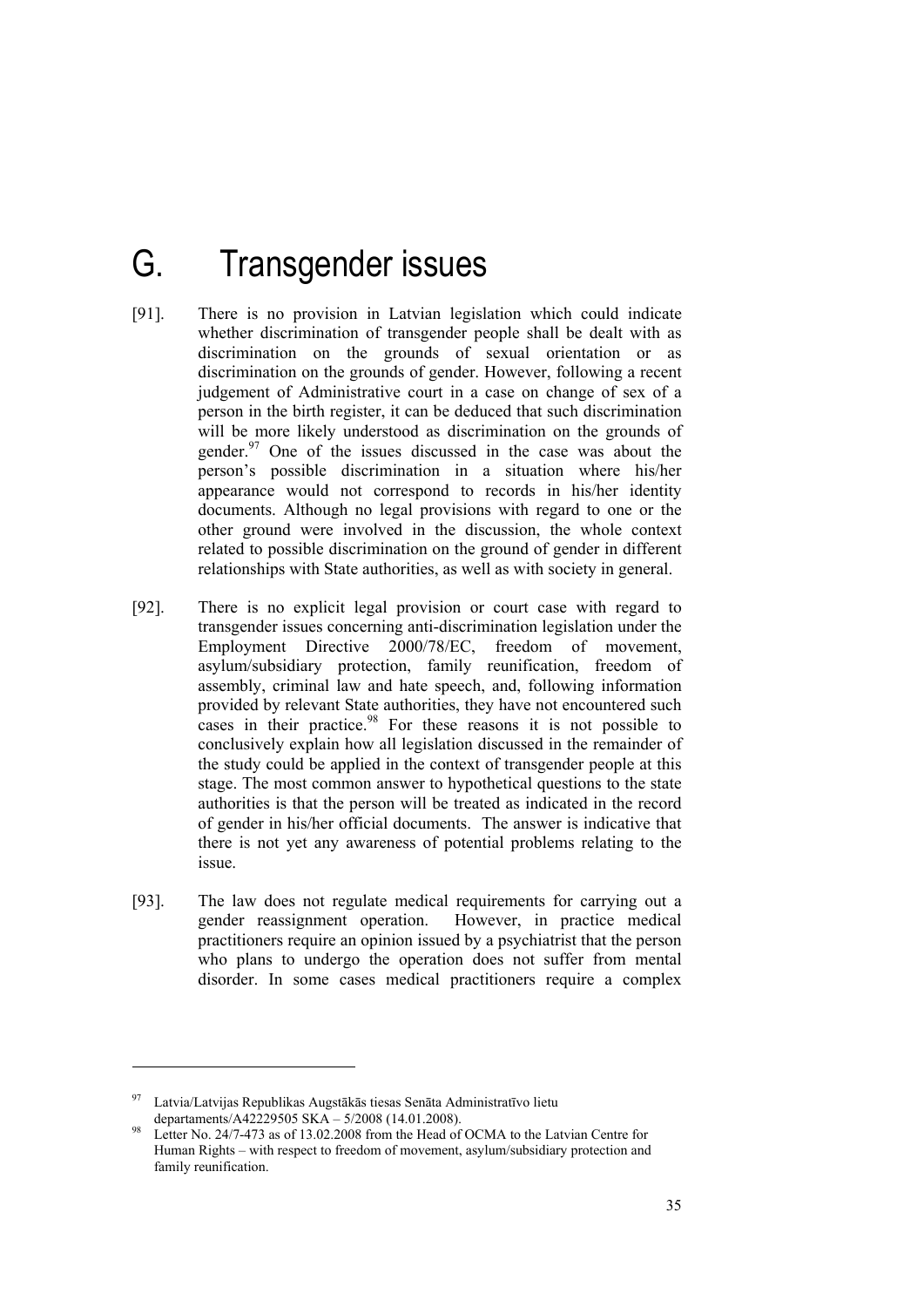opinion of practitioners of different medical specializations in addition to the opinion of the psychiatrist.<sup>99</sup>

[94]. Transgender people can exercise their right to marry according to the gender indicated in their passport. Although there is no explicit requirement for a person changing gender to divorce before or after gender reassignment, according to Latvian law same-sex marriage is not permitted<sup>100</sup> and there is no legal regulation of civil partnership. To date there have been no cases in Latvia when a person who registered his/her change of gender would have been married.<sup>101</sup>

### G.1. Change of gender/sex in the Birth **Register**

- [95]. The only Latvian law provision which indicates the possibility to change gender in a legal sense is Article 32 of the Civil Status Documents Law of 2005 which provides: '(1) An entry of the Birth Register shall be supplemented if the surname of a child is changed, if one of the parents changes his or her surname, given name, entry of ethnicity or citizenship (nationality), personal identity number, as well as if the sex of the child is changed, if the child is adopted, if the entry regarding the mother or the father of the child is annulled by a court judgment, if a court has revoked an adoption, if the parents of a foundling have become known. (2) An entry of the Birth Register shall be supplemented on the basis of the relevant submission, court judgment or administrative act'.<sup>102</sup>
- [96]. Previously the same issue was similarly regulated by Article 33 of the Law on Civil Status Documents<sup>103</sup> and Instruction approved by Minister of Justice "On Civil Registration Records in Republic of Latvia" which provided that an entry of the Civil Register record shall be supplemented by amending or correcting on the basis of a decision of the Registry Office, relevant submission, court judgment or

-

http://www.ttc.lv/index.php?skip=0&itid=likumi&id=10&tid=59&l=LV (24.02.2008).<br>
Information provided by the Deputy Head of the Register Office's Unit of the Department of

<sup>&</sup>lt;sup>99</sup> Information provided by Alliance of LGBT and their friends Mozaīka on 18.02.2008.<br><sup>100</sup> Latvia/Civillikums (28.01.1937), Art. 35(2), available at:

Civil Registers of the Ministry of Justice Ms A. Akmentina on 22.02.2008. 102 Latvia/Civilstāvokļa aktu likums [Civil Status Documents Law ] (17.03.2005), Art. 32 Other

Additions to the Birth Register, available at:<br>
http://www.ttc.lv/index.php?skip=180&titd=likumi&id=10&tid=59&l=LV (25.02.2008).

http://www.ttc.lumiaide.https.//index.php?skip=180&itid=103 Latvia/Likums Par civilstāvokļa aktiem [Law on Civil Status Documents] (21.10.1993), not effective from 01.04.2005.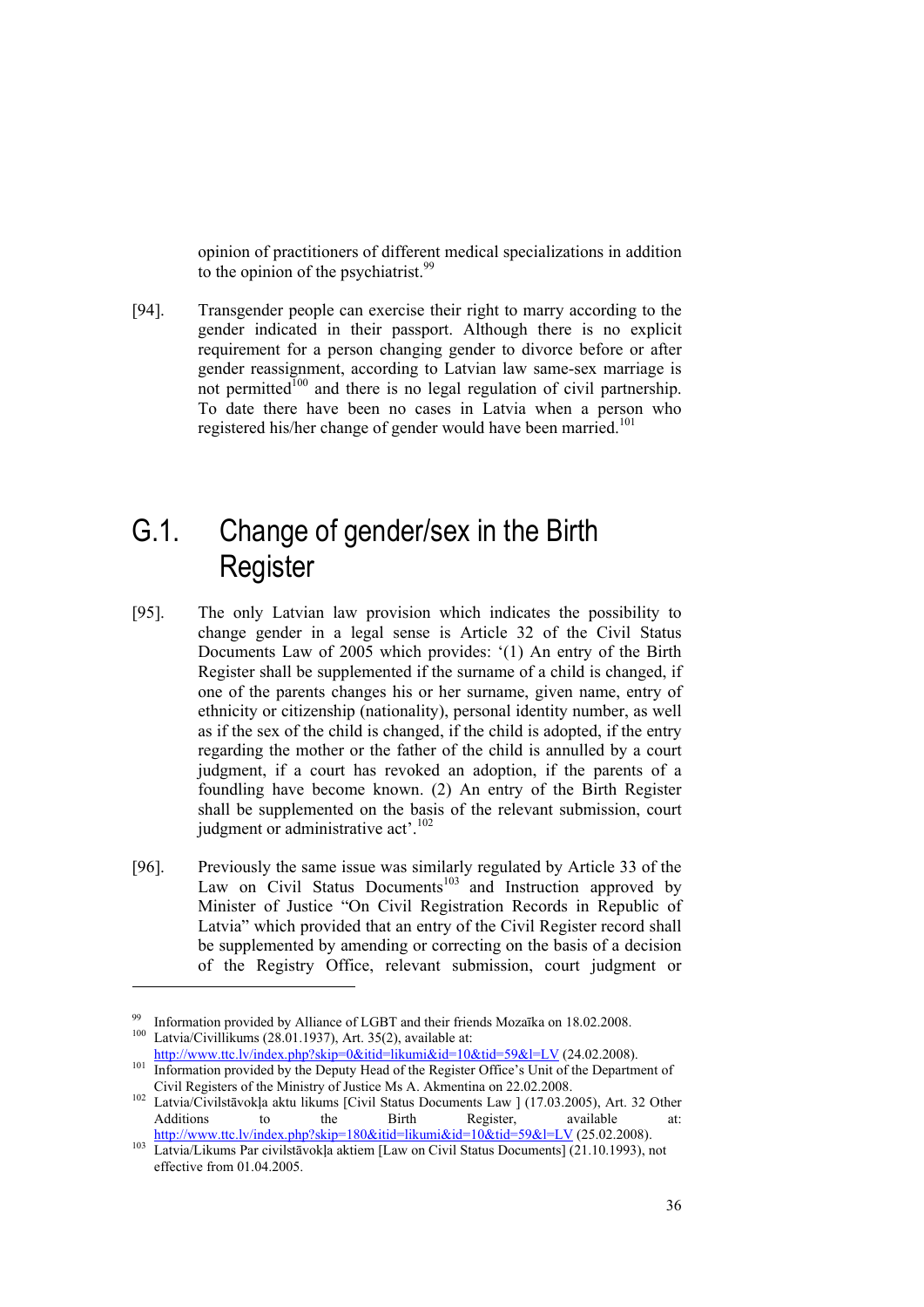administrative act, and specified that administrative act shall be the basis of amending the Birth Register if it is necessary to amend it with a new form of name and surname, corresponding to the gender due to the change of gender. $104$ 

- [97]. However, there is no clear and explicit legal regulation on the order for supplementing the Birth Register in case of change of gender. There is a lack of criteria for establishing that change of gender has taken place in a legal sense, and it is not defined which authority and on which grounds shall take decision to change a person's gender in the Birth register. Also, the procedure for applying to change the gender is not set, and it is not clear what kind of documentation shall be presented as proof for change of person's gender.
- [98]. Lack of legal certainty leads to the situation where the Registry Office has developed practice not to take decision on change of entry on gender in the Birth Register itself, but to ask the Ministry of Health to issue its conclusion with regard to any particular case.
- [99]. Such an approach has resulted in different outcomes in similar cases depending on change of opinion within *Veselības ministrija* [Ministry of Health], thus leading to violation of the principle of confidence in legality of actions<sup>105</sup>, and possible violation of persons private life and obligation to protect sensitive data, as officials at the Ministry of Health are acquainted with sensitive information regarding a person without legal ground or consent of the person concerned.
- [100]. In 2006-2008 the Administrative Court reviewed in all of its three instances a case where a person who applied to the Registry Office for change of entry on gender and was denied this on the ground that the gender reassignment had not been completed, asked for change of entry in the Birth Register and for moral compensation for humiliation and violation of private life by sending information to the Ministry of Health and requesting a certificate issued by medical practitioner or hospital on change of persons gender, as well as confirmation of the new gender.106 (See Annex 1.)
- [101]. Change of name is regulated by the Regulation of the Cabinet of Ministers "Regulations on order of civil records registration, samples

<sup>104</sup> Latvia/1998. gada 2. septembra instrukcija Par civilstāvokļa aktu reģistrāciju Latvijas Republikā [Instruction as of 02.09.1998 on registration of civil status documents in the Republic of Latvia], unofficial translation of Sections 130, 131. Not effective from

<sup>01.07.2005.&</sup>lt;br>
Latvia/Administratīvā procesa likums [Administrative Procedure Law] (25.10.2001), Art.10,<br>
available at: http://www.likumi.lv/doc.php?id=55567&menu\_body=KDOC (25.02.2008).

<sup>106</sup> Latvia/Latvijas Republikas Augstākās tiesas Senāta Administratīvo lietu departaments/A42229505 SKA-5/2008 (14.01.2008).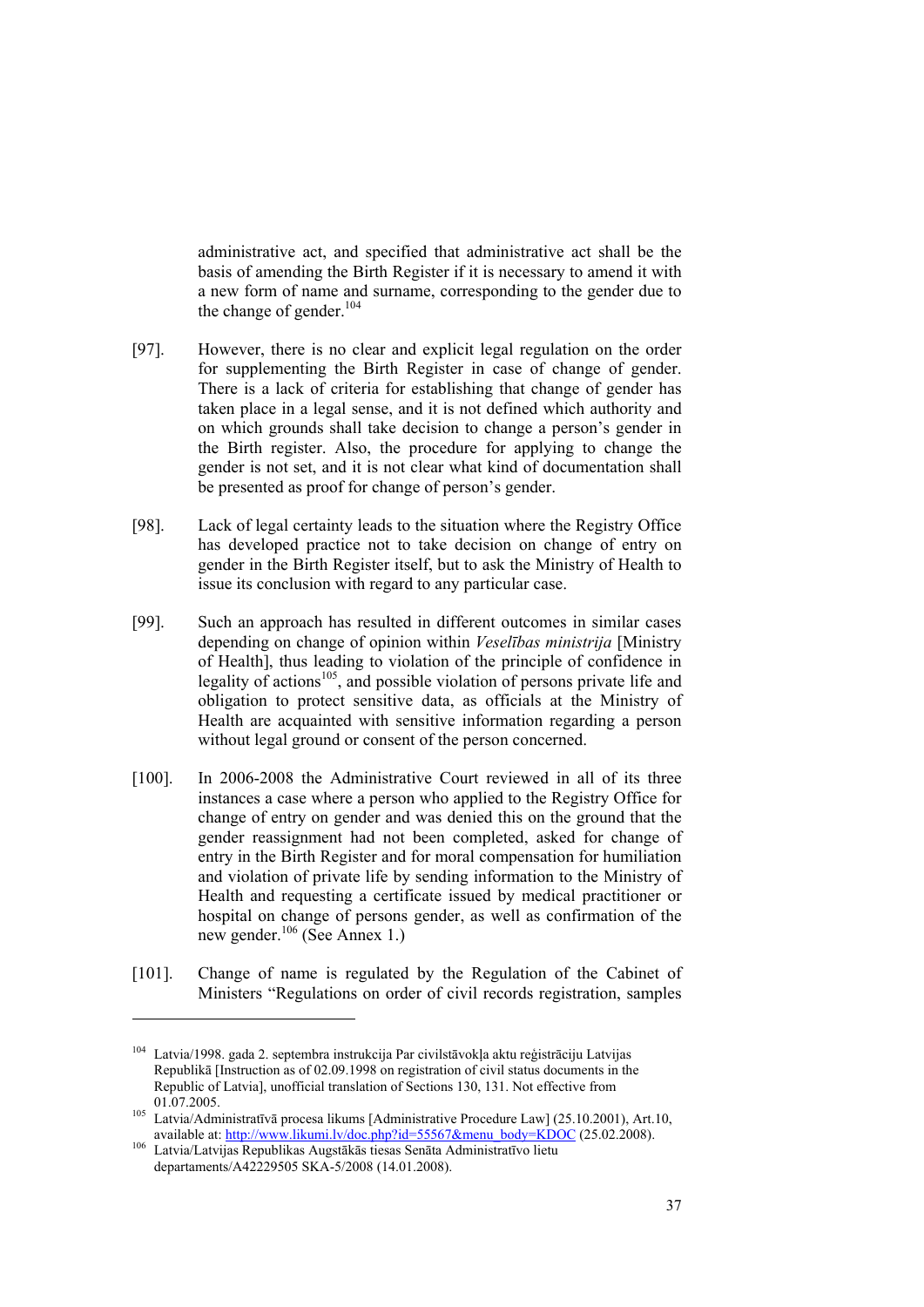of civil records registries, order and terms of storage of the registries, as well as samples of the documents, which are issued on the basis of registries' records".107 Section 120.4.4 of the Regulation states that 'form of name and surname corresponding to person's gender shall be entered into record in case of change of gender on basis of an administrative act [about change of person's gender in the Birth Register]'.108 The Regulation does not set specifically whether the person has a right to indicate a name he/she would like to have after change of gender or whether the Registry Office authority simply changes the gender of the name the person had before the change of gender, as according to Latvian grammar endings of names differs depending on gender.<sup>109</sup> According to information provided by *Tieslietu ministrijas Dzimtsarakstu departmenta Dzimtsarakstu nodaļas vadītāja vietniece* [Deputy Head of the Register Office's Unit of the Department of Civil Registers of the Ministry of Justice] Ms A. Akmentina, in practice, the Registry Office simply changes the ending and thereby gender of the name which the person had before the change of gender. In many cases the name created in such way sounds unusual for the acquired gender. The person can later apply for change of name according to the Law on the Change of a Given Name, Surname and Ethnicity Record.<sup>110</sup> Accordingly to Art. 1 of that law, there are nine reasons for the change of the given name or surname - however, none of these explicitly invokes change of gender.

 $107$  Latvia/MK noteikumi Nr. 904 "Noteikumi par civilstāvokļa aktu reģistrācijas kārtību, civilstāvokļa aktu reģistru paraugiem, reģistru glabāšanas kārtību un termiņiem, kā arī to dokumentu paraugiem, kurus izsniedz, pamatojoties uz reģistru ierakstiem" (29.11.2005), available at: http://www.likumi.lv/doc.php?id=122684&mode=DOC (25.02.2008).

<sup>&</sup>lt;sup>109</sup><br>
E.g., -a, -e for female names, -s, -is for male names.<br>
<sup>109</sup> E.g., -a, -e for female names, -s, -is for male names.<br>
<sup>110</sup> Latvia/Likums Par vārda, uzvārda un tautības ieraksta maiņu [Law on the Change of a Given Name, Surname and Ethnicity Record] (15.06.1994), available at: http://www.likumi.lv/doc.php?id=57418&mode=KDOC (25.02.2008).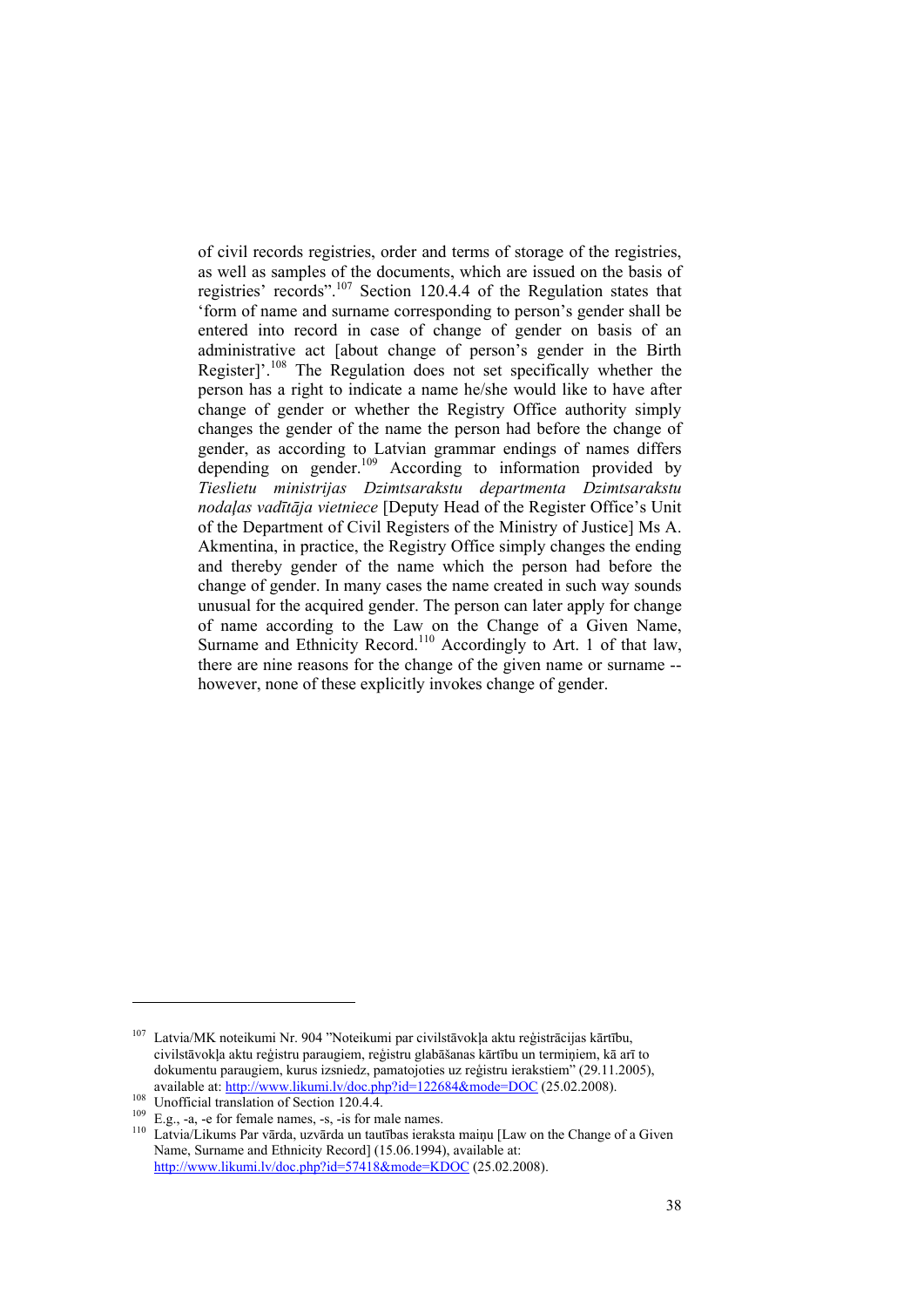## H. Miscellaneous

- [102]. In 04.2007, a legal services firm published an advertisement in Daugavpils (regional city in Latvia) local newspaper offering a 50 per cent discount to Russian speakers and refusing legal services to sexual minorities. The *Patērētāju tiesību aizsardzības centrs* (PTAC) [Centre for Protection of Consumer Rights (CPCR)] concluded that the advertisement is discriminatory and fined the publisher the amount of Ls 1,500 (~EUR 2,134) under the Latvian Administrative Violation Code.111 The publisher appealed the decision in the *Administratīvā rajona tiesa* [Administrative District Court]. The court will review the case in 2008.112 The *Tiesībsarga birojs* [Ombudsman's Office] concluded that the advertisement differentiated individuals on the grounds of race, ethnicity and sexual orientation; therefore the advertisement is discriminatory and should not be published. The Ombudsman's Office also referred to the Race Equality Directive.<sup>113</sup>
- [103]. After the adoption of the decision of the European Court of Human Rights in the case of E.B. v France, discussion arose in Latvia about the adoption of a child by homosexual couples or individuals. Although the Constitution of Latvia defines marriage as the union between a man and a woman and also obliges the state to protect the family, there is no definition of family in Latvian law. The Latvian Civil Law provides that '(p)ersons who are not married to each other may not adopt one and the same child'.<sup>114</sup> However, the Civil Law allows adoption not only to married couples but also for a single person.115 According to the civil servant responsible for adoption issues at the Ministry of Family and Children's Affairs, in 2007 approximately 20% of adoptions were by single parents (in fact, single mothers), and since the procedures do not foresee considering sexual orientation among the factors analysed when establishing the suitability of the potential parent for adopting a child, there is no way of telling whether in practice in Latvia adoption by a homosexual single parent has ever taken place.

<sup>&</sup>lt;sup>111</sup> The Decision of the Centre for the Protection of Consumer Rights No E04-DAU-154, Daugavpils, 14.08.2007<br><sup>112</sup> Information provided by the Administrative District Court on 31.01.2008.<br><sup>113</sup> Information provided by the Ombudsman's Office on 30.01.2008.<br><sup>114</sup> Latvia/Civillikums (28.01.1937), Art. 166, ava

http://www.ttc.lv/index.php?skip=0&itid=likumi&id=10&tid=59&l=LV (24.02.2008). http://www.ttc.lv/index.php?skip=0&itid=likumi&id=10&tid=59&l=LV (24.02.2008).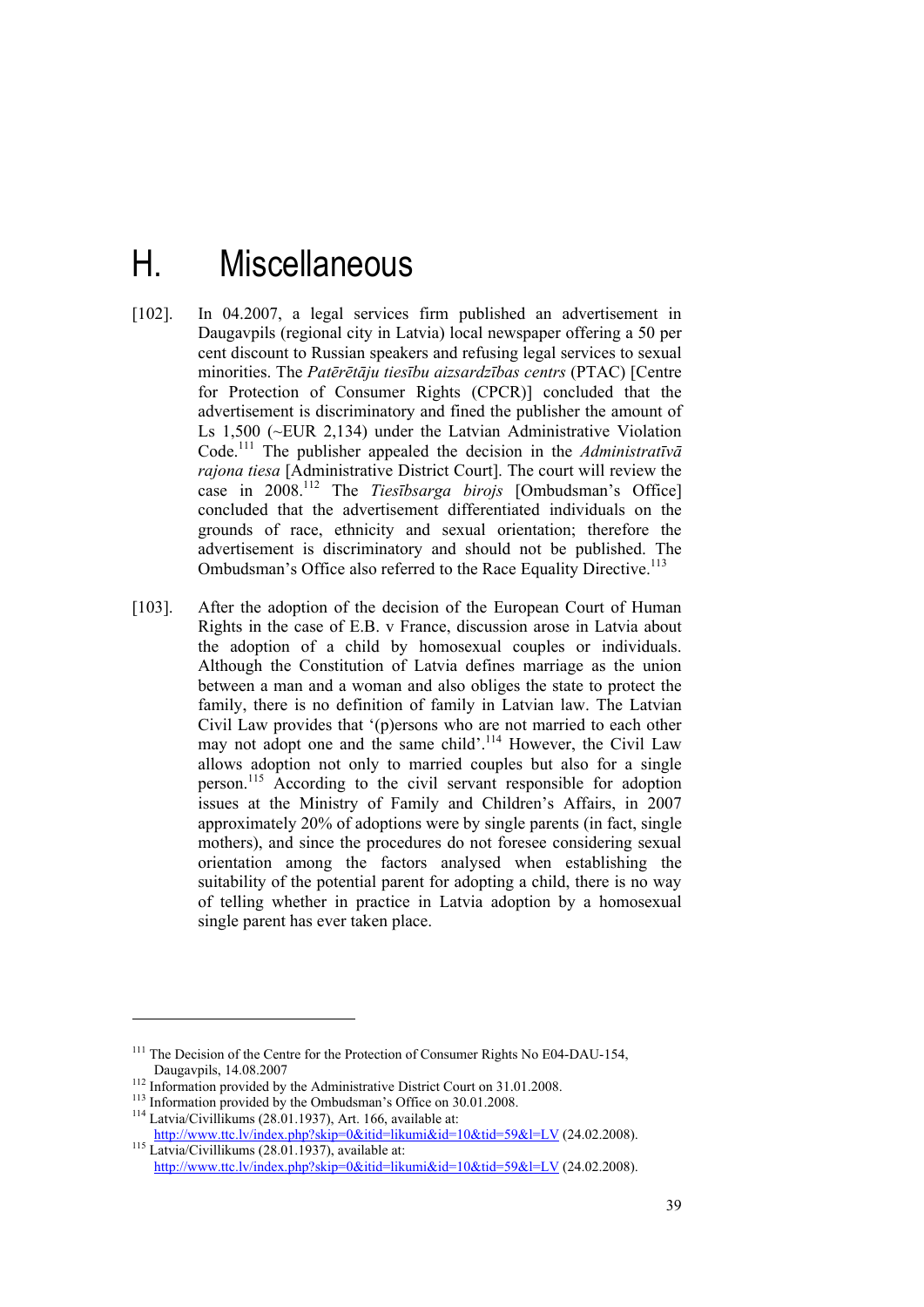# I. Good practices

[104]. There are no new legal provisions and legal interpretations in Latvian legal system, which could be presented as good practice to tackle homophobia and/or discrimination on the ground of sexual orientation and/or of trans-gender people, which are innovative and could serve as models for other Member states and the European Union institutions in this context.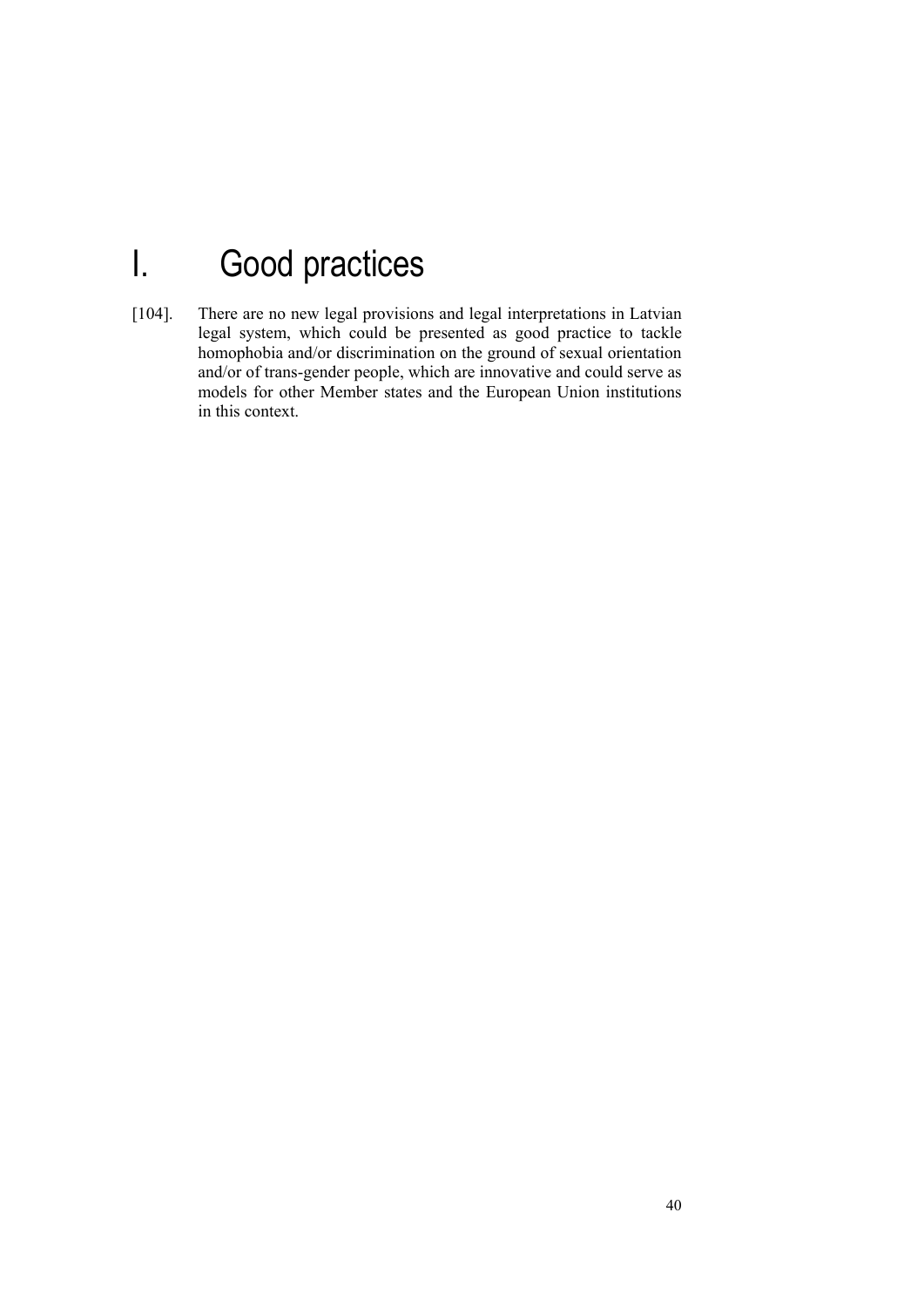## Annex 1 – Case law

| Case title                                                                                                                                                                                                                                                                                                                                                                                                                                                                                                                                                                                                                       | Māris Sants vs Riga School of Cultures                                                                                                                                                                                                                                                                                                                                                                                                                                                                                                                                                                                                                       |  |  |  |  |
|----------------------------------------------------------------------------------------------------------------------------------------------------------------------------------------------------------------------------------------------------------------------------------------------------------------------------------------------------------------------------------------------------------------------------------------------------------------------------------------------------------------------------------------------------------------------------------------------------------------------------------|--------------------------------------------------------------------------------------------------------------------------------------------------------------------------------------------------------------------------------------------------------------------------------------------------------------------------------------------------------------------------------------------------------------------------------------------------------------------------------------------------------------------------------------------------------------------------------------------------------------------------------------------------------------|--|--|--|--|
| Decision date                                                                                                                                                                                                                                                                                                                                                                                                                                                                                                                                                                                                                    | 29.04.2005, 08.06.2006, 09.10.2006.                                                                                                                                                                                                                                                                                                                                                                                                                                                                                                                                                                                                                          |  |  |  |  |
| Rīgas pilsētas Ziemeļu rajona tiesa [Riga City Ziemeļi District Court], case No. C32242904047505<br>Reference details (type and<br>title of court/body; in original<br>C-475/3; Rīgas apgabaltiesa [Riga Regional Court], case No. C32242904 CA-1096/2, Latvijas Republikas<br>language and English [official<br>Augstākās tiesas Senāts [Senate of the Supreme Court of the Republic of Latvia], case No. SKC-796 2006. gads.<br>translation, if available])                                                                                                                                                                    |                                                                                                                                                                                                                                                                                                                                                                                                                                                                                                                                                                                                                                                              |  |  |  |  |
| Key facts of the case<br>A teacher with a degree in theology submitted a claim to the Riga City Ziemeli District Court against the Riga<br>School of Cultures (a public secondary school) alleging discrimination on the grounds of sexual orientation after<br>$(max. 500 \text{ chars})$<br>the school decided not to hire him for a position of teacher of history of religion, which had been advertised in the<br>press. The plaintiff contended that the applicant who was hired did not possess better professional qualifications<br>and that his homosexuality was the main reason why his application was turned down. |                                                                                                                                                                                                                                                                                                                                                                                                                                                                                                                                                                                                                                                              |  |  |  |  |
| Main<br>reasoning/argumentation<br>$(max. 500 \text{ chars})$                                                                                                                                                                                                                                                                                                                                                                                                                                                                                                                                                                    | The first instance court reasoned that the school had to evaluate qualifications and work experience of the applicant<br>to the job by inviting him to the job interview, as the competition to the vacancy was announced. The fact that the<br>school refused to do so but hired less qualified person after some time can be considered as proof of discrimination.<br>The second instance court reasoned that the labour contract with another applicant could be concluded orally before<br>the plaintiff applied for the vacancy. However, the second instance court did not take into account the obligation to<br>apply the shift of burden of proof. |  |  |  |  |
| Key issues (concepts,<br>interpretations) clarified by<br>the case (max. 500 chars)                                                                                                                                                                                                                                                                                                                                                                                                                                                                                                                                              | The first instance court interpreted the Labour Law in the light of the Employment Directive 2000/78/EC and took<br>into account that the shift of burden of proof has to be applied in discrimination cases. The first instance court<br>found discrimination on the ground of sexual orientation, although this ground was not explicitly listed in the<br>Labour Law at that time. The court considered that it is determined under 'other grounds', as the list of prohibited                                                                                                                                                                            |  |  |  |  |

#### **Chapter A, the interpretation and/or implementation of Employment Equality Directive 2000/78/EC, case 1**

DISCLAIMER: This study has been commissioned as background material for a comparative report on homophobia and discrimination on grounds of sexual orientation by the European Union Agency for Fundamental Rights. The views expressed here do not necessarily reflect the views or the official position of the FRA. The study is made publicly available for information purposes only and does not constitute legal advice or legal opinion.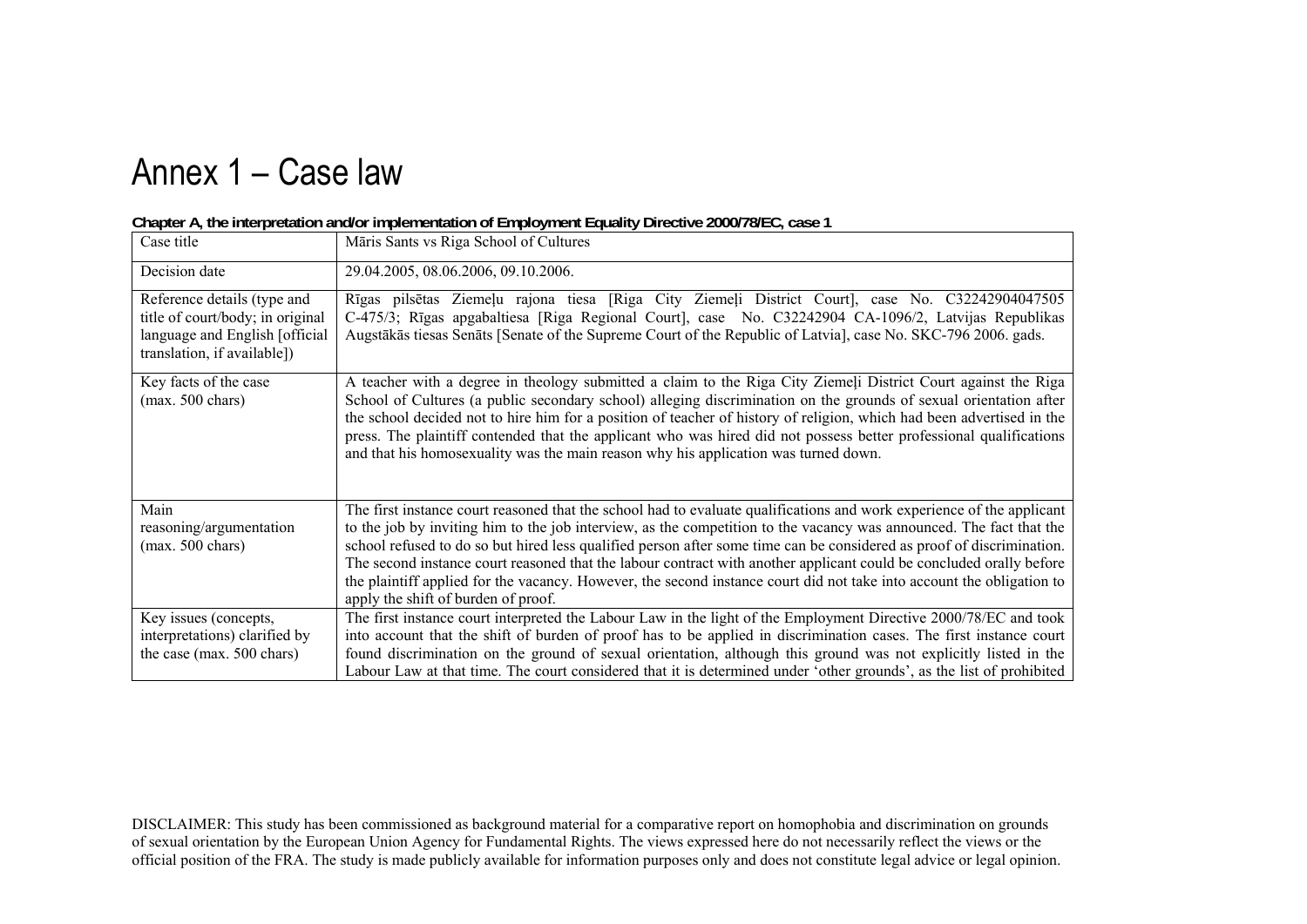|                                                                                             | grounds of discrimination laid down by the Labour Law was not exhaustive. The court found that the employer had<br>directly discriminated against the plaintiff by not inviting him to interview on knowing his sexual orientation.                                                                                                                                                                                                                                                                                                                                                                                                                                                                                                          |
|---------------------------------------------------------------------------------------------|----------------------------------------------------------------------------------------------------------------------------------------------------------------------------------------------------------------------------------------------------------------------------------------------------------------------------------------------------------------------------------------------------------------------------------------------------------------------------------------------------------------------------------------------------------------------------------------------------------------------------------------------------------------------------------------------------------------------------------------------|
| Results (sanctions) and key<br>consequences or implications<br>of the case (max. 500 chars) | The first instance court awarded the plaintiff moral compensation of 2000 Lats (approx. 2850 Euro) as a 'just,<br>proportionate, and effective remedy for non-pecuniary damage in cases of discrimination, in order to foster and<br>create a just working environment'. The plaintiff's claim for lost income of 960 Lats (approx. 1330 Euro) was not<br>satisfied.                                                                                                                                                                                                                                                                                                                                                                         |
|                                                                                             | However, the appeal instance court ruled that there were objective reasons for non-hiring of plaintiff and refused<br>his claim. The cassation instance court realized that the cassation claim does not contain grounds for reviewing it.<br>At the moment, a communication relating to that case is submitted to the UN Human Rights Committee.<br>Since it was the first court case on ground of sexual orientation, it had a notable impact to interpretation of<br>legislation, as well as to sense of society about the issue. It is believable that failure to prove the discrimination led<br>to the situation that it is still the only case where person discriminated on ground of sexual orientation has turned to<br>the court. |

#### **Chapter A, the interpretation and/or implementation of Employment Equality Directive 2000/78/EC, case 2**

| Case title                                                                                                                        | Decision of Patērētāju tiesību aizsardzības centrs (PTAC) [Centre for Protection of Consumer Rights (CPCR)]<br>against "Dinaburg Media Group" Ltd.                                                                                                                                                                                                                                                                                                                                                                                                                             |
|-----------------------------------------------------------------------------------------------------------------------------------|--------------------------------------------------------------------------------------------------------------------------------------------------------------------------------------------------------------------------------------------------------------------------------------------------------------------------------------------------------------------------------------------------------------------------------------------------------------------------------------------------------------------------------------------------------------------------------|
| Decision date                                                                                                                     | 14.08.2007.                                                                                                                                                                                                                                                                                                                                                                                                                                                                                                                                                                    |
| Reference details (type and<br>title of court/body; in original<br>language and English [official]<br>translation, if available]) | Decision of Pateretaju tiesību aizsardzības centrs (PTAC) [Centre for Protection of Consumer Rights (CPCR)] No.<br>E04-DAU-154.                                                                                                                                                                                                                                                                                                                                                                                                                                                |
| Key facts of the case<br>$(max. 500 \text{ chars})$                                                                               | A legal services firm "Andrejev I tovarishchi" published an advertisement in Daugavpils (regional city in Latvia)<br>local newspaper offering a 50 per cent discount to Russian speakers and refusing legal services to sexual<br>minorities. The Pateretaju tiesību aizsardzības centrs (PTAC) [Centre for Protection of Consumer Rights (CPCR)]<br>concluded that the advertisement is discriminatory and fined the publisher "Dinaburg Media Group" Ltd. the<br>amount of Ls 1,500 (~EUR 2,134) under the Latvian Administrative Violation Code, Art. $166^{13}$ which sets |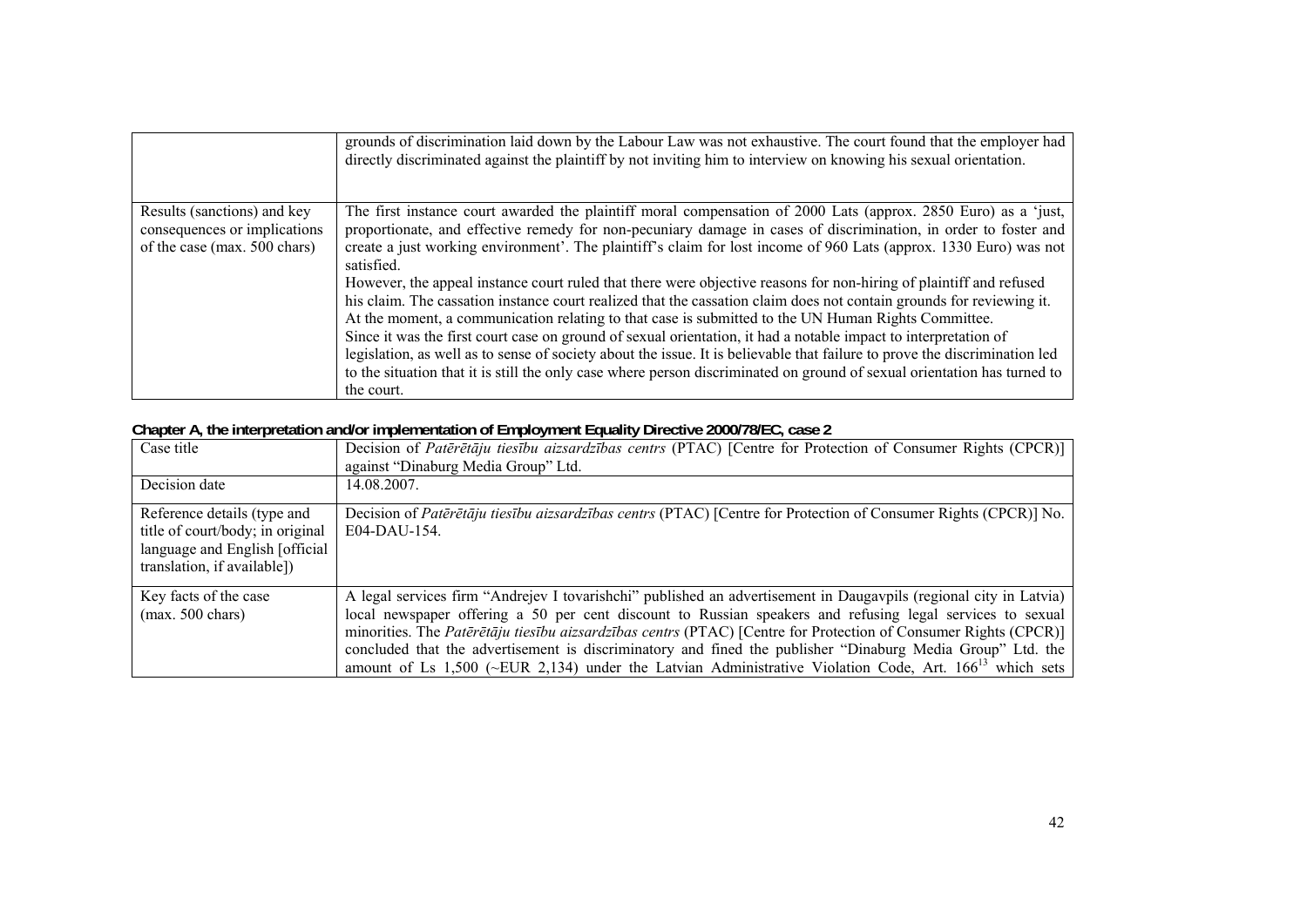|                                                                                                                                                   | sanctions for breach of regulations on advertising and commercial practice. In the decision the CPCR referred to         |  |  |  |  |  |  |
|---------------------------------------------------------------------------------------------------------------------------------------------------|--------------------------------------------------------------------------------------------------------------------------|--|--|--|--|--|--|
|                                                                                                                                                   | the letter of the <i>Tiesībsarga birojs</i> [Ombudsman's Office] where the advertisement was evaluated as                |  |  |  |  |  |  |
|                                                                                                                                                   | discriminatory.                                                                                                          |  |  |  |  |  |  |
| Main<br>At first, the CPCR concluded that the information published in the newspaper is an advertisement in the sense of                          |                                                                                                                          |  |  |  |  |  |  |
| reasoning/argumentation                                                                                                                           | the Advertising Law, being an announcement associated with economic or professional activity, intended to                |  |  |  |  |  |  |
| $(max. 500 \text{ chars})$                                                                                                                        | promote the popularity of or demand for goods or services. The Advertising Law, Art. 4 (2) prohibits to express in       |  |  |  |  |  |  |
|                                                                                                                                                   | advertising discrimination against a person due to his/her race, skin colour, gender, age, religious, political or other |  |  |  |  |  |  |
|                                                                                                                                                   | convictions, national or social origin, financial status or other circumstances.                                         |  |  |  |  |  |  |
|                                                                                                                                                   | With regard to the refusal to provide legal services to sexual minorities, the CPCR concluded that, as the               |  |  |  |  |  |  |
| Constitution of Latvia stipulates that '[a]ll human beings in Latvia shall be equal the law and the courts. Human                                 |                                                                                                                          |  |  |  |  |  |  |
| rights shall be realised without discrimination of any kind' and the Advertising law prohibits discriminatory                                     |                                                                                                                          |  |  |  |  |  |  |
| advertising also on other grounds than those explicitly mentioned in the law], the advertisement shall be considered                              |                                                                                                                          |  |  |  |  |  |  |
|                                                                                                                                                   | as discriminatory towards sexual minorities.                                                                             |  |  |  |  |  |  |
| Key issues (concepts,                                                                                                                             | The CPCR in its decision cited the letter of the Ombudsman's Office which referred to the Race directive with            |  |  |  |  |  |  |
| interpretations) clarified by                                                                                                                     | regard to discrimination on ground of ethnic origin and to the decisions of the European Court of Human Rights           |  |  |  |  |  |  |
| (Lustig-Prean & Beckett and Smith &Grady) with regard to discrimination on ground of sexual orientation, and<br>the case (max. 500 chars)         |                                                                                                                          |  |  |  |  |  |  |
|                                                                                                                                                   | evaluated the advertisement as discriminatory. The CPRC also pointed out that the publisher's breach of the law          |  |  |  |  |  |  |
|                                                                                                                                                   | was significant, as it has infracted fundamental values important in a democratic society. By publishing the             |  |  |  |  |  |  |
|                                                                                                                                                   | discriminatory advertisement a negative opinion and negative attitude towards sexual minorities is propagated in         |  |  |  |  |  |  |
| society.                                                                                                                                          |                                                                                                                          |  |  |  |  |  |  |
| Results (sanctions) and key                                                                                                                       | The CPCR fined the publisher "Dinaburg Media Group" Ltd. the amount of Ls $1,500$ (~EUR 2,134) pointing out              |  |  |  |  |  |  |
| that the sanction has the aim to deter persons involved in distribution of advertisement from this administrative<br>consequences or implications |                                                                                                                          |  |  |  |  |  |  |
| of the case (max. 500 chars)                                                                                                                      | offence and from repeating of such an offence. The publisher appealed the decision in the <i>Administratīvā rajona</i>   |  |  |  |  |  |  |
|                                                                                                                                                   | tiesa [Administrative District Court] which to date has not reviewed the case.                                           |  |  |  |  |  |  |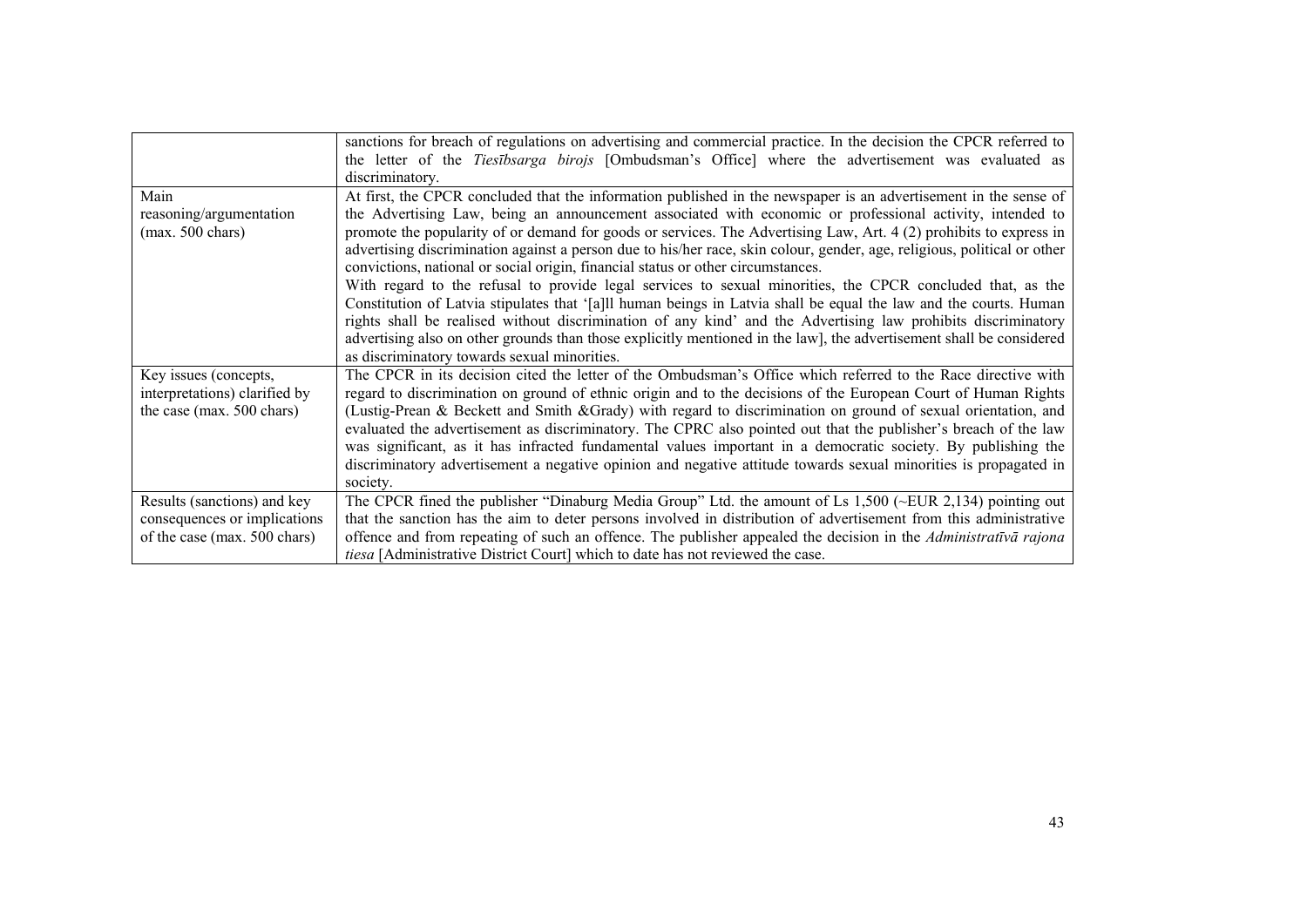#### **Chapter E, Freedom of assembly, case 1**

| Case title                                                                                                                                                                                                                                                                                                             | On the Gay and Lesbian Pride 2005.                                                                                                                                                                                                                                                                                                                                                                                                                                                                                                                                                        |  |  |  |  |
|------------------------------------------------------------------------------------------------------------------------------------------------------------------------------------------------------------------------------------------------------------------------------------------------------------------------|-------------------------------------------------------------------------------------------------------------------------------------------------------------------------------------------------------------------------------------------------------------------------------------------------------------------------------------------------------------------------------------------------------------------------------------------------------------------------------------------------------------------------------------------------------------------------------------------|--|--|--|--|
| Decision date<br>22.07.2005.                                                                                                                                                                                                                                                                                           |                                                                                                                                                                                                                                                                                                                                                                                                                                                                                                                                                                                           |  |  |  |  |
| Administratīvā rajona tiesa [Administrative District Court], case No. A42349805 A3498-05/19<br>Reference details (type and<br>title of court/body; in original<br>language and English [official]<br>translation, if available])                                                                                       |                                                                                                                                                                                                                                                                                                                                                                                                                                                                                                                                                                                           |  |  |  |  |
| Key facts of the case<br>The applicants submitted application to the Riga City Council asking to permit the march for promoting the<br>tolerance on 23.07.2005. On 08.07.2005., the authority of the Council issued the permit. However, on 20.07.2005,<br>$(max. 500 \text{ chars})$<br>the permission was withdrawn. |                                                                                                                                                                                                                                                                                                                                                                                                                                                                                                                                                                                           |  |  |  |  |
| Main<br>reasoning/argumentation<br>$(max. 500 \text{ chars})$                                                                                                                                                                                                                                                          | The Riga City Council argued that the reason to withdraw the permission was change of circumstances, as many<br>protests, including from the Christian Church, against immoral event are received and the Prime Minister has<br>publicly stated that such march has not to be allowed in the city centre. The applicants argued that the state has the<br>obligation to ensure possibility to hold the event instead of banning, and in particular situation the permission is<br>withdrawn on discriminatory grounds, as the participants of the march are supporting sexual minorities. |  |  |  |  |
| Key issues (concepts,<br>interpretations) clarified by<br>the case (max. 500 chars)                                                                                                                                                                                                                                    | The court argued that under the Latvian law homosexuality shall not be considered as 'immoral' against<br>heterosexuality, and there is no reason in particular case to limit the freedom of assembly set by the Latvian<br>Constitution Article 103. The court stated that the principle of proportionality was violated, placing the opinion of<br>persons protesting to the March over the fundamental right to assembly of applicants.                                                                                                                                                |  |  |  |  |
| Results (sanctions) and key<br>consequences or implications<br>of the case (max. 500 chars)                                                                                                                                                                                                                            | The Administrative District Court overturned the decision of the Riga City Executive Director to annul the permit,<br>finding it unjustified and discriminatory. The decision become effective immediately upon adoption, thus allowing<br>to hold the Pride on planned data.                                                                                                                                                                                                                                                                                                             |  |  |  |  |

#### **Chapter E, Freedom of assembly, case 2**

| ease<br>title<br>. | 2006.<br>Pride<br>Lesbian<br>On<br>and<br>the<br>$\sqrt{2}$ dv $\sim$ |
|--------------------|-----------------------------------------------------------------------|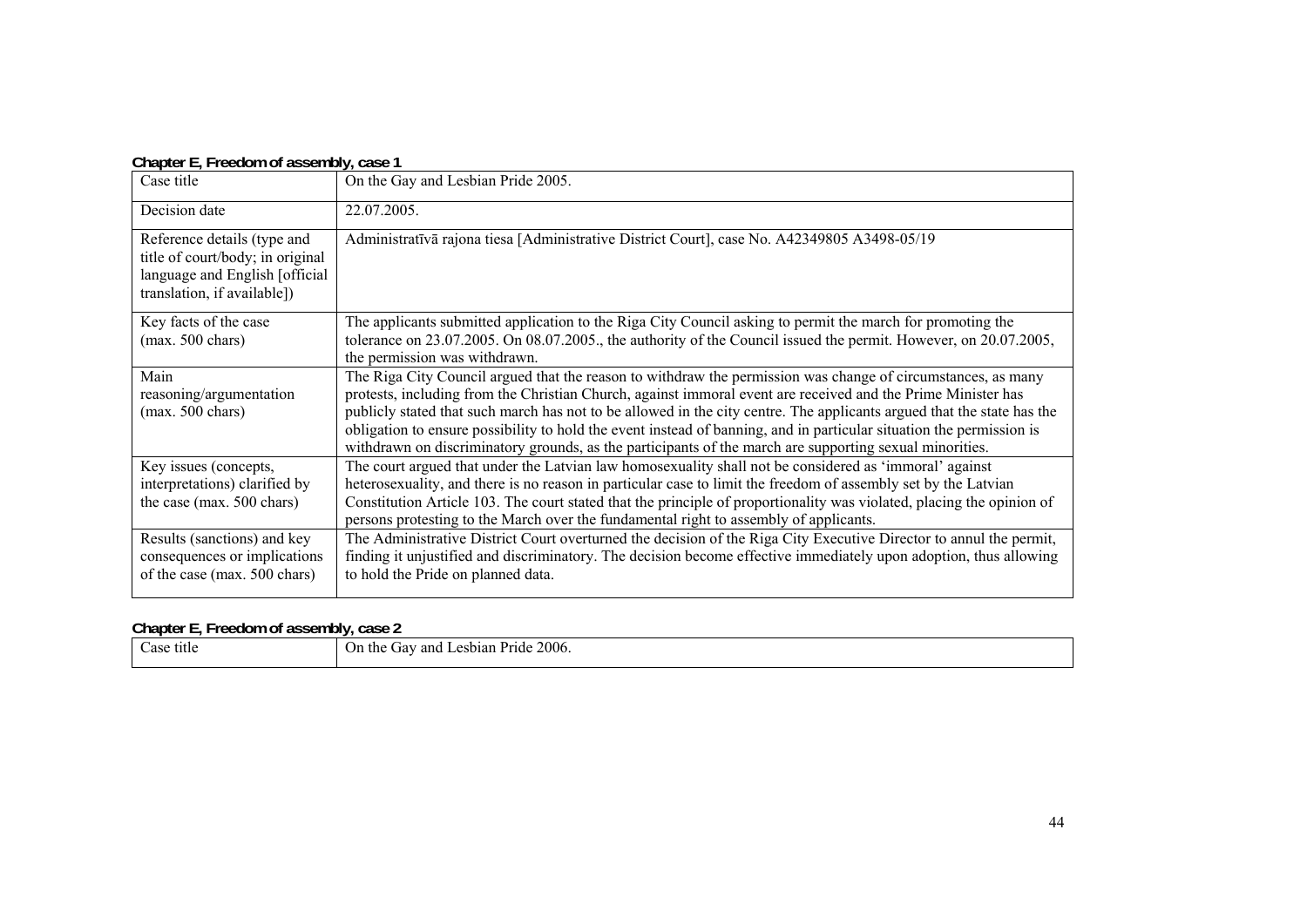| Decision date                                                                                                                    | 21.06.2006, 12.04.2007, 15.11.2007.                                                                                                                                                                                                                                                                                                                                                                                                                                                                                                                                                                                                                                                                                                                                                                                                                                                                                                                                                                                                                                                                                                                                                                                                                                                                                                                                                                                                                                    |
|----------------------------------------------------------------------------------------------------------------------------------|------------------------------------------------------------------------------------------------------------------------------------------------------------------------------------------------------------------------------------------------------------------------------------------------------------------------------------------------------------------------------------------------------------------------------------------------------------------------------------------------------------------------------------------------------------------------------------------------------------------------------------------------------------------------------------------------------------------------------------------------------------------------------------------------------------------------------------------------------------------------------------------------------------------------------------------------------------------------------------------------------------------------------------------------------------------------------------------------------------------------------------------------------------------------------------------------------------------------------------------------------------------------------------------------------------------------------------------------------------------------------------------------------------------------------------------------------------------------|
| Reference details (type and<br>title of court/body; in original<br>language and English [official<br>translation, if available]) | Administratīvā rajona tiesa [Administrative District Court], Administratīvā apgabaltiesa [Administrative Regional<br>Court], case No. AA43-0838-07/7, Augstākās tiesas Senāta Administratīvo lietu departaments [Department of<br>Administrative Cases of the Senate of the Supreme Court], case No. A42443906 SKA-442/2007                                                                                                                                                                                                                                                                                                                                                                                                                                                                                                                                                                                                                                                                                                                                                                                                                                                                                                                                                                                                                                                                                                                                            |
| Key facts of the case<br>$(max. 500 \text{ chars})$                                                                              | On 02.06.2006, NGOs 'Riga Pride', 'ILGA Latvija' and 'Alliance of LGBT and their friends "Mozaika"<br>submitted an application requesting permission to organise a Pride march. On 06.07.2006, Rīgas dome [Riga City<br>Council] suggested that the march be staged only outside the city centre. On 11.07.2006, organisers of 2006 Pride<br>March met with the Riga City Council and representatives of the police. The possible routes for the march were<br>discussed. On 12.06.2006, the Minister of Interior made a statement that the police would not be able to guarantee<br>security during the Pride and on 18 July asked the City Council not to allow the march. On 19.07.2006, Riga City<br>Council announced it would not permit the 'Riga Pride 2006' march to take place. Riga City Council stated that its<br>decision was based on information it had allegedly received concerning several threats of violence against march<br>participants if the march was allowed to go ahead, and that the police could not guarantee security and order during<br>the march. On the same day, organisers of the Pride submitted a complaint to the Administrative District Court.                                                                                                                                                                                                                                                                             |
| Main<br>reasoning/argumentation<br>$(max. 500 \text{ chars})$                                                                    | As the case was declared as containing classified information and concerned state security, the 1 <sup>st</sup> instance court<br>and the second instance court decided to review it in closed session, and as a result the full reasoning will not be<br>known for the next five years. The first instance court upheld the decision of the City authorities to ban the gay<br>Pride on the grounds of 'national security' and concerns over public order. The 2 <sup>nd</sup> instance court declared refusal<br>to organise the gay Pride 2006 as unlawful. The cassation instance court upheld the decision of the $2nd$ instance<br>court, referring to the argumentation of that court. The cassation court accented that the City Council had an<br>obligation to inform the organiser if the Council held the view that the Pride will endanger public safety, welfare<br>and morality, rights and freedoms of other persons, as well cause disorders or offences, and together with the<br>organiser revise the place, time or route of the march. Thus,, the refusal to allow the Pride could be issued only in<br>case it would be impossible to find agreement on the above mentioned issues. The Council should consider all<br>arguments of the organiser and review not only the initial suggested route of the march, but also other proposed<br>routes. The Council should actively participate in the process of reaching agreement on a safe route. |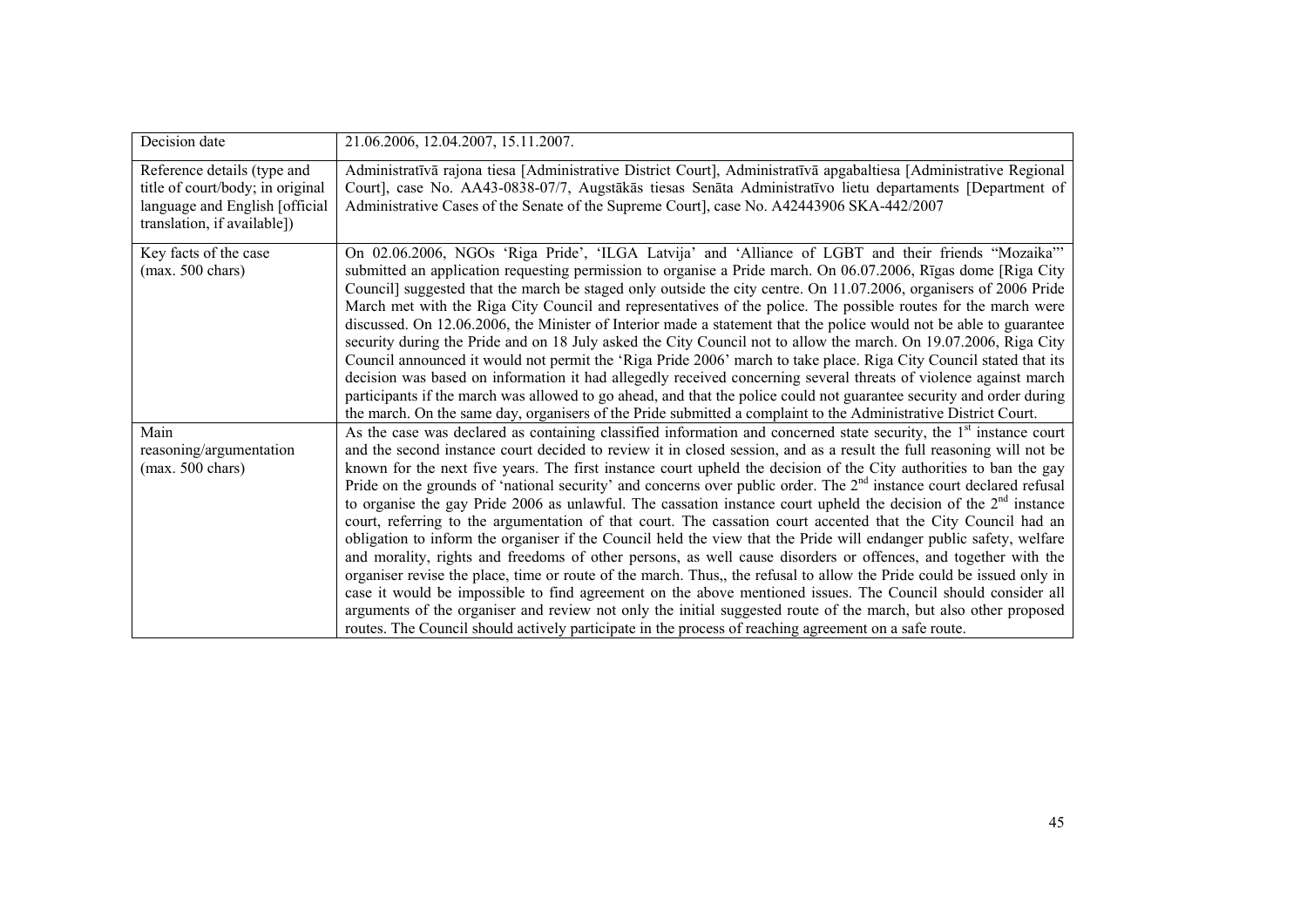| Key issues (concepts,         | Although the decision of the $2nd$ instance court is not publicly available, the cassation court has referred to       |
|-------------------------------|------------------------------------------------------------------------------------------------------------------------|
| interpretations) clarified by | important issues considered in the decision, and has pointed out that any limitations on fundamental rights shall be   |
| the case (max. 500 chars)     | put under particularly strong scrutiny of necessity. If the limitation is found as necessary, exercising of the        |
|                               | fundamental freedom shall not be prohibited absolutely, thus losing the sense of the freedom. The threat of violent    |
|                               | counter-demonstrations or possible interference of extremists outside the control of the police cannot be              |
|                               | considered as sufficient reason to prohibit the march. The cassation court referred also to the decision of the        |
|                               | Constitutional court where it stated that the State institutions shall tolerate any traffic disturbance, which is not  |
|                               | avoidable, for realising the freedom of assembly, and that the State shall not only ensure the possibility to exercise |
|                               | the freedom of assembly but also the effectiveness of it, that is, the possibility to reach the aim of the assembly.   |
| Results (sanctions) and key   | The Department of Administrative Cases of the Senate of the Supreme Court upheld the decision of the                   |
| consequences or implications  | Administrative Regional Court which overturned the decision of the Deputy of Riga City Executive Director to           |
| of the case (max. 500 chars)  | prohibit the Pride, finding it unlawful.                                                                               |
|                               |                                                                                                                        |

#### **Chapter F, Hate speech, case 1**

| Case title                                                                                                                        | Imants Kozlovskis vs Leopolds Ozoliņš                                                                                                                                                                                                                                                                                                                                                                                                                                                                                                                                                    |
|-----------------------------------------------------------------------------------------------------------------------------------|------------------------------------------------------------------------------------------------------------------------------------------------------------------------------------------------------------------------------------------------------------------------------------------------------------------------------------------------------------------------------------------------------------------------------------------------------------------------------------------------------------------------------------------------------------------------------------------|
| Decision date                                                                                                                     | 25.04.2006.                                                                                                                                                                                                                                                                                                                                                                                                                                                                                                                                                                              |
| Reference details (type and<br>title of court/body; in original<br>language and English [official]<br>translation, if available]) | Jūrmalas pilsētas tiesa [Jurmala City Court], case No. C 17043006 C-0430-06/3                                                                                                                                                                                                                                                                                                                                                                                                                                                                                                            |
| Key facts of the case<br>$(max. 500 \text{ chars})$                                                                               | On 19.07.2005 MP Leopolds Ozolinš, being infuriated about gay Pride in Riga in 2005, published announcement to<br>the press in internet portal Apollo using extremely abusive expressions. Imants Kozlovskis, a young gay activist<br>who had been interviewed in press during the gay Pride and was one of the most visible persons during the event,<br>brought a case to the court under the Civil Law Article 2352, considering that the announcement has injured his<br>reputation and dignity, although his name was not explicitly mentioned, and claimed for moral compensation. |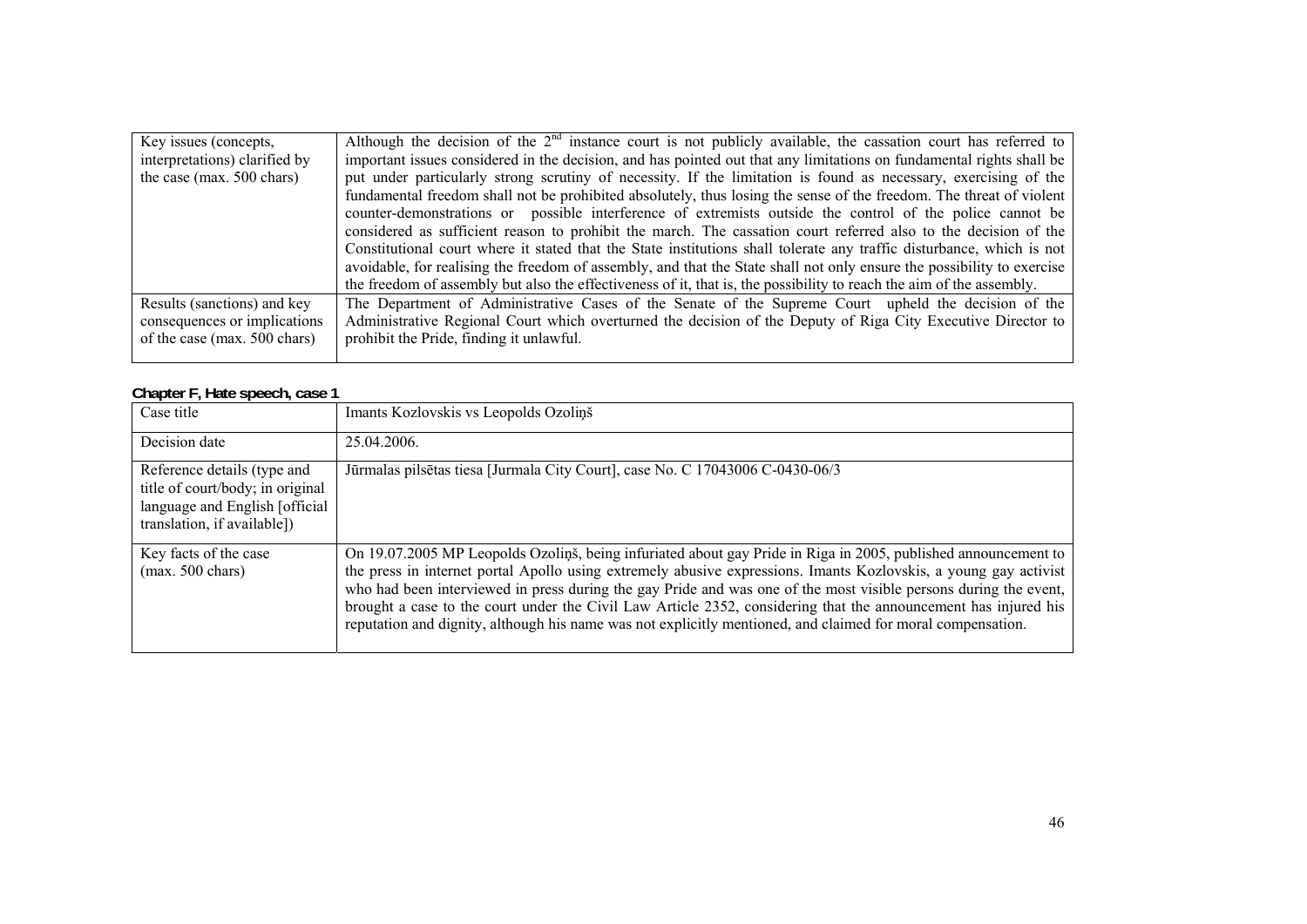| Main<br>reasoning/argumentation<br>$(max. 500 \text{ chars})$                               | The Court stated that the Latvian Constitution protects the freedom of expression. Although the Civil Law restricts<br>this freedom by setting liability in cases where person's honour and dignity are violated by dissemination of false,<br>abusive information, Ozolinš announcement shall be considered as his personal view, not information. Besides,<br>Ozolinš in his statement have not named the applicant but have spoken about homosexual persons in general, thus<br>the applicant has not ground to ask for compensation for violation of his personal honour and dignity. |
|---------------------------------------------------------------------------------------------|-------------------------------------------------------------------------------------------------------------------------------------------------------------------------------------------------------------------------------------------------------------------------------------------------------------------------------------------------------------------------------------------------------------------------------------------------------------------------------------------------------------------------------------------------------------------------------------------|
| Key issues (concepts,<br>interpretations) clarified by<br>the case (max. 500 chars)         |                                                                                                                                                                                                                                                                                                                                                                                                                                                                                                                                                                                           |
| Results (sanctions) and key<br>consequences or implications<br>of the case (max. 500 chars) | Although the claim was rejected by the court, the fact of raising the issue itself and showing a possibility for person<br>to defend his/her rights through the civil legislation, as the criminal legislation does not contain relevant provisions,<br>was important for society.                                                                                                                                                                                                                                                                                                        |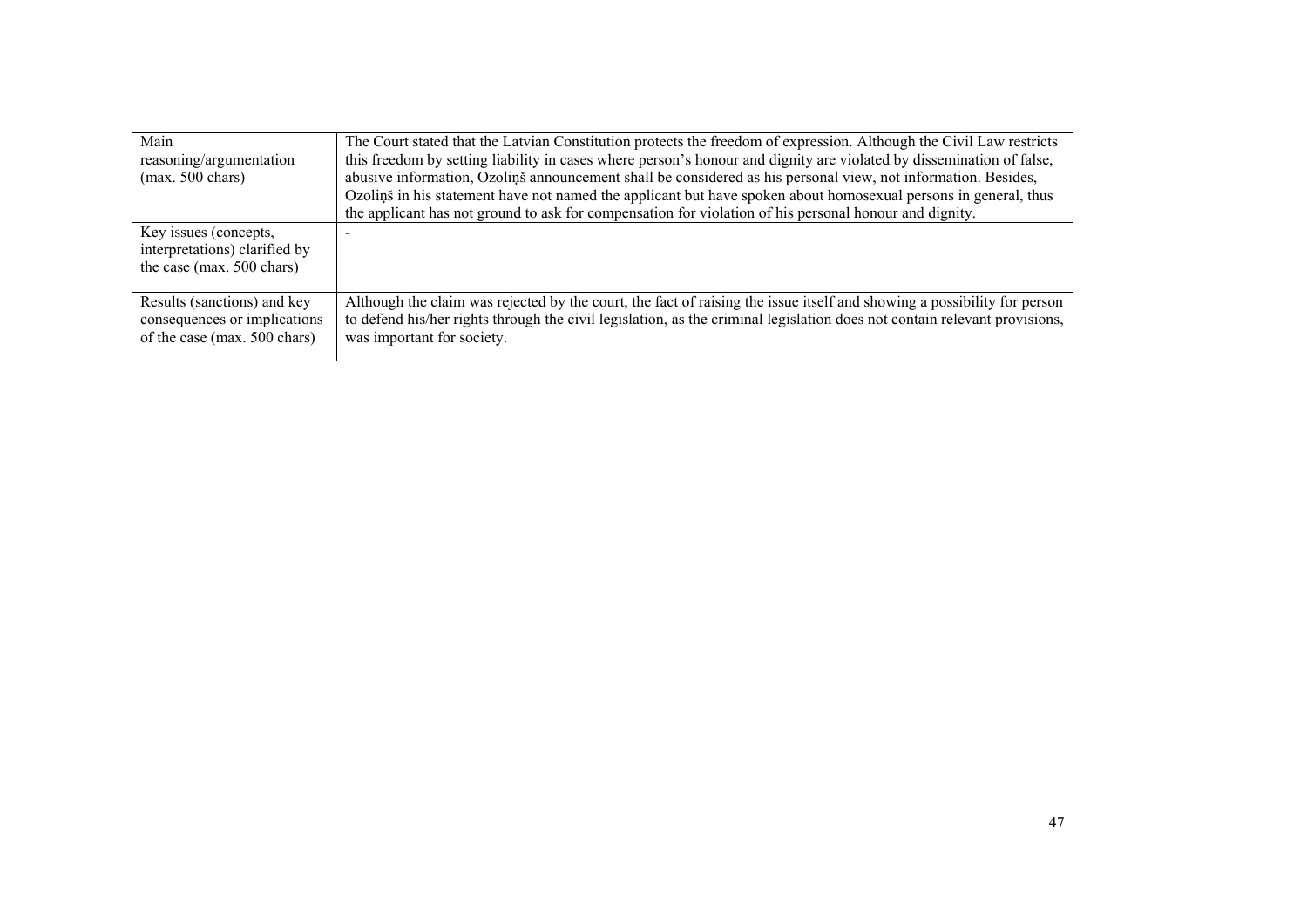|  |  |  | Chapter G, Name change and/or sex change of trans gender people, relevant case law, case 1 |
|--|--|--|--------------------------------------------------------------------------------------------|
|  |  |  |                                                                                            |

| Case title                                                                                                                       | V.L. vs Riga City Council's Riga city Registry Office                                                                                                                                                                                                                                                                                                                                                                                                                                                                                                                                                                                                                                                                                                                                                                                                                                                                                                                                                                                                                                                                                                                                                                                                                                                                                                                                                                                                                                                                                                                                                                                                                                                                                                                                                                                                         |
|----------------------------------------------------------------------------------------------------------------------------------|---------------------------------------------------------------------------------------------------------------------------------------------------------------------------------------------------------------------------------------------------------------------------------------------------------------------------------------------------------------------------------------------------------------------------------------------------------------------------------------------------------------------------------------------------------------------------------------------------------------------------------------------------------------------------------------------------------------------------------------------------------------------------------------------------------------------------------------------------------------------------------------------------------------------------------------------------------------------------------------------------------------------------------------------------------------------------------------------------------------------------------------------------------------------------------------------------------------------------------------------------------------------------------------------------------------------------------------------------------------------------------------------------------------------------------------------------------------------------------------------------------------------------------------------------------------------------------------------------------------------------------------------------------------------------------------------------------------------------------------------------------------------------------------------------------------------------------------------------------------|
| Decision date                                                                                                                    | 6.02.2006, 11.04.2007, 14.01.2008.                                                                                                                                                                                                                                                                                                                                                                                                                                                                                                                                                                                                                                                                                                                                                                                                                                                                                                                                                                                                                                                                                                                                                                                                                                                                                                                                                                                                                                                                                                                                                                                                                                                                                                                                                                                                                            |
| Reference details (type and<br>title of court/body; in original<br>language and English [official<br>translation, if available]) | Administratīvā rajona tiesa [Administrative District Court], Administratīvā apgabaltiesa [Administrative Regional<br>Court], case No. A42229505 No. AA43-0446-07/14, Augstākās tiesas Senāta Administratīvo lietu departaments<br>[Department of Administrative Cases of the Senate of the Supreme Court], case No. A42229505 SKA-5/2008                                                                                                                                                                                                                                                                                                                                                                                                                                                                                                                                                                                                                                                                                                                                                                                                                                                                                                                                                                                                                                                                                                                                                                                                                                                                                                                                                                                                                                                                                                                      |
| Key facts of the case<br>$(max. 500 \text{ chars})$                                                                              | V.L. applied to the Registry Office for change of entry on gender in the Birth Register and was denied this on the<br>ground that the gender reassignment had not been completed fully. V.L. appealed the decision to the<br>Administrative court, asking for change of entry in the Birth Register and for moral compensation for humiliation<br>and violation of private life by the Registry Office by sending information to the Ministry of Health and requesting<br>a certificate issued by medical practitioner or hospital on change of persons gender, as well as confirmation of the<br>new gender. V.L. based the application on an explanation that two surgeries for the change of gender had been<br>carried out and relevant extracts from the medical records had been submitted to the Registry Office. V.L. also<br>pointed out that in other case the Registry Office has changed the entry in the Birth Register on basis of similar<br>documents as V.L. submitted to the Registry Office. V.L. also claimed that she cannot be identified as the Registry<br>Office has refused to approve her new gender, and it creates situations where she cannot exercise her rights, for<br>example, of free movement, voting rights, etc. V.L. asked the moral compensation of Ls 7000 (~9960 EUR) for<br>visits to psychotherapist in order to regain psychological equilibrium. The 1 <sup>st</sup> instance court refused the application,<br>the 2 <sup>nd</sup> instance court ordered the Registry Office to change the entry on V.L. gender in the Birth Register within a<br>month after decision, but refused the claim for moral compensation. The cassation instance court revoked the<br>decision in the part of refusal to provide moral compensation to V.L. and sent it back to the 2 <sup>nd</sup> instance court for<br>review. |
| Main                                                                                                                             | The court reasoned that the gender is part of a person's private life, and a person has the right to ask the competent                                                                                                                                                                                                                                                                                                                                                                                                                                                                                                                                                                                                                                                                                                                                                                                                                                                                                                                                                                                                                                                                                                                                                                                                                                                                                                                                                                                                                                                                                                                                                                                                                                                                                                                                        |
| reasoning/argumentation<br>$(max. 500 \text{ chars})$                                                                            | body to amend the Birth Register accordingly to the gender of the person. As a definite and unambiguous legal<br>order for amending the Birth Register in case of change of gender has not been set and there is no competent body,                                                                                                                                                                                                                                                                                                                                                                                                                                                                                                                                                                                                                                                                                                                                                                                                                                                                                                                                                                                                                                                                                                                                                                                                                                                                                                                                                                                                                                                                                                                                                                                                                           |
|                                                                                                                                  | which has a legal right to issue an administrative act on change of gender, the Registry Office should not request                                                                                                                                                                                                                                                                                                                                                                                                                                                                                                                                                                                                                                                                                                                                                                                                                                                                                                                                                                                                                                                                                                                                                                                                                                                                                                                                                                                                                                                                                                                                                                                                                                                                                                                                            |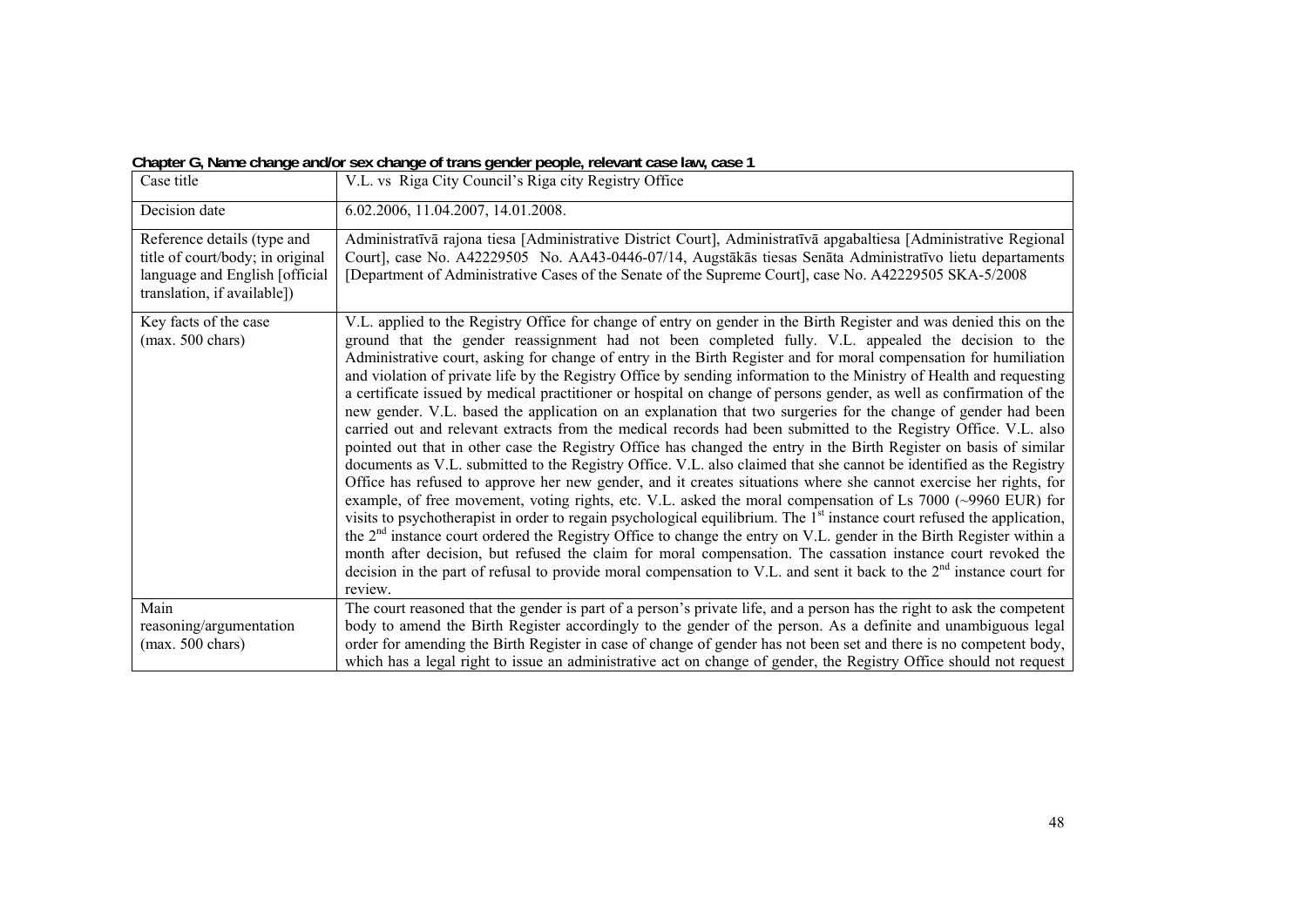|                               | such an administrative act, but should make the decision on amending itself, as the lack of a mechanism for the<br>implementation of the right of person cannot be considered as valid ground for refusal. The court also found the<br>breach of the principle of equality, as in a similar situation with regard to another person the Birth Register had<br>been changed. |
|-------------------------------|-----------------------------------------------------------------------------------------------------------------------------------------------------------------------------------------------------------------------------------------------------------------------------------------------------------------------------------------------------------------------------|
| Key issues (concepts,         | The court referred to the Recommendation 1117 of $29th$ September 1989 un the condition of transsexuals by the                                                                                                                                                                                                                                                              |
| interpretations) clarified by | Parliamentary Assembly of the Council of Europe which explains transsexualism as a syndrome characterised by a                                                                                                                                                                                                                                                              |
| the case (max. 500 chars)     | dual personality, one physical, the other psychological, together with such a profound conviction of belonging to                                                                                                                                                                                                                                                           |
|                               | the other sex that the transsexual person is prompted to ask for the corresponding bodily "correction" to be made.,                                                                                                                                                                                                                                                         |
|                               | and to the decision of the European Court of Human Rights in case of Goodwin where the Court has explained that                                                                                                                                                                                                                                                             |
|                               | the pressure on the transsexual by being in the position where his/her gender perceived after surgeries for change of                                                                                                                                                                                                                                                       |
|                               | gender differs from the legal gender can create a serious breach of the right to private life.                                                                                                                                                                                                                                                                              |
| Results (sanctions) and key   | At this stage, the Registry Office is ordered to change the entry on V.L. gender in the Birth Register, and the                                                                                                                                                                                                                                                             |
| consequences or implications  | cassation instance court has revoked the decision concerning the refusal to provide moral compensation to V.L. and                                                                                                                                                                                                                                                          |
| of the case (max. 500 chars)  | has sent it back to the $2nd$ instance court for review.                                                                                                                                                                                                                                                                                                                    |
|                               |                                                                                                                                                                                                                                                                                                                                                                             |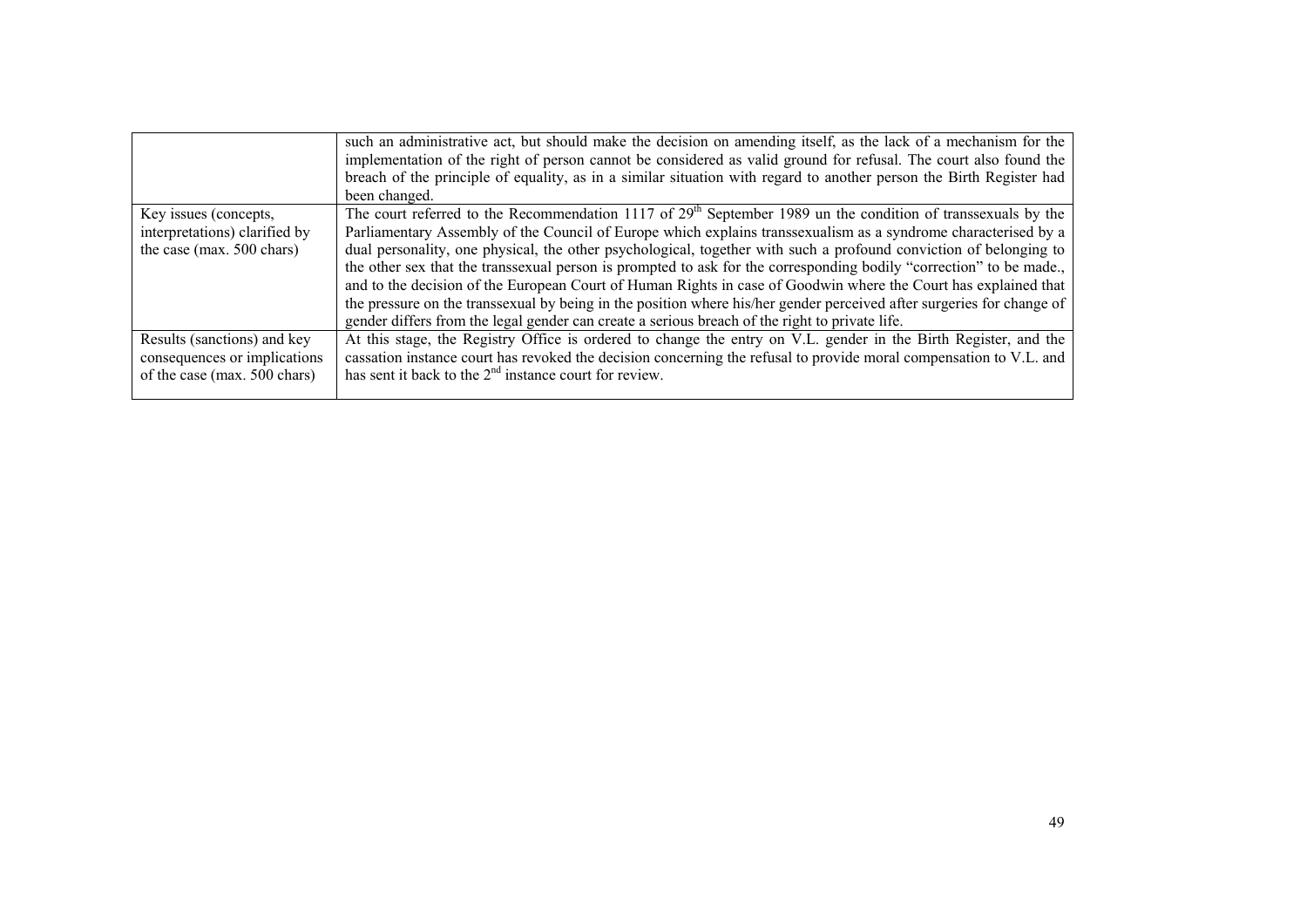## Annex 2 – Statistics

|                             | 2000                       | 2001       | 2002       | 2003       | 2004       | 2005       | 2006            | 2007                      |
|-----------------------------|----------------------------|------------|------------|------------|------------|------------|-----------------|---------------------------|
| Total complaints of         | 1) No                      | 1) 11      | 1)2        | 1)1        | $1)$ no    | 1) 6       | 1)5 written and | $1)$ 2 written $(1)$      |
| discrimination on the       | information <sup>116</sup> | written    | written    | written    | complaints | written    | 6 oral          | of them in                |
| ground of sexual            |                            | complaints | complaints | and 4 oral |            | and 2 oral | complaints      | employment)               |
| orientation (equality)      |                            |            |            | complaints |            | complaints |                 | and 9 oral                |
| body, tribunals, courts     |                            |            |            |            |            |            |                 | complaints <sup>117</sup> |
| etc.): if possible          |                            |            |            |            |            |            |                 |                           |
| disaggregated according     |                            |            |            |            |            |            | 2) 1 court case | $3)$ 1 case               |
| to social areas of          |                            |            |            |            |            |            |                 | before the                |
| discrimination              |                            |            |            |            |            |            |                 | Centre for                |
| (employment, education,     |                            |            |            |            |            |            |                 | Consumer's                |
| housing, goods and          |                            |            |            |            |            |            |                 | Rights                    |
| services etc.)              |                            |            |            |            |            |            |                 | Protection                |
| Total finding of            |                            |            |            |            |            |            | 2) the court    | 3) the Centre             |
| Discrimination confirmed    |                            |            |            |            |            |            | find that       | for Consumer's            |
| (by equality body,          |                            |            |            |            |            |            | discrimination  | Rights                    |
| tribunals, courts etc.): if |                            |            |            |            |            |            | did not take    | Protection                |
| possible disaggregated      |                            |            |            |            |            |            | place (the      | found                     |

#### **Chapter A, Implementation of Employment Directive 2000/78/EC in relation to sexual orientation**

 $116$  1) - Complaints received by the Ombudsman's Office (to  $2007$  – the National Human Rights Oureau).

<sup>&</sup>lt;sup>117</sup> The Head of the Ombudsman's Discrimination Prevention Department L:īga Biksiniece-Martinova explained that the Ombudsman's Office (ex NHRO) in 2006 issued three recommendations in cases of discrimination on the ground of sexual orientation, and one recommendation in 2007. However, she could not indicate the areas of discrimination. The way how the Ombudsman's Office collects their statistics still remains unclear, as, by the words of Biksiniece-Martinova, complaint, e.g., based on person's disappointment about permitting of gay Pride has been counted as complaint on discrimination on the ground of sexual orientation.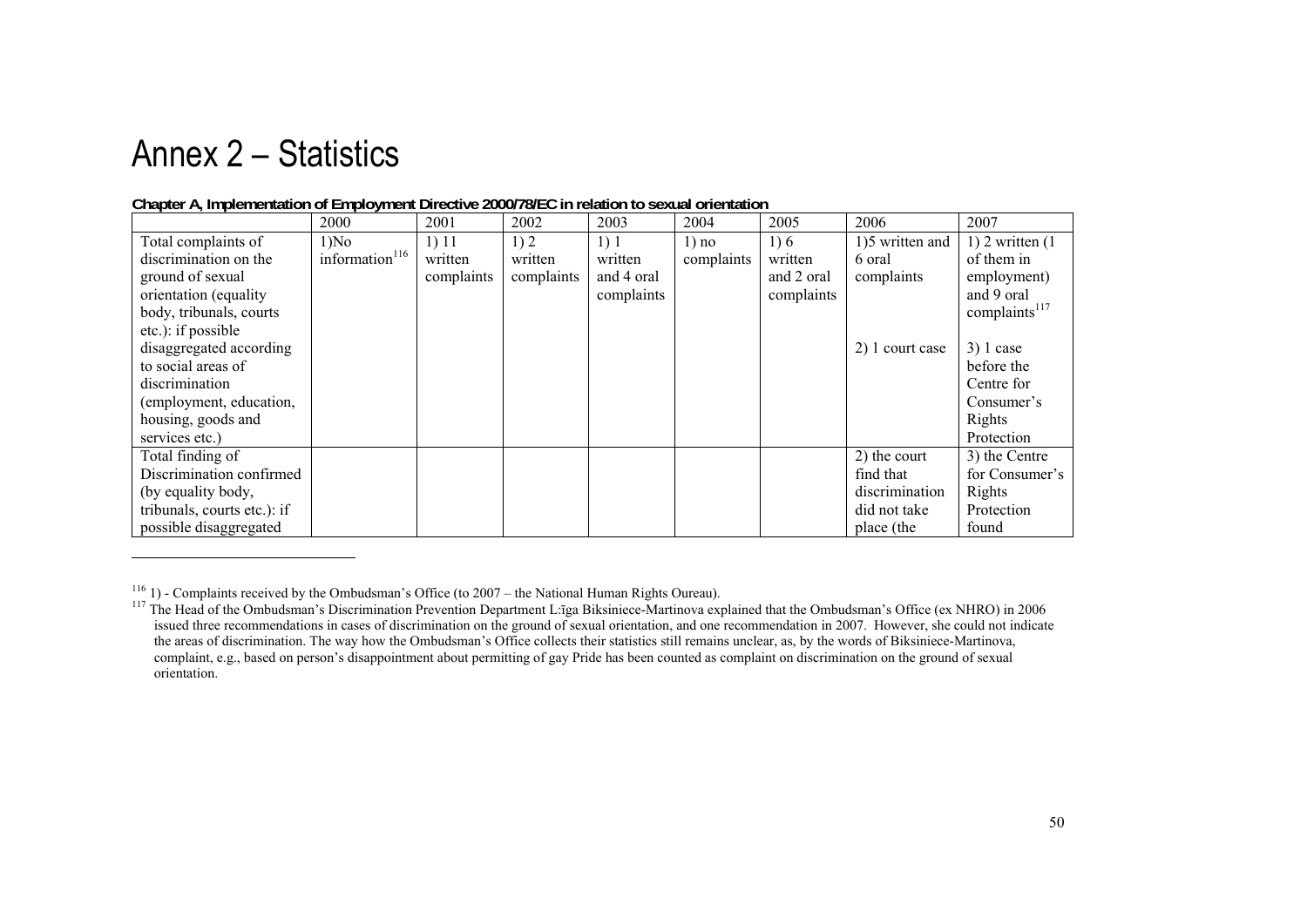| according to social areas<br>of discrimination<br>(employment, education,<br>housing, goods and<br>services etc.)                                                                                                                                                     |  |  |  | labour<br>relationships,<br>hiring stage) | discrimination<br><sub>1</sub> n<br>advertisement<br>for access to<br>the services<br>available to the<br>public                                                      |
|-----------------------------------------------------------------------------------------------------------------------------------------------------------------------------------------------------------------------------------------------------------------------|--|--|--|-------------------------------------------|-----------------------------------------------------------------------------------------------------------------------------------------------------------------------|
| National Number of<br>sanctions/compensation<br>payments issued (by<br>courts, tribunals, equality<br>bodies etc.): if possible<br>disaggregated according<br>to social areas of<br>discrimination<br>(employment, education,<br>housing, goods and<br>services etc.) |  |  |  |                                           | 3) 1 sanction                                                                                                                                                         |
| National range of<br>sanctions/compensation<br>payments (by courts,<br>tribunals, equality bodies<br>etc.): if possible<br>disaggregated according<br>to social areas of<br>discrimination<br>(employment, education,<br>housing, goods and<br>services etc.)         |  |  |  |                                           | 3) the Centre<br>for Consumer's<br>Rights<br>Protection<br>issued the<br>administrative<br>sanction $-$ fine<br>of Ls 1500<br>$(1050$ EUR)<br>(access to<br>services) |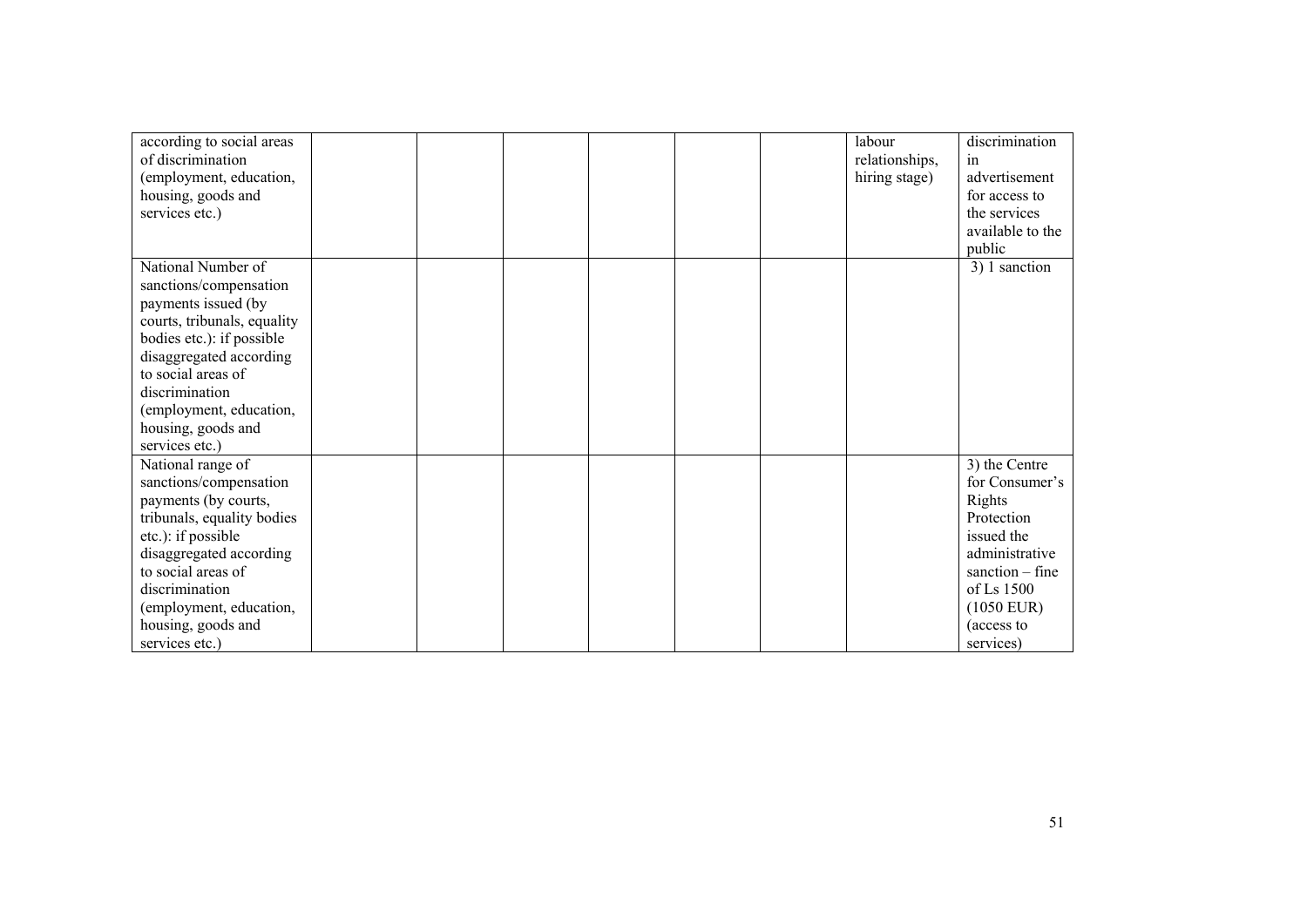#### **Chapter B, Freedom of movement of LGBT partners**

|                                                                                                                                                                                                                                                                                            | 2000 | 2001 | 2002 | 2003 | 2004 | 2005 | 2006 | 2007 |
|--------------------------------------------------------------------------------------------------------------------------------------------------------------------------------------------------------------------------------------------------------------------------------------------|------|------|------|------|------|------|------|------|
| Number of LGBT partners of EU citizens residing in your country falling under<br>Directive 2004/38/EC (i.e., LGBT partners having exercised their freedom of<br>movement as granted to family members of EU citizens, whether under Directive<br>2004/38/EC or under previous instruments) |      |      |      |      |      |      |      |      |
| Number of LGBT partners who claimed their right to residence but were denied this<br>right                                                                                                                                                                                                 |      |      |      |      |      |      |      |      |

#### **Chapter C, Asylum and subsidiary protection, protection due to persecution on the grounds of sexual orientation**

|                                                                                 | 2000 | 2001 | 2002 | 2003 | 2004 | 2005 | 2006 | 2007 |
|---------------------------------------------------------------------------------|------|------|------|------|------|------|------|------|
| Number of LGBT individuals benefiting from asylum/subsidiary protection due to  |      |      |      |      |      |      |      |      |
| persecution on the ground of sexual orientation.                                |      |      |      |      |      |      |      |      |
| Number of LGBT individuals who were denied the right to asylum or to subsidiary |      |      |      |      |      |      |      |      |
| protection despite having invoked the fear of persecution on grounds of sexual  |      |      |      |      |      |      |      |      |
| orientation                                                                     |      |      |      |      |      |      |      |      |

### **Chapter C, Asylum and subsidiary protection, protection of LGBT partners**

|                                                                                   | 2000 | 2001 | 2002 | 2003 | 2004 | 2005 | 2006 | 2007 |
|-----------------------------------------------------------------------------------|------|------|------|------|------|------|------|------|
| Number of LGBT partners of persons enjoying refugee/ subsidiary protection status |      |      |      |      |      |      |      |      |
| residing in your country falling under Art 2/h Directive 2004/83/EC               |      |      |      |      |      |      |      |      |
| Number of LGBT partners of persons enjoying refugee/subsidiary protection status  |      |      |      |      | -    |      |      |      |
| who were denied the possibility to stay with their partner                        |      |      |      |      |      |      |      |      |

| <b>CDT</b><br>Chapter<br>---<br>partners benefiting<br>tamily<br>' reunification<br>.GR<br>υ, |      |     |      |      |            |      |      |      |
|-----------------------------------------------------------------------------------------------|------|-----|------|------|------------|------|------|------|
|                                                                                               | 2000 | 200 | 2002 | 2003 | ר $\alpha$ | 2005 | 2006 | 2007 |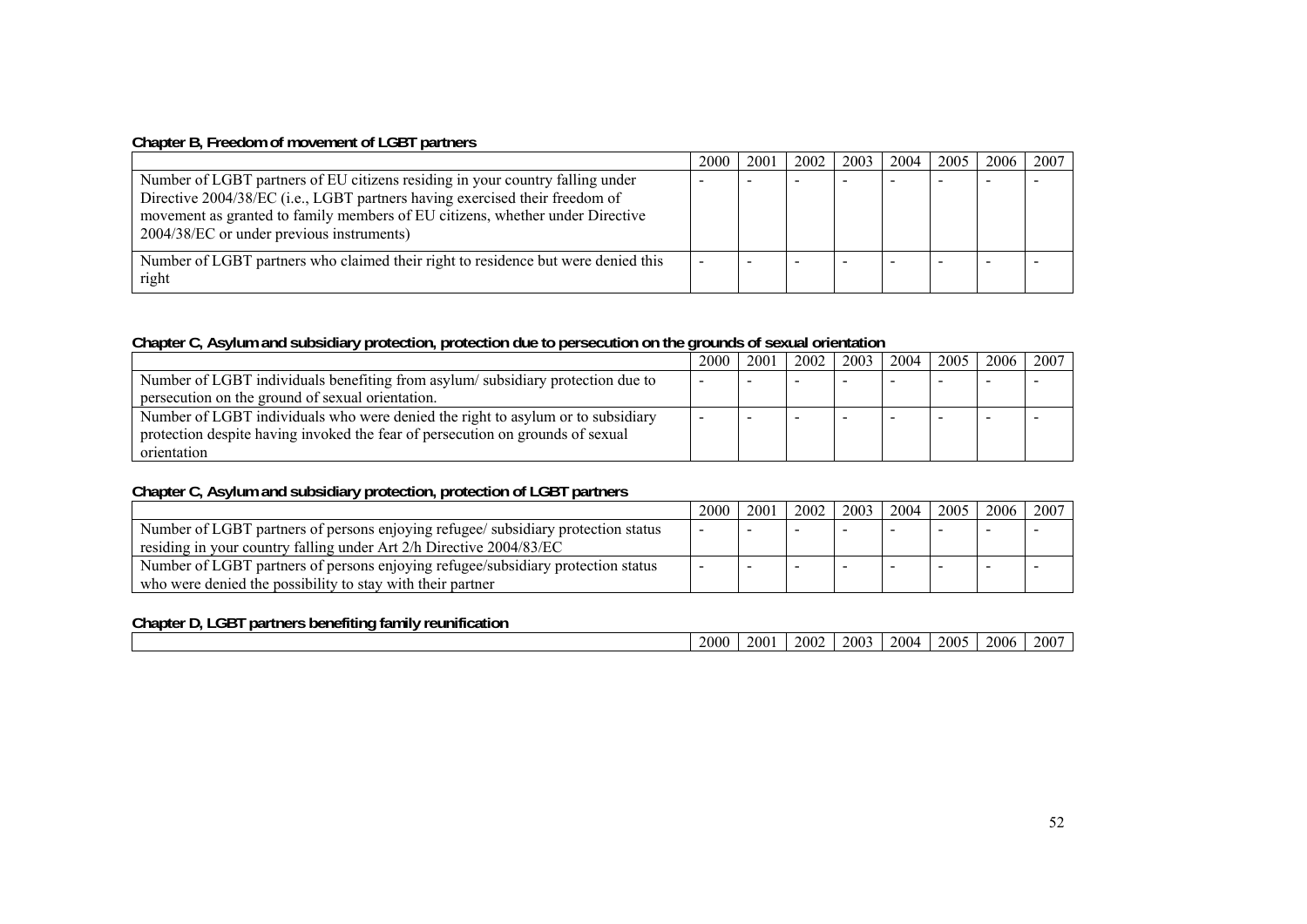| Number of LGBT partners of third country nationals residing in your country<br>benefiting from family reunification.                          |  | $\overline{\phantom{0}}$ | $\,$ | $\overline{\phantom{0}}$ |  |
|-----------------------------------------------------------------------------------------------------------------------------------------------|--|--------------------------|------|--------------------------|--|
| Number of LGBT partners of third country nationals residing in your country who<br>were denied the right to benefit from family reunification |  |                          |      |                          |  |

#### **Chapter E, LGBT people enjoyment of freedom of assembly**

|                                                                                    | 2000 | 200 | 2002 | 2003 | 2004 | 2005 | 2006 | 2007 |
|------------------------------------------------------------------------------------|------|-----|------|------|------|------|------|------|
| Number of demonstrations in favour of tolerance of LGBT people, gay pride parades, |      |     |      |      |      |      |      |      |
| etc                                                                                |      |     |      |      |      |      |      |      |
| Number of demonstrations against tolerance of LGBT people.                         |      |     |      |      |      |      |      |      |

#### **Chapter F, Homophobic hate speech**

|                                                                                                                                                                                                                          | 2000 | 2001 | 2002 | 2003 | 2004                     | 2005 | 2006 | 2007 |
|--------------------------------------------------------------------------------------------------------------------------------------------------------------------------------------------------------------------------|------|------|------|------|--------------------------|------|------|------|
| Number of criminal court cases regarding homophobic hate speech initiated (number                                                                                                                                        |      |      |      |      |                          |      |      |      |
| of prosecutions)                                                                                                                                                                                                         |      |      |      |      |                          |      |      |      |
| Number of convictions regarding homophobic hate speech (please indicate range of                                                                                                                                         |      |      |      | -    | -                        |      |      |      |
| sanctions ordered)                                                                                                                                                                                                       |      |      |      |      |                          |      |      |      |
| Range of sanctions issued for homophobic hate speech                                                                                                                                                                     |      |      |      |      |                          |      |      |      |
| Number of non-criminal court cases initiated for homophobic statements                                                                                                                                                   |      |      |      |      | $\overline{\phantom{a}}$ |      |      |      |
| Number of non-criminal court cases initiated for homophobic statements which were<br>successfully completed (leading to a decision in favour of the plaintiff, even if no<br>sanctions other than symbolic were imposed) |      |      |      |      |                          |      |      |      |

#### **Chapter F, Homophobic motivation of crimes as aggravating factor**

|  |  | 2000 | 2001 | 2002 | 2003 | 2004 | 2005<br>. . | 2006 | $-200^\circ$ |
|--|--|------|------|------|------|------|-------------|------|--------------|
|  |  |      |      |      |      |      |             |      |              |